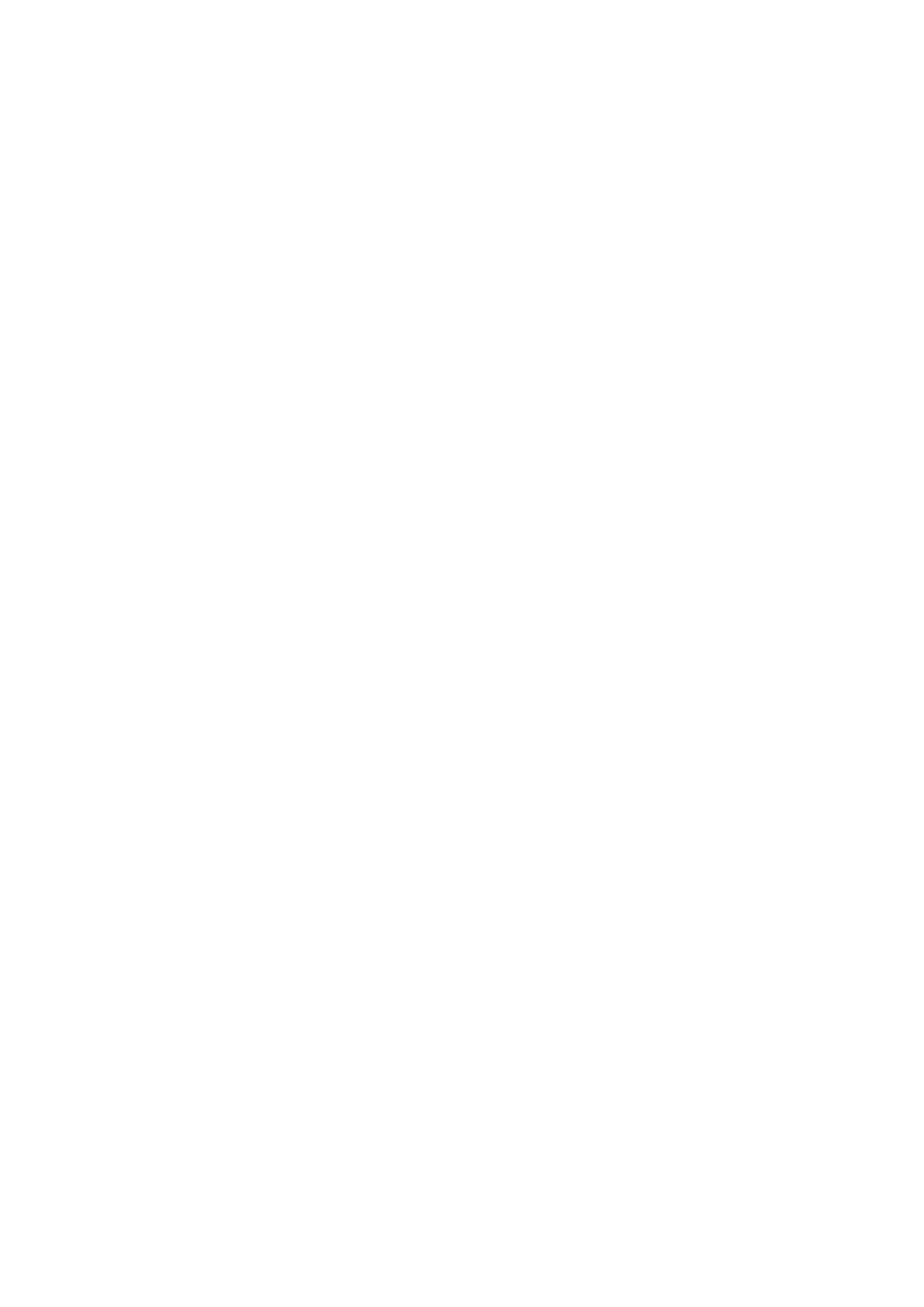

# **Contents**

| $\mathbf{1}$            | <b>Disclaimer</b>                                                                                                               | $\mathbf{3}$ |
|-------------------------|---------------------------------------------------------------------------------------------------------------------------------|--------------|
| $\boldsymbol{2}$        | <b>Executive Summary</b>                                                                                                        | 4            |
| 3<br>3.1                | <b>Introduction</b><br>Scope                                                                                                    | 6<br>6       |
| 3.2                     | Approach                                                                                                                        | 6            |
| 3.3                     | Background – The regulatory accounting process                                                                                  | 6            |
| $\boldsymbol{4}$<br>4.1 | regulatory framework for Jersey Telecom's<br>The<br><b>Regulatory Separated Accounts (RSA)</b><br>Telecommunications Law (2002) | 12<br>12     |
| 4.2                     | <b>Separated Accounts Directions</b>                                                                                            | 13           |
| 4.3                     | <b>Telecommunications Market Dominance Directions</b>                                                                           | 15           |
| 4.4                     | Jersey Telecom's Separated Accounts                                                                                             | 16           |
| 4.5                     | <b>Regulaid Report</b>                                                                                                          | 17           |
| 5<br>5.1                | <b>Review of Jersey Telecom's 2009 Regulatory Separated</b><br><b>Accounts</b><br><b>Current Format</b>                         | 19<br>19     |
| 5.2                     | 2009 Published Regulatory Separated Accounts                                                                                    | 20           |
| 5.3                     | Recommendations on improving the format and structure of JT's<br><b>RSA</b>                                                     | 21           |
| 5.4                     | <b>Current Cost Accounting</b>                                                                                                  | 27           |
| 6<br>6.1                | <b>Audit Opinion on JT's Separated Regulatory Accounts</b><br>Overview of Audit Opinion                                         | 30<br>30     |
| 6.2                     | Types of Audit Opinion                                                                                                          | 30           |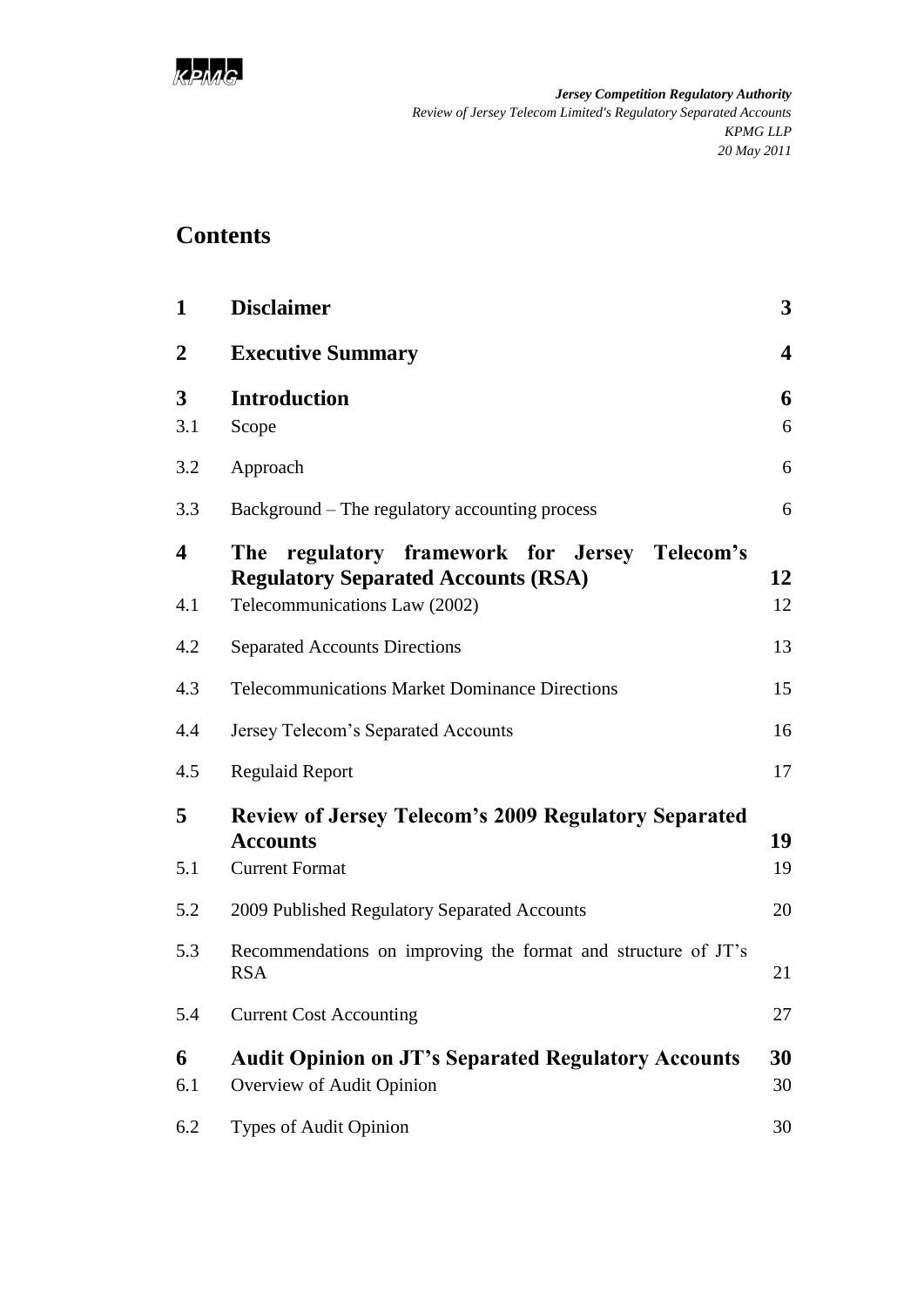

| 6.3 | Recommendation on required audit opinion for to JT's Separated<br>33<br><b>Regulatory Accounts</b> |    |  |  |  |  |  |  |  |
|-----|----------------------------------------------------------------------------------------------------|----|--|--|--|--|--|--|--|
| 6.4 | <b>Audit Costs and benefits</b>                                                                    | 34 |  |  |  |  |  |  |  |
| 7   | Telecom's<br>Development of Jersey<br><b>Separated</b><br><b>Regulatory Accounts</b>               | 35 |  |  |  |  |  |  |  |
| 7.1 | JT's plans for a new Activity-based Costing System                                                 | 35 |  |  |  |  |  |  |  |
| 7.2 | Proposed Changes to JT's RSA for 2010                                                              | 35 |  |  |  |  |  |  |  |
| 7.3 | Proposed Changes to JT's RSA for 2011                                                              | 35 |  |  |  |  |  |  |  |

ANNEX A Cost Bases and Cost Standards

ANNEX B Draft regulatory Separated Accounts Schedules for Jersey Telecom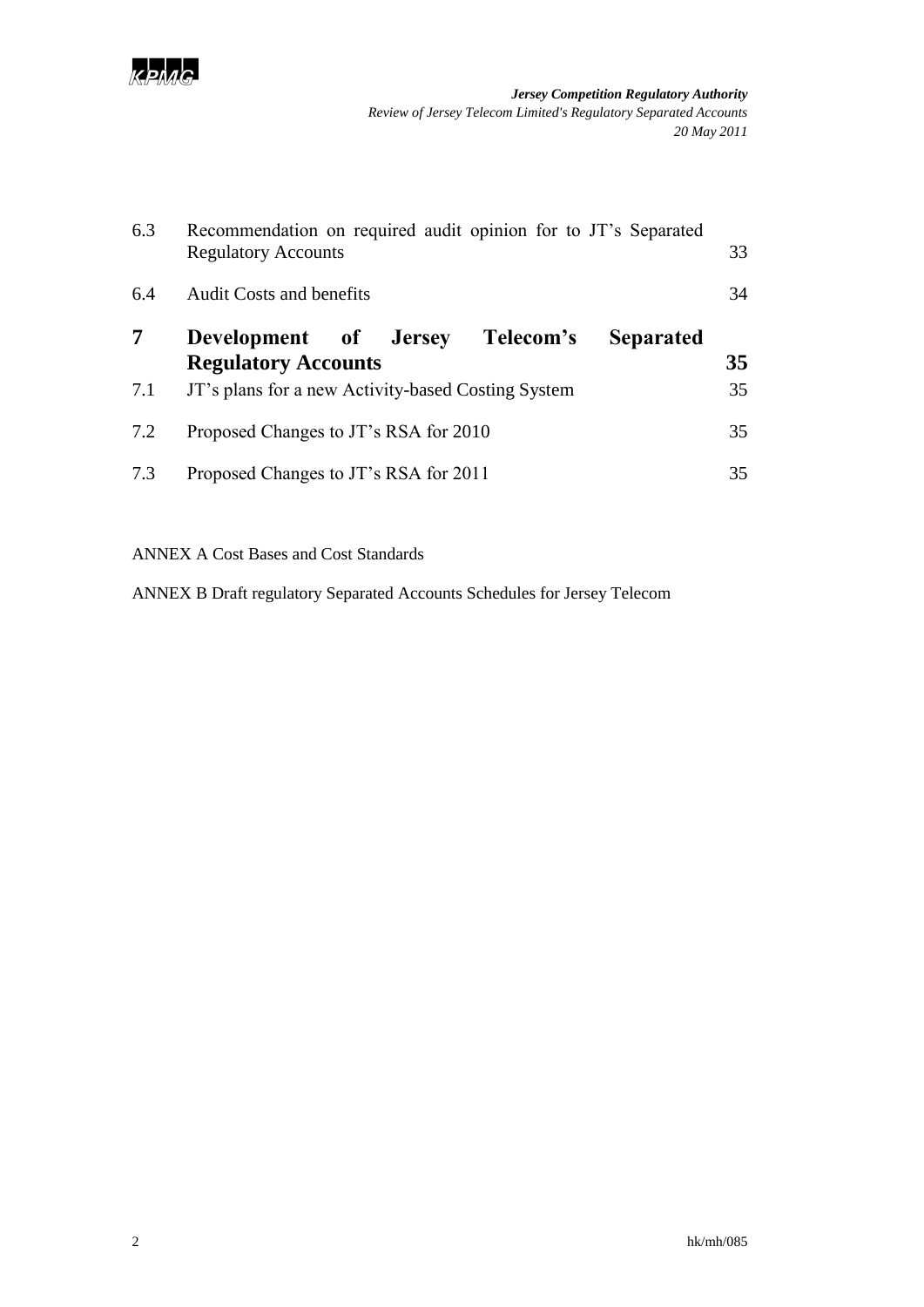

# <span id="page-4-0"></span>1 **Disclaimer**

This report has been prepared by KPMG LLP ("KPMG") solely for the Jersey Competition Regulatory Authority ("JCRA") in accordance with terms of engagement agreed by JCRA with KPMG.

The information contained in this document contains a review of Jersey Telecom"s regulatory separated accounts (RSA). It has been prepared in the course of our work in accordance with the terms of our engagement letter dated 22 February 2011, prepared in accordance with the amended scope confirmed by email on 10 May 2011.

Our primary source of information has been the separated accounts produced by Jersey Telecom for the year ending 31 December 2010, together with supporting internal management information from Jersey Telecom. We have satisfied ourselves, so far as possible, that the information presented is consistent with other information which was made available to us in the course of our work in accordance with the terms of our engagement letter. We have not however sought to establish the reliability of the sources by reference to other evidence and we have not conducted an audit of Jersey Telecom"s accounts.

Jersey Telecom is in the process of implementing a new activity based costing system to prepare its RSA for the year ending 31 December 2010. We did not undertake a review of JT"s cost allocation methodologies for the year ending 31 December 2010. Our work has focussed on the format and structure of the RSA.

The conclusions reached in this document are based on KPMG analysis. Although the conclusions, as well as assumptions made to reach these conclusions, are in part based on information provided by Jersey Telecom, our analysis has not been verified by Jersey Telecom, nor have we verified the validity of the information provided to us by Jersey Telecom.

In consenting to the publication of this report by the JCRA, KPMG does not accept or assume any responsibility to any readers other than JCRA in respect of its work for JCRA, this report, or any judgments, conclusions, opinions, findings or recommendations that KPMG may have formed or made and, to the fullest extent permitted by law, KPMG will accept no liability in respect of any such matters to readers other than JCRA. Should any readers other than JCRA choose to rely on this report, they will do so at their own risk.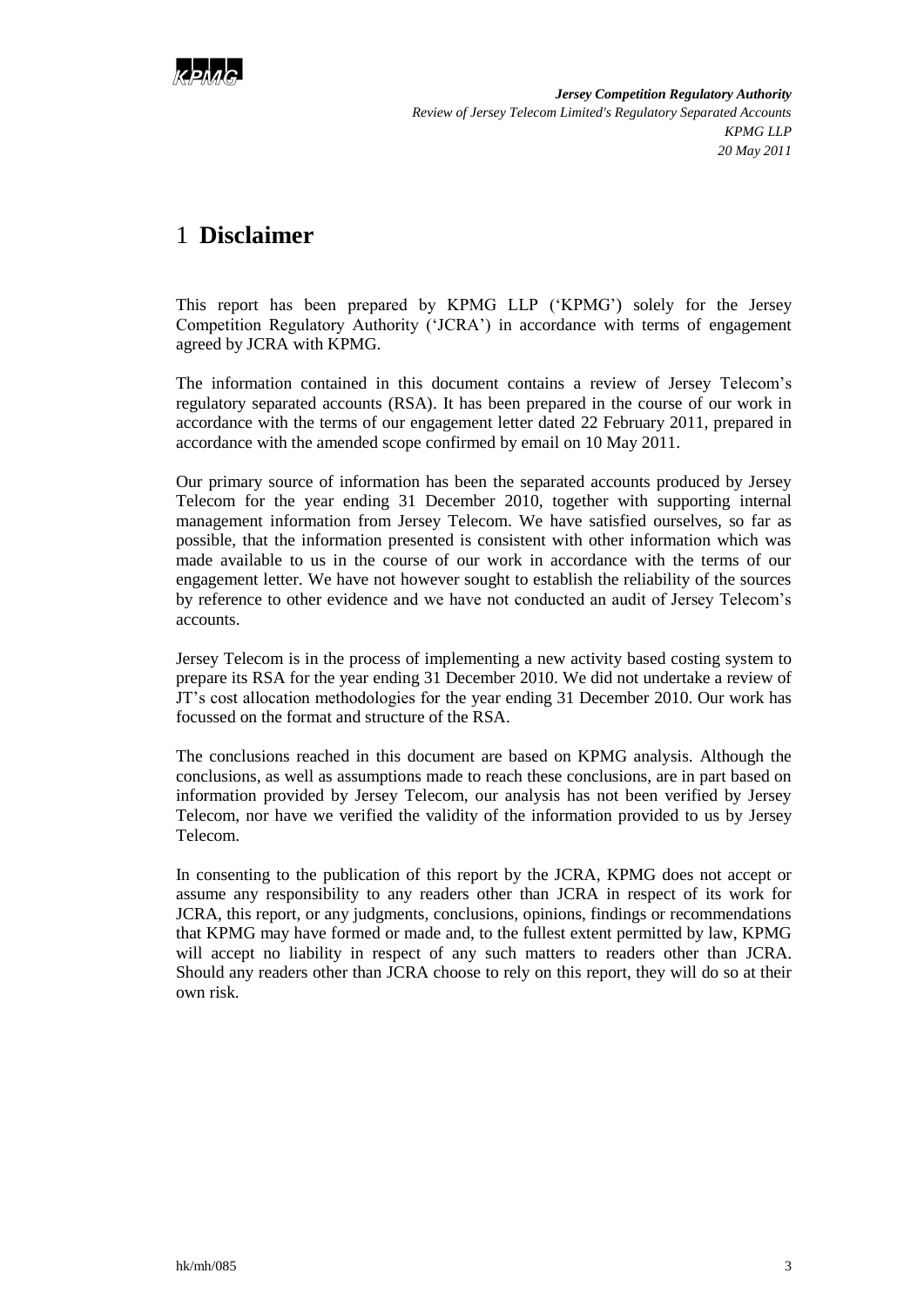

# <span id="page-5-0"></span>2 **Executive Summary**

KPMG was asked by the Jersey Competition Regulatory Authority ('JCRA') to:

- Review Jersey Telecom"s Regulatory Accounts for the year ending 31 December 2009 including the Accounting Documents and Cost Attribution Methodology;
- Assess the reasonableness and assumptions underlying Jersey Telecom"s methodology, particularly in the light of experience in other jurisdictions;
- Where necessary seek additional clarification and explanations from Jersey Telecom, via information requests through the JCRA if required; and
- Review the appropriate level of audit for the Regulated Separated Accounts ("RSA") taking account best practice and what is considered appropriate for an operator of Jersey Telecom"s scale.

Given JT"s proposed change in accounting systems to be used for producing its RSA, it was agreed with the JCRA to focus our work on determining the most appropriate structure and format for JT"s RSA for the year ending 31 December 2010 and future years and reviewing the progress made in implementing the new system.

We have reviewed the format and structure of JT's RSA and recommend three major changes:

- Improved accounting separation of wholesale and retail activities;
- Improved transparency of transfer charges; and
- Preparation of service level costs.

The clear separation of JT"s wholesale and retail activities will provide the JCRA and other stakeholders with a better visibility of JT"s conduct in regulated markets and information to assist in the assessment of any competition concerns.

The current format of the RSA makes it difficult to see how transfer charges have been applied. The move to a clearer separation of wholesale and retail, together with additional information on transfer charges in the RSA will help assure JT"s wholesale customers that they are being charged the same prices as JT"s own retail business.

The JCRA will need robust cost data for individual services in order to set cost based prices. The JCRA has indicated that its preferred source of cost data for pricing purposes is the RSA, and so we recommend that in addition to the current summary service level cost data, the JCRA requires JT to submit service level cost data for those services for which it currently sets cost based prices. In addition, JCRA should consider the benefits of requiring JT to submit service based costs for all services sold in regulated markets.

The level of detail required in the regulatory accounts should reflect their intended use in the regulatory process. In particular, some regulators favour the use of detailed bottom-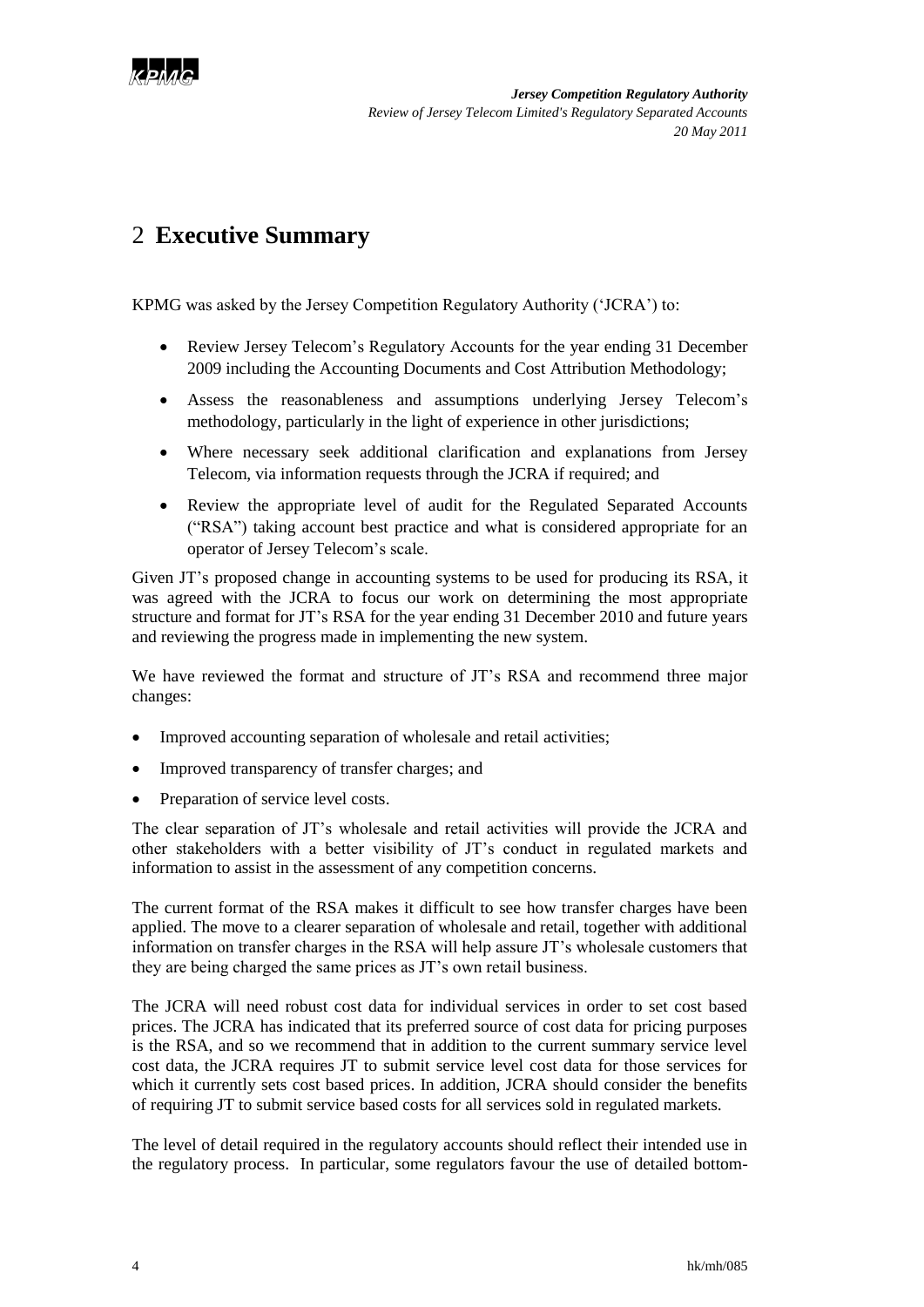

up modelling of prices (eg Germany) rather than use of costs from the regulatory accounts (eg UK). Given that the JCRA intends, where appropriate, to rely on the cost data in the regulatory accounts to set and monitor prices, it is reasonable and proportionate to require a greater level of detail than may be required in jurisdiction in which the regulatory accounts play a lesser role in the price setting and regulatory compliance process. Finally, we recommend that JT is required to have its RSA audited. We have proposed that "fairly presents" audit opinions are required on the summary Wholesale and Retail financial statements. This approach will provide a reasonable level of assurance over the reliability of the RSA overall. In the event that following the preparation of audited accounts as proposed, subsequent investigations by the JCRA into JT"s cost calculations for particular services suggest that the cost allocations for those services are not appropriate, the JCRA should consider the need for requiring individual audit opinions on those particular services.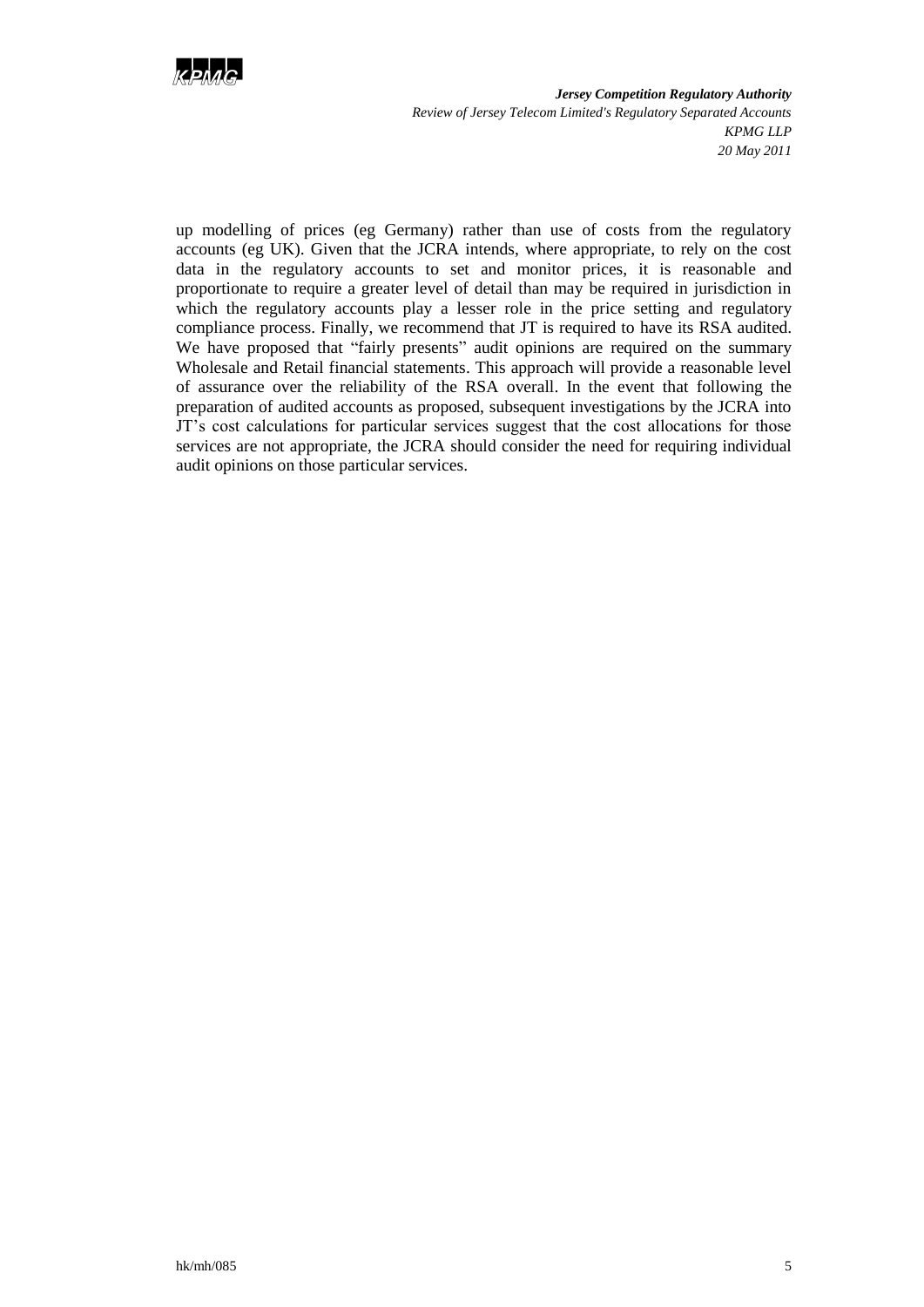

# <span id="page-7-0"></span>3 **Introduction**

## <span id="page-7-1"></span>3.1 **Scope**

KPMG was asked by the Jersey Competition Regulatory Authority ('JCRA') to:

- Review JT"s 2009 Regulatory Accounts including the Accounting Documents and Cost Attribution Methodology;
- Assess the reasonableness and assumptions underlying JT"s methodology, particularly in the light of experience in other jurisdictions;
- Where necessary seek additional clarification and explanations from JT, via information requests through the JCRA if required; and
- Review the appropriate level of audit for the Regulated Separated Accounts taking account best practice and what is considered appropriate for an operator of JT"s scale.

Following the start of our work, we were informed by JT that it was in the process of designing and implementing a new regulatory costing system which would be used to prepare the RSA for the year ending 31 December 2010. Given this proposed change in accounting systems, it was agreed with the JCRA that it would not be appropriate for us to review an accounting system that was in the process of being replaced. Instead the focus of our work was on determining the most appropriate structure and format for JT"s RSA and reviewing the progress made in implementing the new system.

## <span id="page-7-2"></span>3.2 **Approach**

We have reviewed JT's 2009 RSA, previous reports on JT's regulatory accounting systems (in particular the Regulaid Report<sup>1</sup>) and had a number of meetings with JT to discuss its regulatory accounting processes and the format and content of the RSA.

## <span id="page-7-3"></span>3.3 **Background – The regulatory accounting process**

### 3.3.1 **Introduction**

This section sets out a brief description of the regulatory accounting process in general and why it is useful to take a wider view of the process than looking only at the published regulatory accounts.

1

<sup>&</sup>lt;sup>1</sup> Regulaid's redacted Review of Jersey Telecom Ltd's regulatory accounts and access provisions, June 2009. Available at: <http://www.jcra.je/pdf/091127%20final%20redacted.pdf>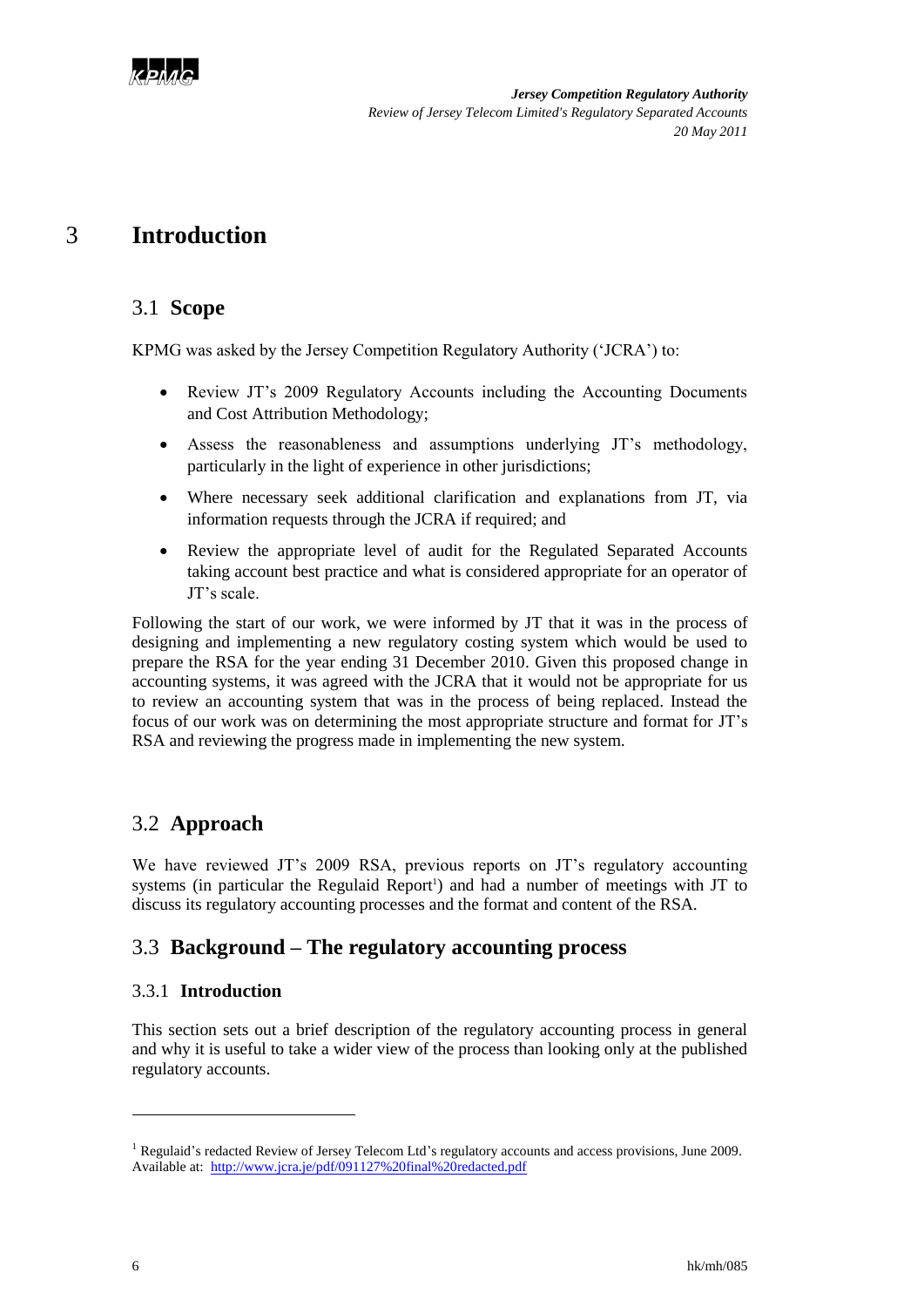

#### 3.3.2 **The regulatory accounting process**

It is useful to consider the published regulatory accounts as one part of the overall regulatory accounting process. The outputs of this process can be considered at three levels as illustrated in [Figure 1](#page-8-0) below.

### <span id="page-8-0"></span>**Figure 1: Outputs of the regulatory accounting process**



#### **Source: KPMG**

An effective regulatory accounting regime will work at all three information levels, and meet the needs of three groups with very different requirements: the firm itself, the regulator and finally the firm"s competitors and customers.

In considering what regulatory accounting obligations the JCRA should consider imposing on Jersey Telecom, it is useful to consider the requirements of these three different users of the regulatory accounts in order to determine what information is required from the regulatory accounting process and how it can be made available in an effective and proportionate way.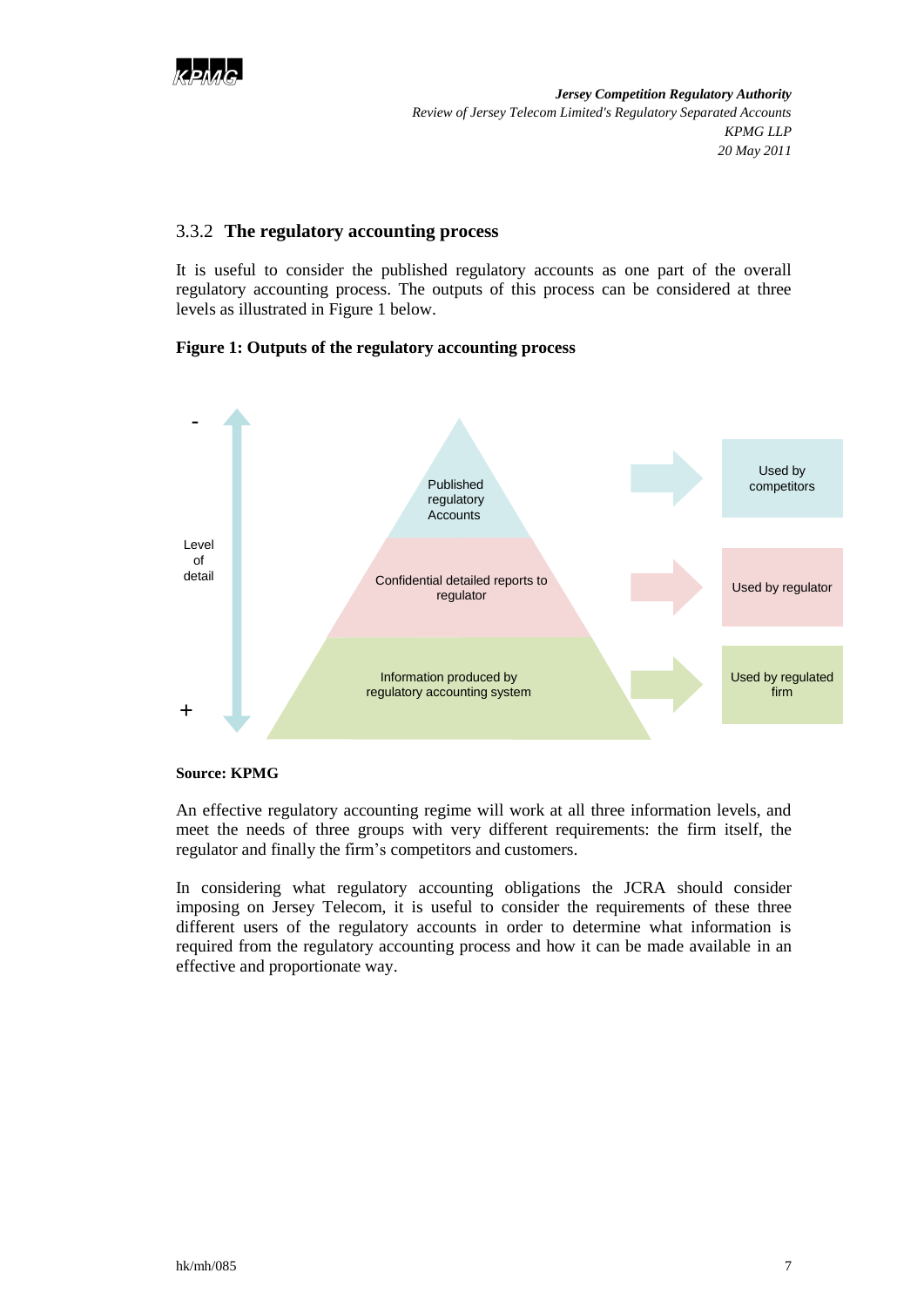

#### *The JCRA's requirements from the regulatory accounting process*

In addition to the published statements, regulators frequently require the preparation of additional, more granular information, to enable them to understand costs at a greater level of detail than may be published in, for example, market level statements. Also, regulators often want to have the option of obtaining more detailed information from the operator"s accounting system, for example to understand specific cost allocation calculations.

#### *Information from the accounting system*

Ad hoc access to information direct from the regulatory accounting process (rather than from routinely provided reports) is likely to be useful for specific investigations into the costs of particular services.

In particular, the availability of more detailed information, including for unregulated services, can be useful, for example in any investigations undertaken under competition law (e.g. margin squeeze).

#### *Objective of requiring regulatory accounts*

The UK"s utility regulators have identified the following practical applications of regulatory accounts:

- "monitoring performance against the assumptions underlying current price controls;
- informing future price control reviews and other regulatory decisions that require financial information such as setting determined prices;
- in the relevant markets, assisting in the detection of certain anti-competitive behaviour such as unfair cross-subsidisation and undue discrimination at the appropriate level within the business concerned;
- assisting in comparative competition [defined as "the process of benchmarking a company's performance in relation to other companies' performance"];
- assisting in monitoring financial health; and
- improving transparency in the regulatory process as Regulatory Accounts are the main source of regular, published and audited financial information about regulated companies."<sup>2</sup>

-

<sup>&</sup>lt;sup>2</sup> The role of regulatory accounts in regulated industries A final proposals paper by the: Chief Executive of Ofgem; Director General of telecommunications; Director General of water services; Director General of electricity and gas supply (Northern Ireland); Rail Regulator; Civil Aviation Authority; and Postal Services Commission. April 2001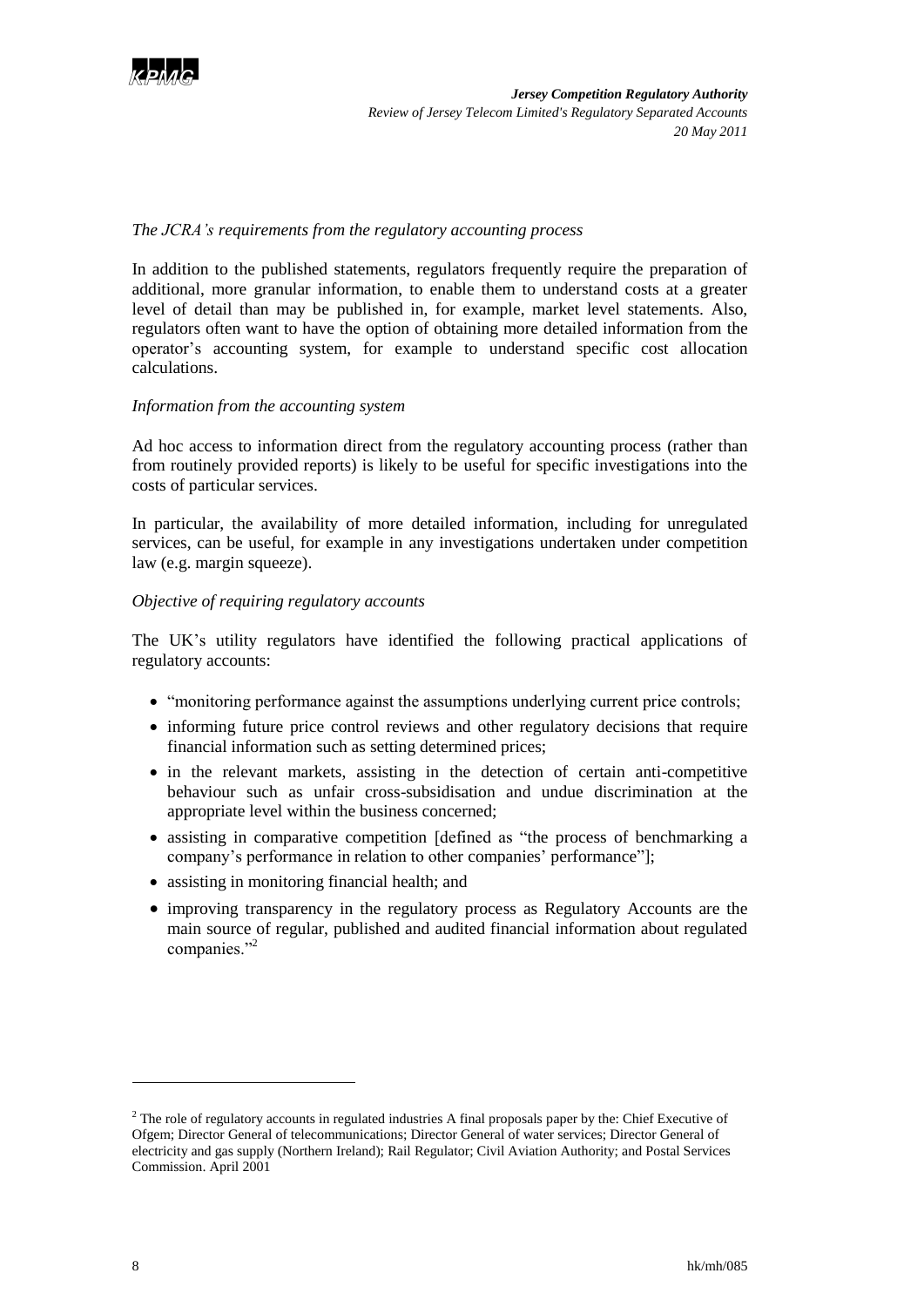

#### *Confidential reports for the regulator*

In many jurisdictions, the regulated firm is required to provide both public audited regulatory accounts, as well as additional detailed information to the regulator on a confidential basis.

There are two main benefits in such an approach:

- It avoids the argument that publishing more detailed accounts provides competitors with confidential information such as cost structures and profitability of individual services; and
- It enables the regulator to monitor at a more granular level.

#### *Competitors' and customers' use of regulatory accounts*

Competitors and customers of the regulated firm are important users of the regulatory accounts. As noted above, regulatory accounts can improve the transparency of the regulatory regime and, for example, provide information to other operators so that they can judge for themselves whether or not there is a regulatory or competition issue that it should be concerned with.

In this context, it is useful to compare the different approaches taken by different regulators to determining costs for the purpose of setting prices. In some countries (for example Germany), prices are determined using detailed 'bottom-up' network costing models, rather than using costs extracted from the regulatory accounts. In other countries (such as the UK), the regulatory accounts are generally the preferred source of cost data for price setting and compliance monitoring. Where regulatory accounts cost data is not available (for example for new services, or where it is insufficiently disaggregated), bottom-up modelling may however be needed. Similarly, where regulatory accounts are not available, as is the case for mobile operators in the UK, detailed bottom-up modelling is undertaken in order to set regulated prices for call termination.

We understand from the JCRA that its preferred source of costing data is the regulatory accounts, and it is appropriate therefore to consider the content and format of the regulatory accounts taking into account this key objective.

Whilst many countries do not publish disaggregated cost data in their regulatory accounts at all, the UK regulator, Ofcom, has taken an approach which, over time, has led to the publication of a substantial amount of detailed costing data. Ofcom considered the issue of how much information should be published in its 2007 review of BT"s regulatory reporting requirements:<sup>3</sup>

l

<sup>&</sup>lt;sup>3</sup> Changes to BT's regulatory financial reporting and audit Requirements Explanatory statement and notification 30 May 2007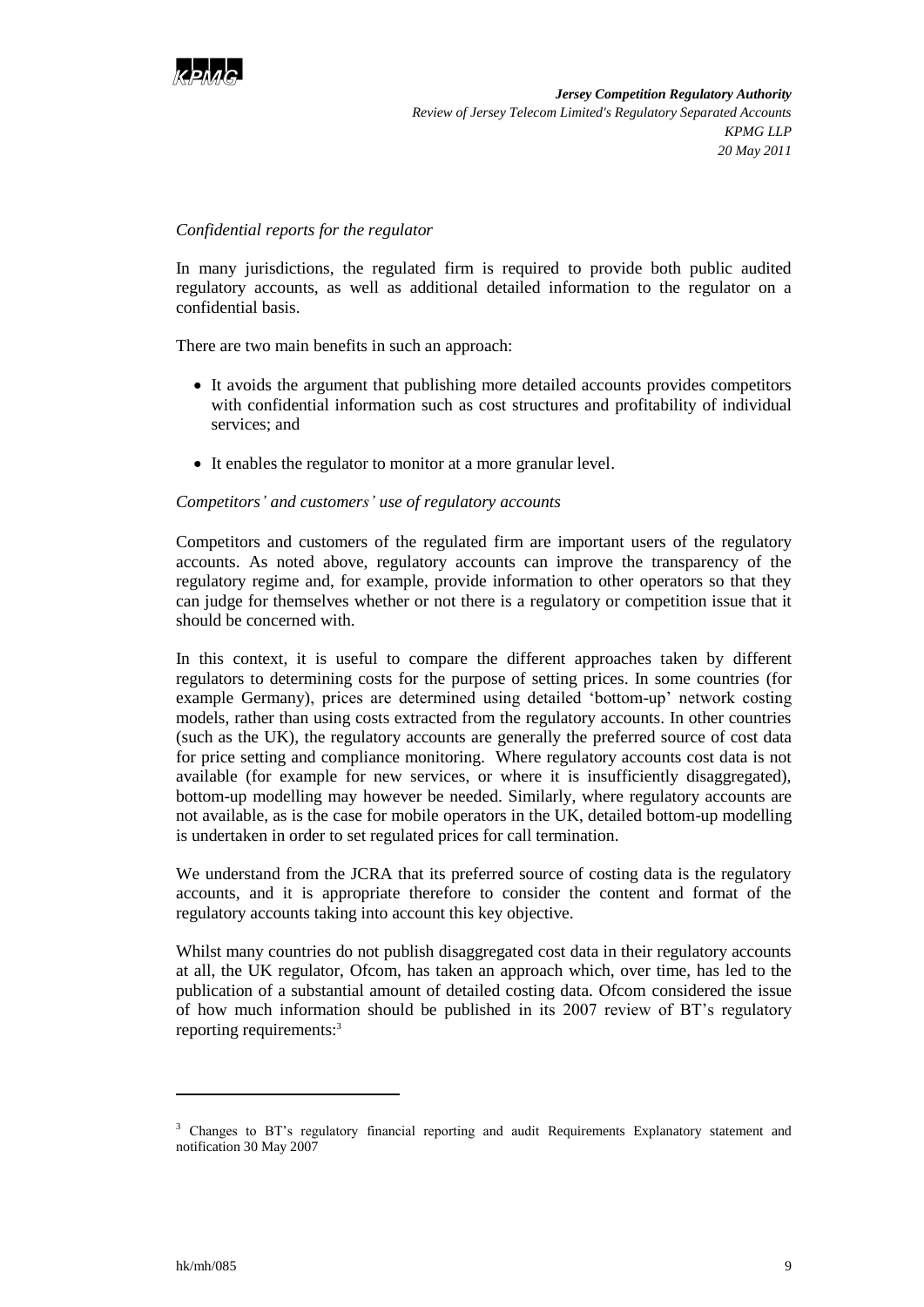

*"3.6 Ofcom does not agree that inherent limitations in the use of financial data by BT to demonstrate compliance with its obligations, supports a move to the provision of less information.*

*3.7 Indeed, as explained in the January [2007] Consultation, Ofcom considers that the provision of a granular level of information plays a significant role in helping with the monitoring of BT's compliance with its obligations. Stakeholders have actively used the regulatory statements (at their current level of granularity) to help test and challenge BT's compliance with its cost orientation and non – discrimination obligations.*

*3.8 As set out in the January Consultation, below are examples of how stakeholders have used the regulatory financial information in respect of BT's cost orientation obligations including the following:*

*• in respect of WLR ISDN2, applying an estimate of the effects of Ofcom statements on BT's cost of copper and cost of capital to the ISDN2 cost base to verify prices remain cost oriented; and*

*• in respect of PPC trunk charging, comparing cost recovery and cost attribution assumptions to analyse optimum investment.*

*3.9 In respect of non-discrimination obligations, examples provided by stakeholders of how the published information was used include the following:*

*• in respect of operator assistance, ensuring BT is treating itself in a nondiscriminatory way for call origination compared to charges levied on other operators; and*

*• in respect of PPC replicability, analysis of BT's internal and external supply of leased circuit components to ensure compliance with no undue discrimination obligations.*

*3.10 In these cases the financial statements provided an important source of information to:*

*• analyse underlying service cost data consistent with BT's cost orientation obligations; and*

*• understand the financial implications of separating BT's wholesale and retail activities and transfer charging between them in the same way as external sales are treated (the non-discrimination obligation).*

*….*

*3.14 Ofcom considers that a regulatory environment where stakeholders are simply informed that the regulator is satisfied that the obligations have been met is likely to*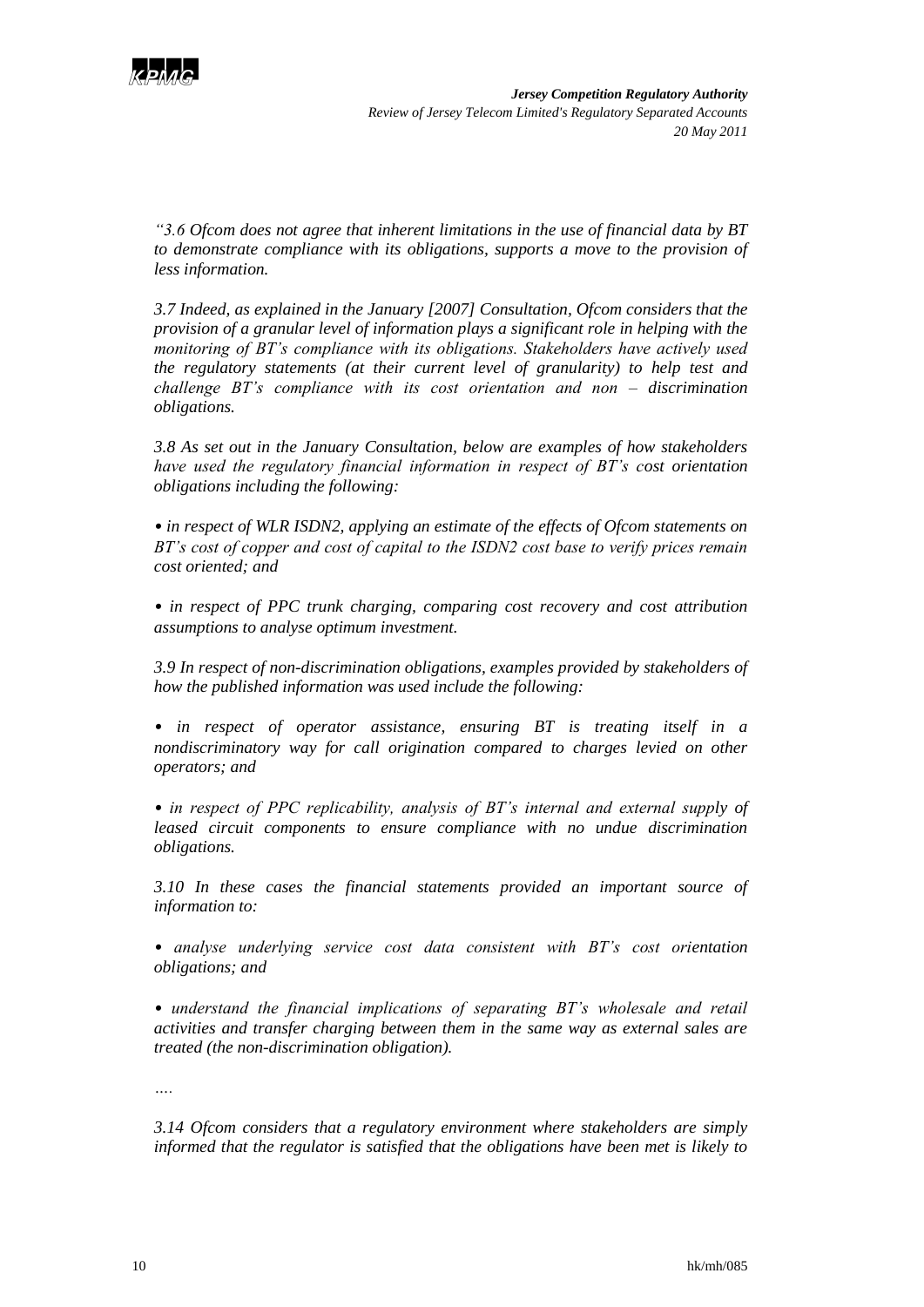

*be less effective than one where the industry is better informed. Specifically, Ofcom considers that relying solely on the regulator's assessment of whether compliance has been demonstrated carries the risk that either:*

*• important issues that may have been identified by stakeholders will remain unnoticed; or*

*• Ofcom's allocation of scarce resources to important issues will be reduced as it is obliged to consider an increased number of speculative complaints raised by less well informed stakeholders"*

Ofcom"s approach has led to the publication in BT"s regulatory accounts of disaggregated fully allocated costs and cost floors and ceilings for cost data for over 100 individual services. This can be contrasted with many other European jurisdictions which only require publication of services at an aggregated market level (such as Belgium), and other countries for which no regulatory accounts at all are published (such as Germany). We consider the level of information which the JCRA should require JT to disclose in section 5.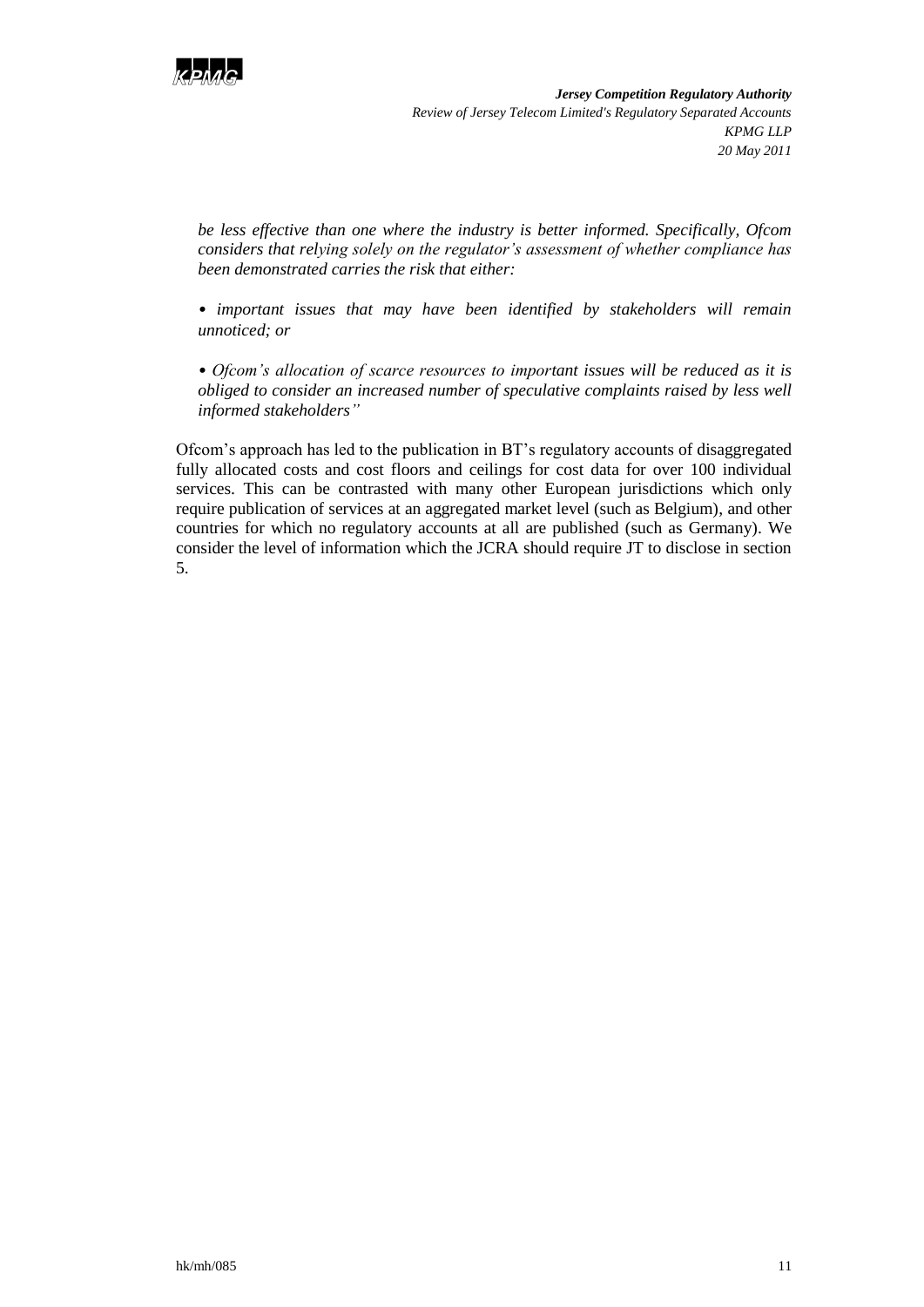

# <span id="page-13-0"></span>4 **The regulatory framework for Jersey Telecom's Regulatory Separated Accounts (RSA)**

## <span id="page-13-1"></span>4.1 **Telecommunications Law (2002)**

The Telecommunications (Jersey) Law 2002 saw the introduction of competition in Jersey"s telecommunication markets. Since 2003, the JCRA has issued a number of regulatory instruments relating to the preparation of regulatory separated accounts which are shown in Table 1.

| <b>Document</b>       | <b>Title</b>                                                                                                                 | <b>Date</b>      |
|-----------------------|------------------------------------------------------------------------------------------------------------------------------|------------------|
| <b>Initial Notice</b> | Proposed modification to JT's licence concerning<br>separated accounts                                                       | 12 August 2010   |
| <b>Final Notice</b>   | Final Notice to Jersey Telecom Limited regarding the<br>publication of its regulatory separated accounts                     | 12 August 2010   |
| <b>Initial Notice</b> | Proposed modification to JT's licence concerning<br>separated accounts                                                       | 24 June 2010     |
| Consultation          | Consultation on the Publication of the Jersey Telecom<br>Separated Accounts. The<br>JT separated<br>account<br>methodology   | 15 December 2009 |
| Consultation          | Consultation on the JCRA Review of the Jersey<br>Telecom Limited Separated Accounts and Wholesale<br><b>Access Provision</b> | 17 August 2009   |
| Direction             | Direction to Jersey Telecom regarding Accounting<br>Separation                                                               | 1 July 2005      |
| <b>Final Notice</b>   | Final Notice to the Direction to Jersey Telecom re<br><b>Accounting Separation</b>                                           | 1 July 2005      |
| Consultation          | Accounting Separation and Costing Methodologies                                                                              | 3 June 2004      |

|  | Table 1: JCRA Regulatory instruments relating to JT's Separated Accounts |  |  |
|--|--------------------------------------------------------------------------|--|--|
|  |                                                                          |  |  |

**Source: JCRA documents**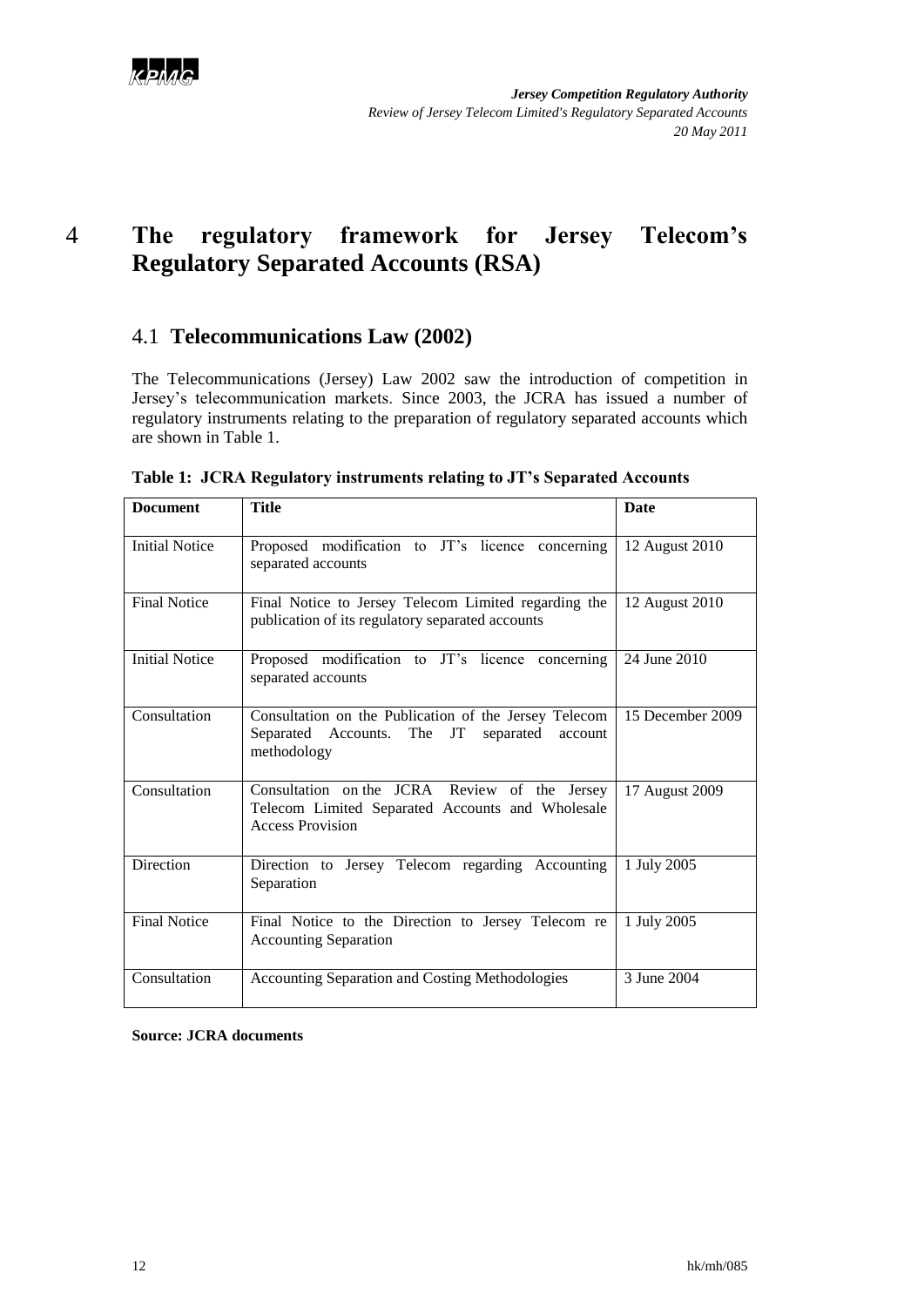

## <span id="page-14-0"></span>4.2 **Separated Accounts Directions**

### 4.2.1 **2005 Direction on Jersey Telecom Limited – Separated Accounts**

Following a consultation paper issued by the JCRA in June 2004, the JCRA issued a Direction<sup>4</sup> to JT in respect of Condition 29 of its Class III Licence. The Direction included the following elements:

- *"Within 3 calendar months from the date of this Direction, [JT] to provide to the JCRA an activity-based cost methodology as the JCRA may deem necessary for the production of the accounting records referred to in Condition 29;*
- *By 31 December 2005, [JT] to provide to the JCRA separated accounts for each of the businesses listed in Annex…for the period 1 January 2004 to 31 December 2004 using Historical Cost Accounting (HCA); and*
- *By 31 December 2005, [JT] to provide to the JCRA for review by the JCRA a methodology for preparing Separated Accounts using current cost accounting (CCA)."*

### 4.2.2 **Consultation Paper on Jersey Telecom Limited's Regulatory Separated Accounts**

In December 2009, JCRA issued a Consultation Paper<sup>5</sup> on whether and in what format JT"s Separated Accounts should be published. Previously, in accordance with its licence Condition 29, JT was only providing its Separated Accounts to the JCRA confidentially. The Consultation Paper included an appendix of example templates for the Separated Accounts.

### 4.2.3 **Jersey Telecom's Response to Consultation Paper**

In February 2010, JT responded<sup>6</sup> to the JCRA's consultation paper and outlined its position regarding the publication of its Separated Accounts.

*"[JT's] essential position is as follows: Whilst we accept the broad rationale for the production, as well as the publication, of separate accounts in respect of relevant services/markets, JT contends that preparation and publication of certain elements of* 

<http://www.jcra.je/pdf/091215%20JT%20Separated%20Accounts%20Consultation%20T-4.pdf> 6 Jersey Telecom"s Response to JCRA Consultation on the Publication of JT Limited"s Regulatory Separated Accounts, February 2011. Available at <http://www.jcra.je/pdf/100209%20JT%20T4.pdf>

l

<sup>4</sup> The JCRA"s Direction Re:- Jersey Telecom Limited – Separated Accounts, May 2005. Available at

<http://www.jcra.je/pdf/050511%20Direction%20to%20JT%20re%20Separated%20Accounts.pdf> <sup>5</sup> Consultation on the Publication of Jersey Telecom Limited's Regulatory Separated Accounts –

Consultation Document 2009-T4, December 2009. Available at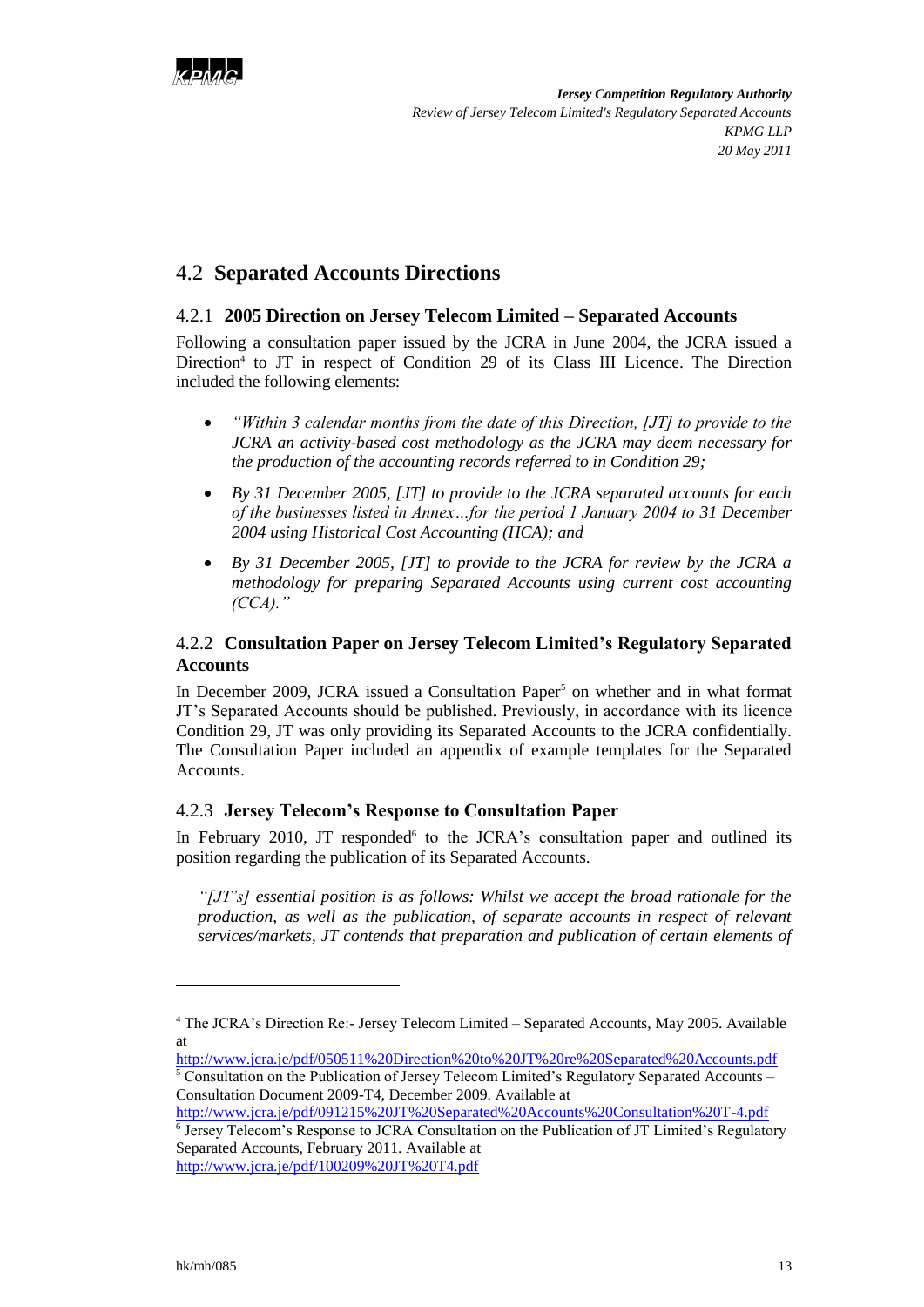

*the separated accounts – in particular, competitively supplied services/markets – would be inappropriate."*

*"JT can accept that there is both policy rationale and precedent for the publication of regulated accounts in relation to services/markets in which an operator has SMP. However, in light of policy objectives and in the interests of proportionality, the production of separated accounts should not extend to the inclusion of non-SMP services/markets…"*

### 4.2.4 **Other Licensed Operator Responses to the Consultation Paper**

The JCRA received responses from five other companies:

- Cable and Wireless Jersey Limited;
- Clear Mobitel Limited;
- Jersey Airtel Limited;
- Newtel Limited; and
- Nitel Limited

The JCRA summarised their responses in Annex 3 of an Initial Notice on Proposed Modification to the Class III Licence granted to JT regarding the Publication of Separated Accounts<sup>7</sup>. "Most respondents were in general agreement that the JT Separated Accounts *should be published in order to increase transparency and to ensure that the telecommunications market remained competitive."* and *"Most respondents were of the view that all parts of the accounts that relate to markets where JT holds SMP should be published".*

#### 4.2.5 **Proposed modification regarding publication of separated accounts**

An Initial Notice issued on 12 August 2010, incorporated the JCRA"s Consultation paper, various companies' responses and the JCRA's Direction on JT's Separated Accounts from May 2005. The notice proposed to issue an amended Direction and make changes to Condition 29 in JT"s licence: *"That new Licen[c]e Condition would oblige JT to publish its separated accounts in such format as directed by the JCRA".*

Annex 3 of the Initial Notice determined on a new Direction for JT pursuant to the changes to Condition 29. The Direction included the following elements:

*"From 19 April 2010 JT shall no longer be required to show markets in its SA in which it no longer holds SMP…It shall nevertheless group its non-SMP telecommunications business activities separately from its other unlicensed business activities*

1

<sup>&</sup>lt;sup>7</sup> Initial Notice - Proposed Modification to the Class III Licence granted to Jersey Telecom Limited on 1 July 2003 concerning the Publication of Separated Accounts, August 2010. Available at [http://www.jcra.je/pdf/100812%20SEPARATED%20ACCOUNTS%20second%20INITIAL%20N](http://www.jcra.je/pdf/100812%20SEPARATED%20ACCOUNTS%20second%20INITIAL%20NOTICE.pdf) [OTICE.pdf](http://www.jcra.je/pdf/100812%20SEPARATED%20ACCOUNTS%20second%20INITIAL%20NOTICE.pdf)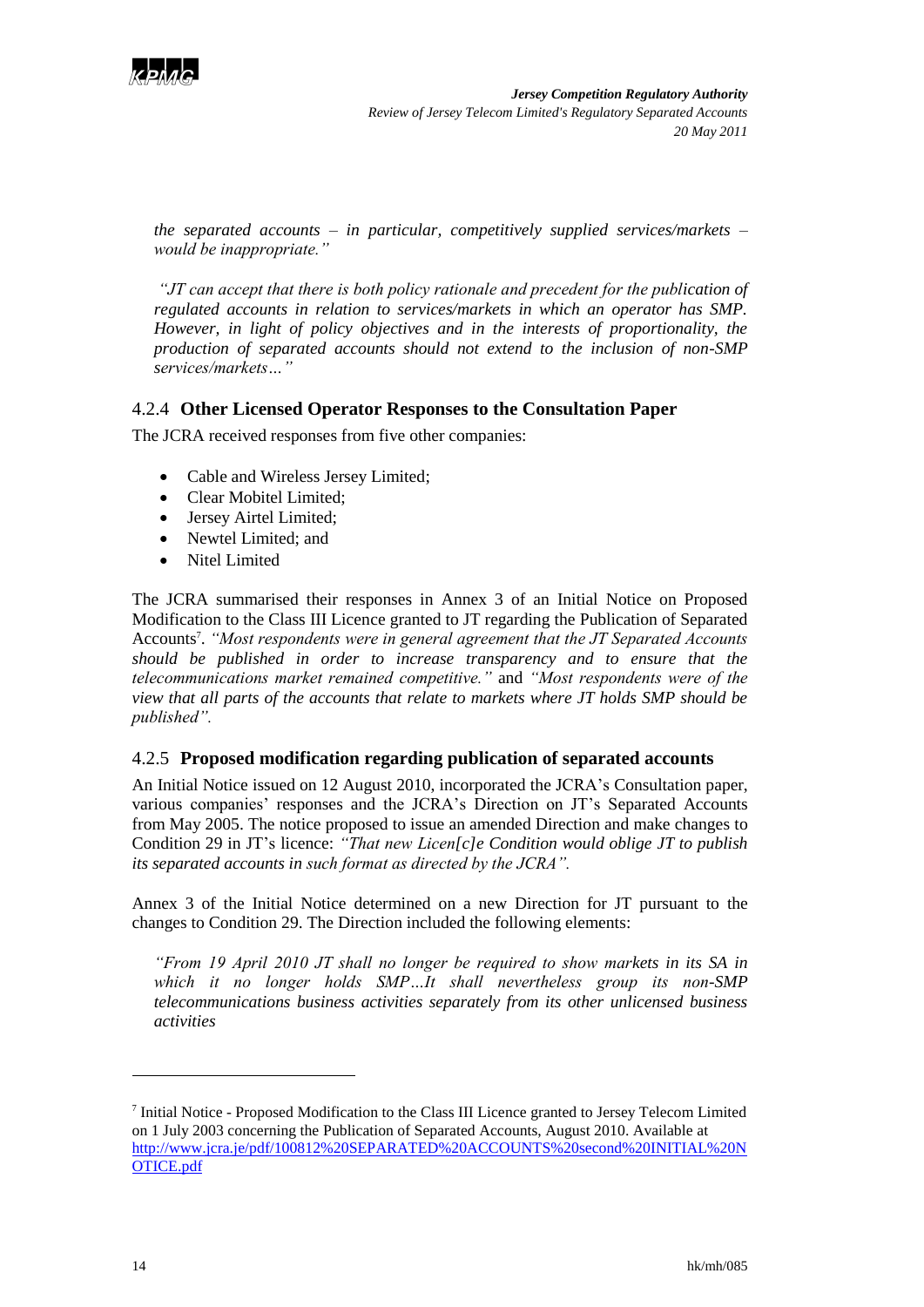

*JT shall publish its separated accounts within one month of submitting the same to the JCRA.*

*JT shall also arrange an external audit of its SA accounts and consolidate the SA against its statutory (GAAP) accounts and a copy of the audit report shall be submitted to the JCRA at the same time as the SA. For the avoidance of doubt this shall start for the SA for the year 2010 published in 2011*

*Starting in 2012 for the 2011 SA, JT shall prepare and submit its SA in CCA format."*

Annex 5 of the Initial Notice provided templates for the format of the Separated Accounts for JT to use.

We understand from the JCRA that, where appropriate, these changes will need to be transcribed into a new Initial Notice. This will follow the licence amendment required in order that a new Direction outlining the JCRA"s proposals for its RSA preparation and publication can be published.

## <span id="page-16-0"></span>4.3 **Telecommunications Market Dominance Directions**

#### 4.3.1 **2004 JCRA Telecommunications Market Dominance Report**

In April 2004, the JCRA issued a Direction<sup>8</sup> stating which telecommunications markets it considered JT to be dominant in. The Direction concluded that JT was dominant in six broad markets:

- 1 Fixed-line telecommunications services;
- 2 Fixed-line telecommunications networks;
- 3 Leased circuits;
- 4 Mobile telecommunications services;
- 5 Mobile telecommunications networks; and
- 6 Fixed-line broadband services.

#### 4.3.2 **2010 JCRA Review of Telecommunications Markets in Jersey**

In April 2010, the JCRA issued a new Direction<sup>9</sup>, which replaced in its entirety the previous Direction issued in April 2004, on the telecommunication markets in Jersey

l

<sup>8</sup> The JCRA"s Decision Paper and Direction 2004-1 Re: Telecommunications Market Dominance, April 2004. Available at

<http://www.jcra.je/pdf/040429%20Decision%20on%20JT%20Dominance.pdf>

 $9$ <sup>9</sup> The JCRA's Response to the Consultation Paper 2009 – T3 "Review of the Telecommunication Market in Jersey" and Decision on the Holding of Significant Power in Various Telecommunications Markets, April 2010. Available at

<http://www.jcra.je/pdf/100420%20market%20review%20decision.pdf>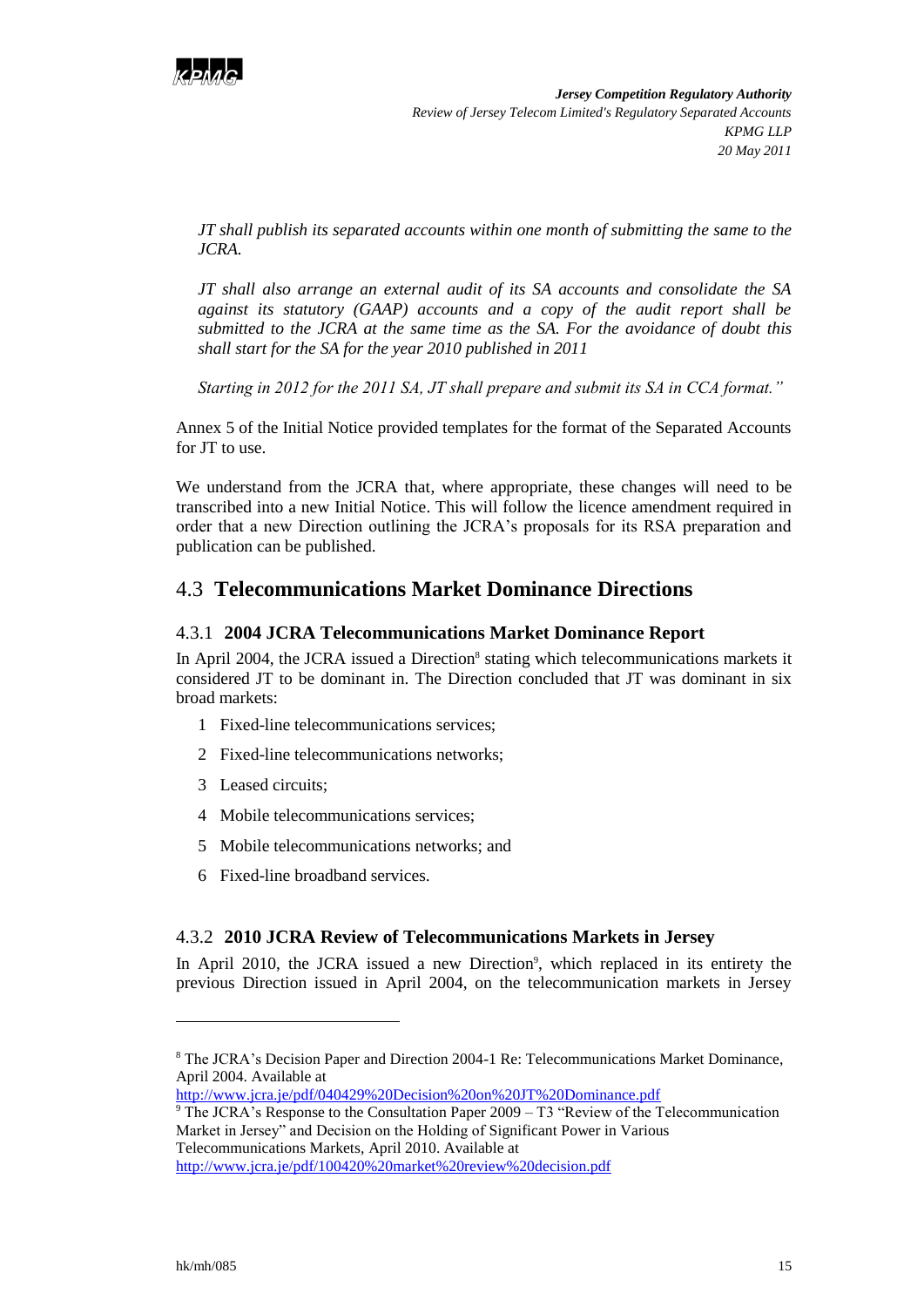

based upon the markets defined in the EC Recommendation of December 2007. The purpose of the Direction was to analyse if the telecommunications market had changed since 2004 and assess which companies, if any, had Significant Market Power (SMP) in those markets. The JCRA determined that JT was dominant in the following markets:

- 1 Access to the public telephone network at a fixed location for residential and nonresidential customers;
- 2 Call origination on the public telephone network provided at a fixed location;
- 3 Call termination on individual public telephone networks provided at a fixed location;
- 4 Voice call termination on its own mobile network;
- 5 On-island wholesale leased lines; and
- 6 Wholesale broadband services provided on a fixed line network.

## <span id="page-17-0"></span>4.4 **Jersey Telecom's Separated Accounts**

### 4.4.1 **History of JT's Separated Accounts**

Since being granted a finalised Class III licence by the JCRA in July 2003 (which was amended in April 2008), JT has provided the JCRA with Separated Accounts.

The full Separated Accounts are not published and are unaudited. In January 2011, JT published an "Extract from Jersey Telecom 2009 Separated Accounts"<sup>10</sup> which consisted of 9 pages of Profit and Loss accounts and Mean Statement of Capital Employed for the following businesses and services:

- Core Network Business:
- Access Network Business;
- Fixed Retail Business;
- Fixed Retail Exchange line rental and connection;
- $\bullet$  Fixed Retail Calls;
- Fixed Retail Payphones;
- Fixed Retail Leased lines; and
- $\bullet$  Fixed Retail Broadband xDSL.

The "extract" did not include a "Statement of Costs of Network Services" or a "Transfer Charge Statement" both of which were in the templates in Annex 5 of August 2010"s Initial Notice.

1

<sup>&</sup>lt;sup>10</sup> An Extract from Jersey Telecom 2009 Separated Accounts, January 2011. Available at: [http://www.jerseytelecom.com/upload/documents/about\\_us/regulation/Extract%20of%20JT%2020](http://www.jerseytelecom.com/upload/documents/about_us/regulation/Extract%20of%20JT%202009%20Separated%20Acccounts%20for%20Publication%20280111.pdf) [09%20Separated%20Acccounts%20for%20Publication%20280111.pdf](http://www.jerseytelecom.com/upload/documents/about_us/regulation/Extract%20of%20JT%202009%20Separated%20Acccounts%20for%20Publication%20280111.pdf)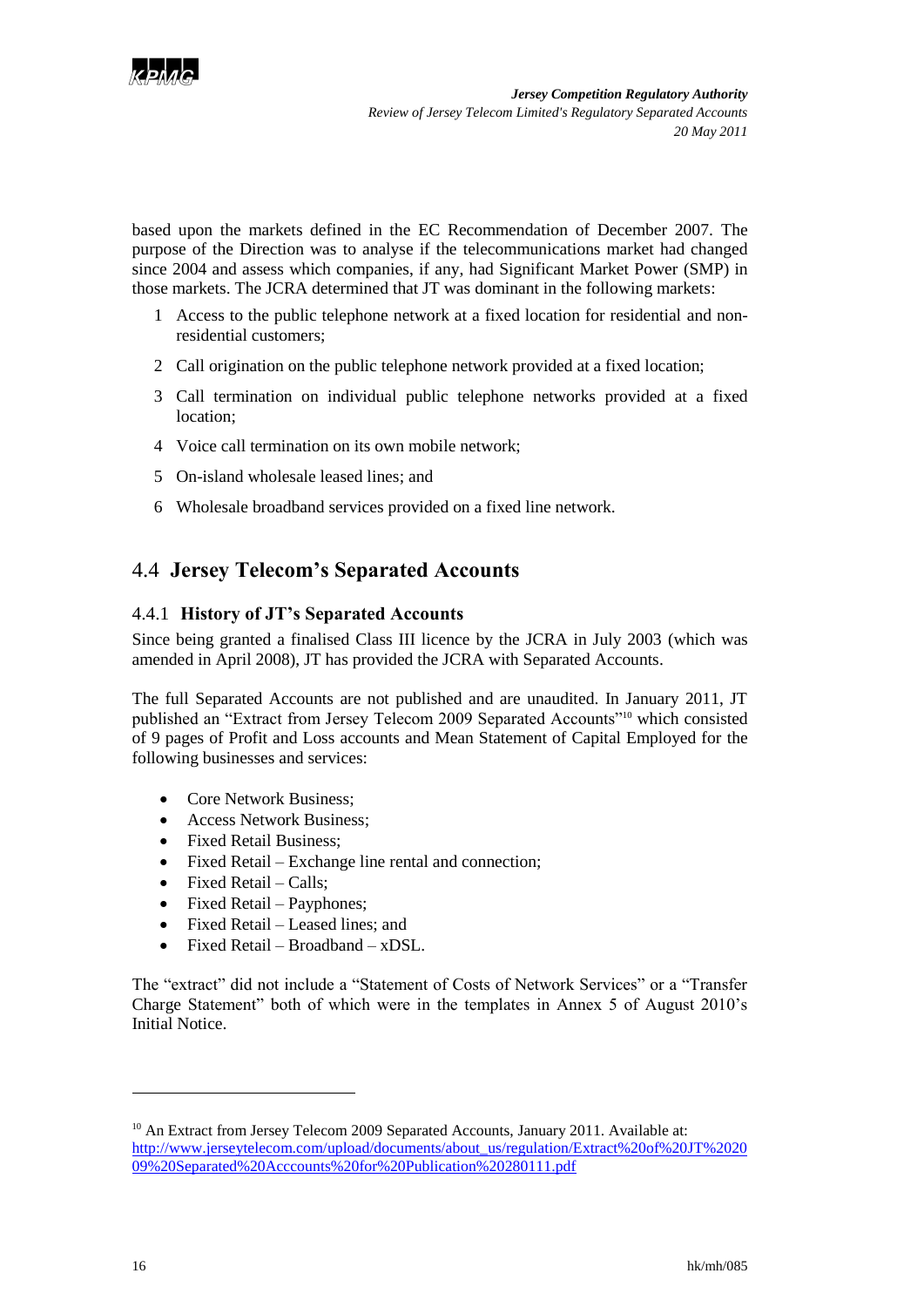

### 4.4.2 **Documents Produced by JT in relation to Regulatory Separated Accounts**

JT"s RSA for the year-ended 31 December 2009 included the following documents submitted to the JCRA:

- Separated Regulatory Accounts;
- Cost Allocation Methodology;
- Appendix 1: Allocation of GL Items to Activities;
- Appendix 2: Reallocation of Activities; and
- Appendix 3: Allocation of Products

## <span id="page-18-0"></span>4.5 **Regulaid Report**

### 4.5.1 **Key Findings and Recommendations**

In 2009, the JCRA commissioned Regulaid, an external consultancy firm, to carry out a review<sup>11</sup> of JT's regulatory accounts and access provisions. Regulaid's scope of work included a review of the separated accounts and the cost allocations used by JT.

Key findings and recommendations from the Regulaid report in relation to the separated accounts and cost allocations included:

- *"In summary, we [Regulaid] have found there were many errors in the allocations, especially in the network related areas. In total we reviewed over 956 individual cost allocations, and found errors in 168, an error rate of 18%.";*
- Regulaid provided JT with analysis and recommendations for each cost allocation category. Regulaid recommended that *"JT and its accountants should confirm that the changes in cost allocations recommended by Regulaid have been implemented.";*
- *"Most costs related to broadband are not separated between retail and wholesale in JT and therefore also not in the cost model…These activities are common and split to products (both retail and wholesale) using cost drivers. However if the cost driver values are correct, then the accounting separation done by such allocation is correct."* The individual analysis of each cost category provided in the report included the cost drives relating to broadband; and
- Regulaid did not make a recommendation in its report about whether JT"s Separated Accounts should be published or not. But in comparing the regulatory remedies used by other European regulators with those available to Jersey, Regulaid stated "there are a number of important obligations missing from that

 $\overline{a}$ 

 $<sup>11</sup>$  Regulaid's redacted Review of Jersey Telecom Ltd's regulatory accounts and access provisions,</sup> June 2009. Available at<http://www.jcra.je/pdf/091127%20final%20redacted.pdf>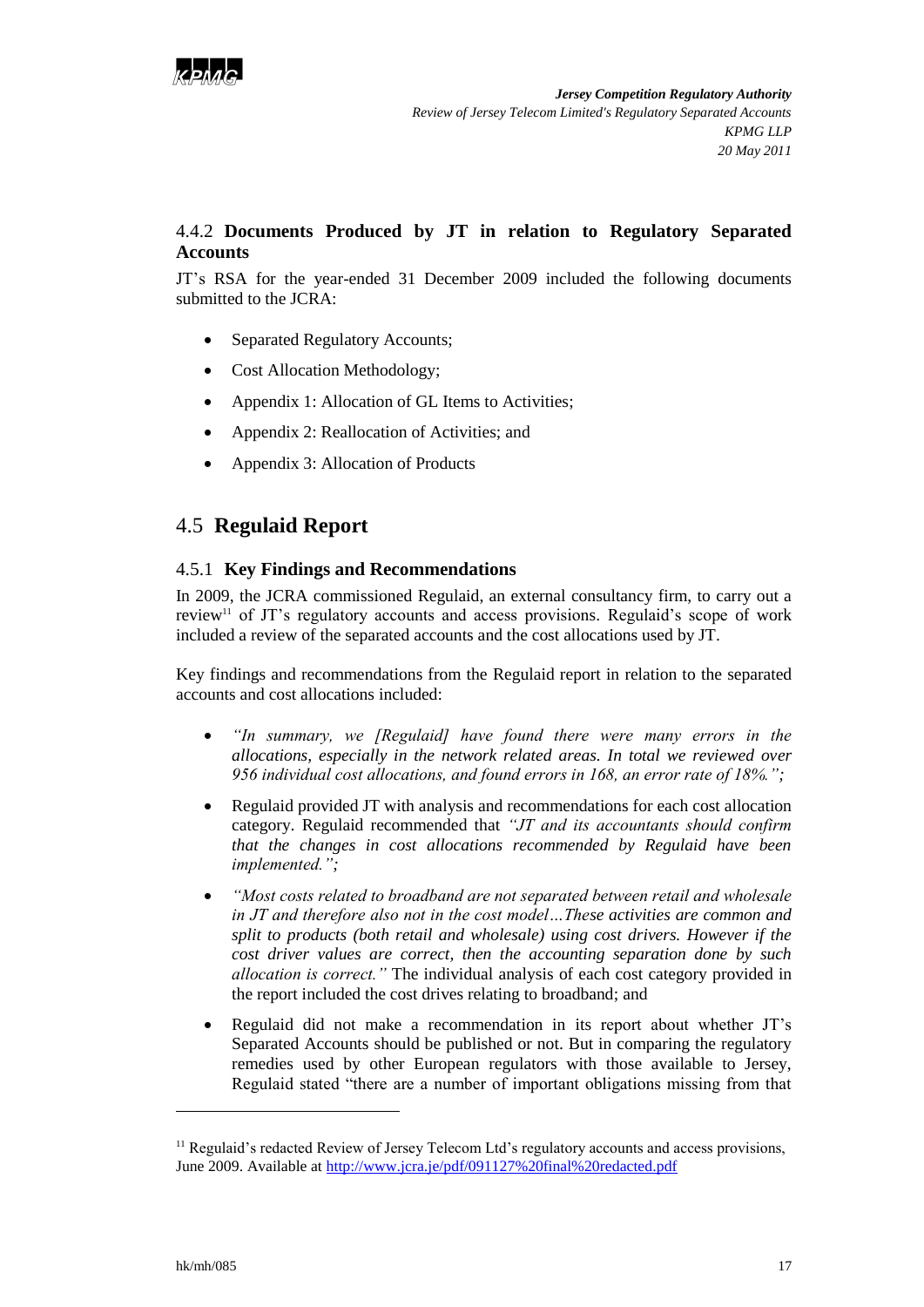

list, as far as Jersey is concerned" and the list included *"…the publication of JT's separated accounts".*

## 4.5.2 **JT's Response to Regulaid Report**

JT reviewed in detail the full Regulaid report and has stated that the majority of the cost allocation errors were immaterial and the remaining errors were either corrected for the 2008 Separated Accounts or would be corrected for the 2009 Separated Accounts.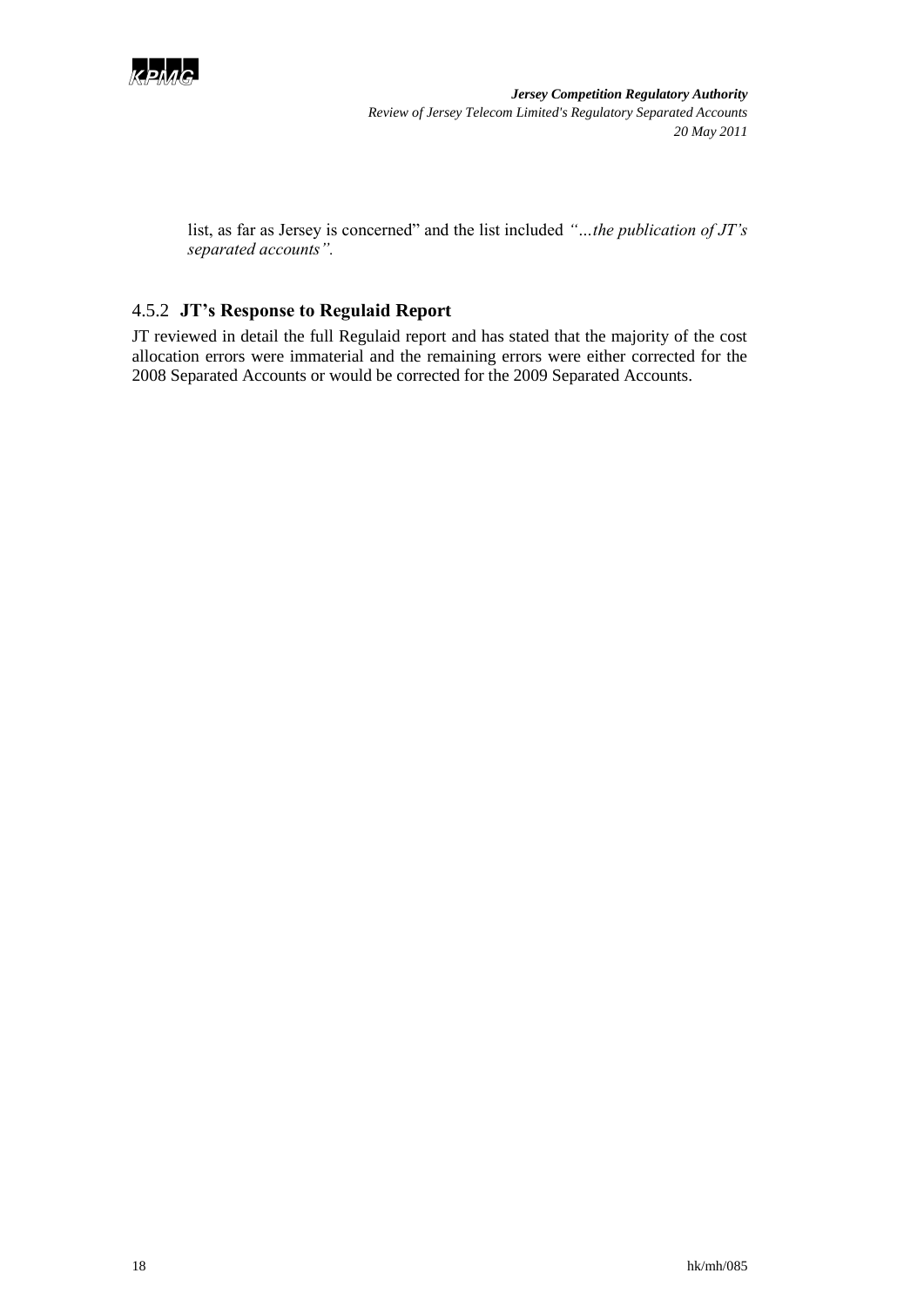

# <span id="page-20-0"></span>5 **Review of Jersey Telecom's 2009 Regulatory Separated Accounts**

## <span id="page-20-1"></span>5.1 **Current Format**

JT"s 2009 Regulatory Separated Accounts contained separate profit and loss accounts and statements of mean capital employed for each of the following:

- Core Network Business;
- Local Access Network Business;
- Retail Fixed Business:
	- Exchange Line Rental and Connection;
	- Local Calls;
	- National Calls;
	- International Calls;
	- Calls to Jersey Telecom Mobiles;
	- Freephone Calls;
	- Local Rate Calls;
	- National Rate Calls;
	- Premium Rate calls;
	- Internet Calls;
	- Directory Enquiries;
	- Payphones;
	- Leased Lines;
	- xDSL:
- Mobile Business;
	- Connections;
	- Rentals;
	- Prepaid Sales;
	- Prepaid Calls;
	- Calls from Mobiles;
	- Calls to Mobile;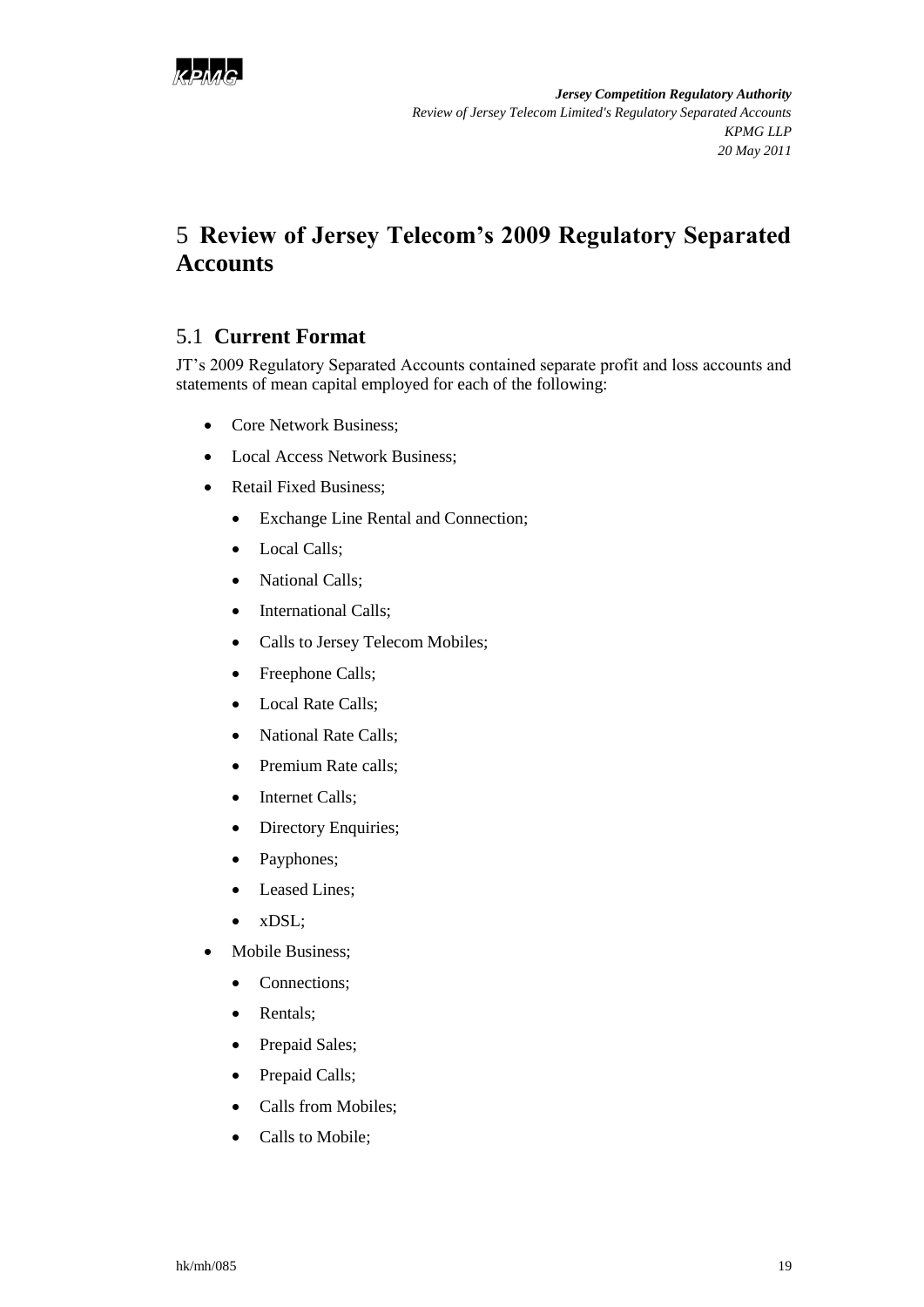

- SMS:
- Roaming;
- Directory Enquiries;
- Other Activities: and
- Other Activities

In additions the accounts include the following schedules:

- Routing factors (Core Network);
- Network Costs Statement (Core Network);
- Routing factors (Mobile Network);
- Network Costs Statement (Mobile Network);
- Transfer Charges Statement;
- Inter-business cost summery; and
- Profit and loss and Statement of Capital Employed reconciliations (to Annual Report)

## 5.2 **2009 Published Regulatory Separated Accounts**

<span id="page-21-0"></span>In February 2010, JT published an abbreviated version of its 2009 RSA which contained profit and loss statements and statements of mean capital employed for the following:

- Core Network Business;
- Local Access Network Business;
- Retail Fixed Business;
	- Exchange Line Rental and Connection;
	- Calls;
	- Payphones;
	- Leased Lines: and
	- Broadband xDSL

No notes or supporting schedules were published.

The following statement was published on JT"s website which contained a link to the published RSA:

*"We are publishing an extract of our Separated Accounts for 2009 as agreed with the JCRA. The accounts are prepared on the principles of cost causality and specified JCRA Directions. The performance of Jersey Telecom should not be judged on these*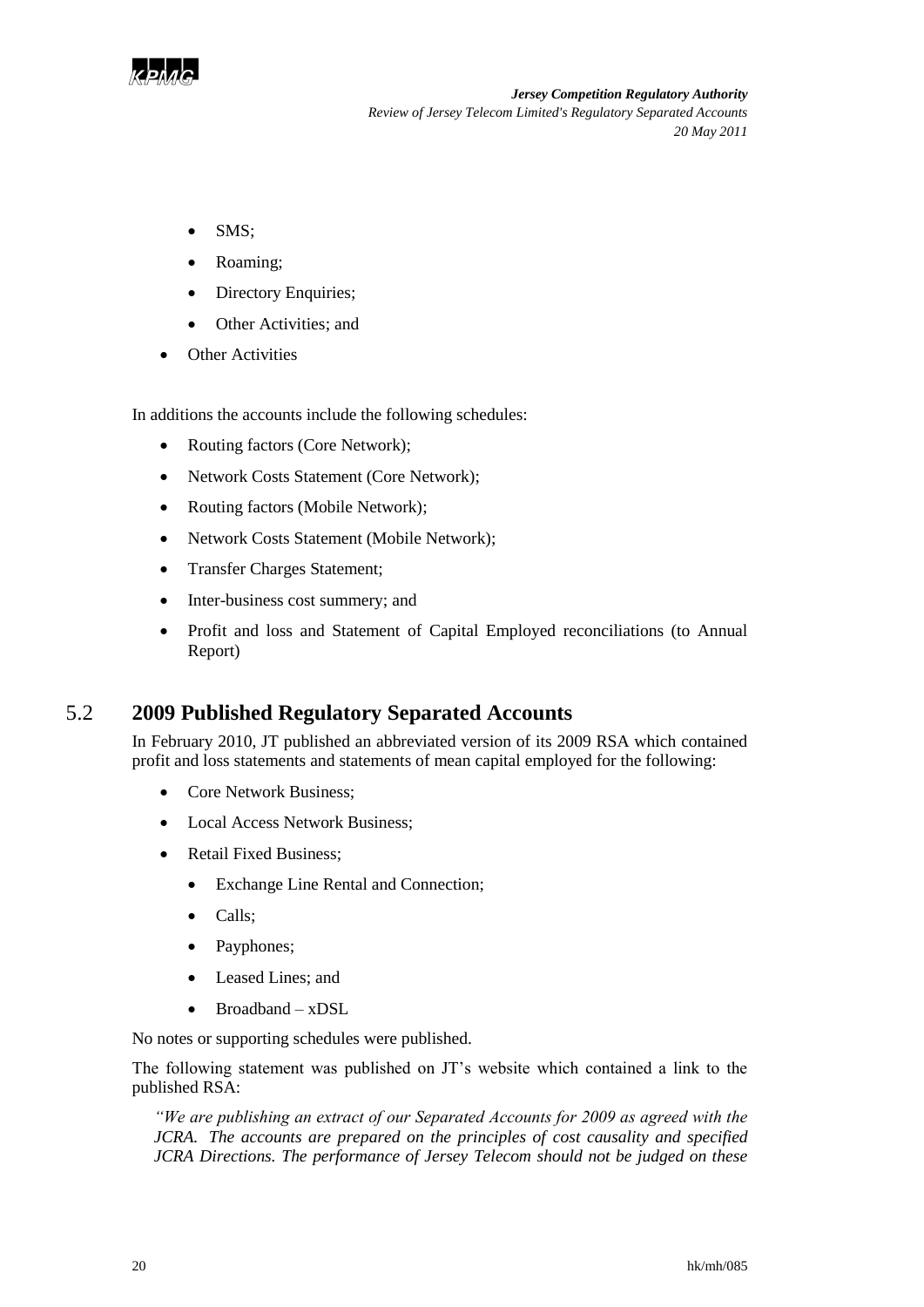

*accounts in isolation and attempts to do so may be misleading. No-one should place any reliance on these accounts or base business decisions on the information therein."<sup>12</sup>*

## 5.3 **Recommendations on improving the format and structure of JT's RSA**

<span id="page-22-0"></span>We have reviewed the format and structure of JT's RSA and propose three changes to the current format and structure of the RSA:

- Improved accounting separation of wholesale and retail activities;
- Improved transparency of transfer charges; and
- Preparation of service level costs

### 5.3.1 **Improved accounting separation of wholesale and retail activities**

The clear separation of wholesale from retail activities in the separated accounts is important for two reasons. Firstly, it provides useful information to help assess whether the incumbent is engaging in anti-competitive behaviour, such as unfair crosssubsidisation. Secondly, it can provide useful information on the extent to which the incumbent is discriminating between its wholesale customers and its own retail arm.

Currently, JT"s Separated Accounts disaggregate JT"s business on the basis of network structure (i.e. the Core and Local Access businesses) and markets (e.g. Retail Fixed Business, Mobile Business and Other Activities). The Retail Fixed Business and Mobile Business are then disaggregated into a number of individual markets. Wholesale sales are included in the Core Business (there were no wholesale sales from the Local Access Business).

The current format of JT"s separated accounts does not provide sufficient transparency to enable users to identify the relevant costs of specific wholesale services or ensure equivalence in the treatment of JT"s wholesale customers and JT"s retail arm. JT"s current format can be contrasted to the format which has recently been adopted in New Zealand as illustrated in [Figure 2](#page-23-0) which shows a useful separation between the wholesale and retail parts of the business.

l

<sup>12</sup> <http://www.jerseytelecom.com/templates/LayoutB.aspx?id=661>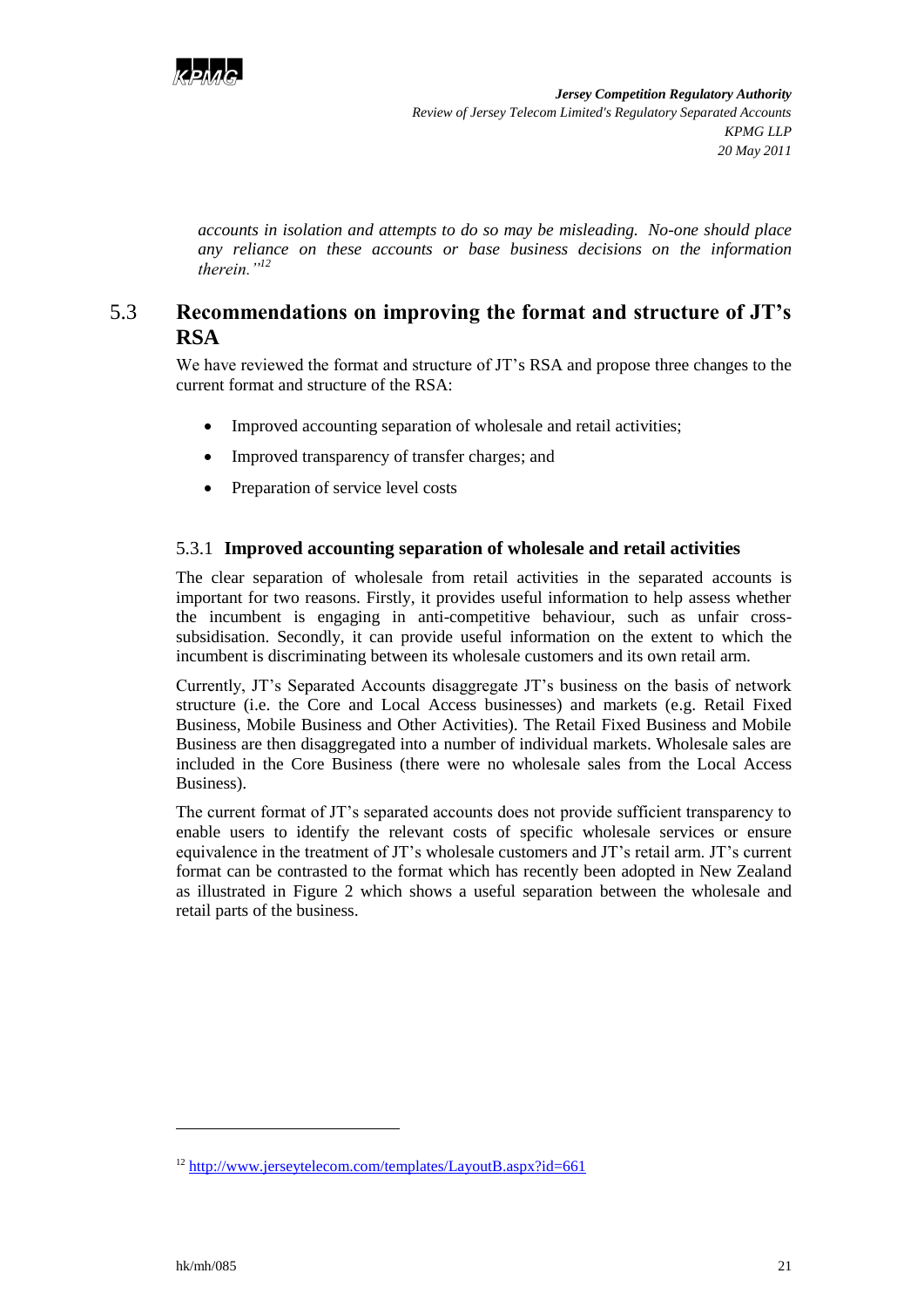

### <span id="page-23-0"></span>**Figure 2 Extract from accounting separation requirements of New Zealand Commerce Commission**

| Statement of Financial Performance for HCA<br>Year Ended 30 June 20XX                                                                                                                                                                                                                   |                               |                                 |                     |                              |                             |                            |                        |                              |
|-----------------------------------------------------------------------------------------------------------------------------------------------------------------------------------------------------------------------------------------------------------------------------------------|-------------------------------|---------------------------------|---------------------|------------------------------|-----------------------------|----------------------------|------------------------|------------------------------|
|                                                                                                                                                                                                                                                                                         |                               | <b>Wholesale Services Group</b> |                     |                              |                             | <b>Group Total</b>         |                        | <b>Group Total Statutory</b> |
| <b>Smillion</b>                                                                                                                                                                                                                                                                         | <b>Access Services Group-</b> | Relevant                        | <b>Non-Relevant</b> | <b>Retail Services Group</b> | <b>Other Services Group</b> | <b>Regulatory Accounts</b> | <b>Reconciliations</b> | <b>Accounts</b>              |
| <b>Revenues</b><br>Internal revenues<br><b>External revenues</b>                                                                                                                                                                                                                        |                               |                                 |                     |                              |                             |                            |                        |                              |
| <b>Total revenue</b>                                                                                                                                                                                                                                                                    |                               |                                 |                     |                              |                             |                            |                        |                              |
| <b>Expenses</b><br>Network expenses<br>Internal network expenses<br>External network expenses<br><b>Total network expenses</b><br>Non-network expenses<br>Internal non-network expenses<br>External non-network expenses<br>Total non-network expenses<br>Depreciation and amortisation |                               |                                 |                     |                              |                             |                            |                        |                              |
| <b>Total expenses</b>                                                                                                                                                                                                                                                                   |                               |                                 |                     |                              |                             |                            |                        |                              |
| Earnings before interest and taxation                                                                                                                                                                                                                                                   |                               |                                 |                     |                              |                             |                            |                        |                              |
| Earnings before interest and taxation %                                                                                                                                                                                                                                                 |                               |                                 |                     |                              |                             |                            |                        |                              |

**Source: Telecom Accounting Separation Information Disclosure Requirements, Commerce Commission<sup>13</sup>**

JT"s current separation in the regulatory accounts between Core and Access businesses creates particular confusion in respect of services which use network elements in both the Core and Access businesses. These services include Leased Lines and xDSL – two important services. For example, wholesale xDSL services are currently recorded as sales by the Core Business. Retail xDSL services are separated out into the xDSL Retail Market.

A simplified version of the current structure to illustrate this issue is illustrated in Figure 3.

1

<sup>&</sup>lt;sup>13</sup> [http://www.comcom.govt.nz/assets/Telecommunications/Telecom-](http://www.comcom.govt.nz/assets/Telecommunications/Telecom-Separation/Accounting/Telecom-Accounting-Separation-Information-Disclosure-Requirements-17-May-2010.pdf)[Separation/Accounting/Telecom-Accounting-Separation-Information-Disclosure-Requirements-](http://www.comcom.govt.nz/assets/Telecommunications/Telecom-Separation/Accounting/Telecom-Accounting-Separation-Information-Disclosure-Requirements-17-May-2010.pdf)[17-May-2010.pdf](http://www.comcom.govt.nz/assets/Telecommunications/Telecom-Separation/Accounting/Telecom-Accounting-Separation-Information-Disclosure-Requirements-17-May-2010.pdf)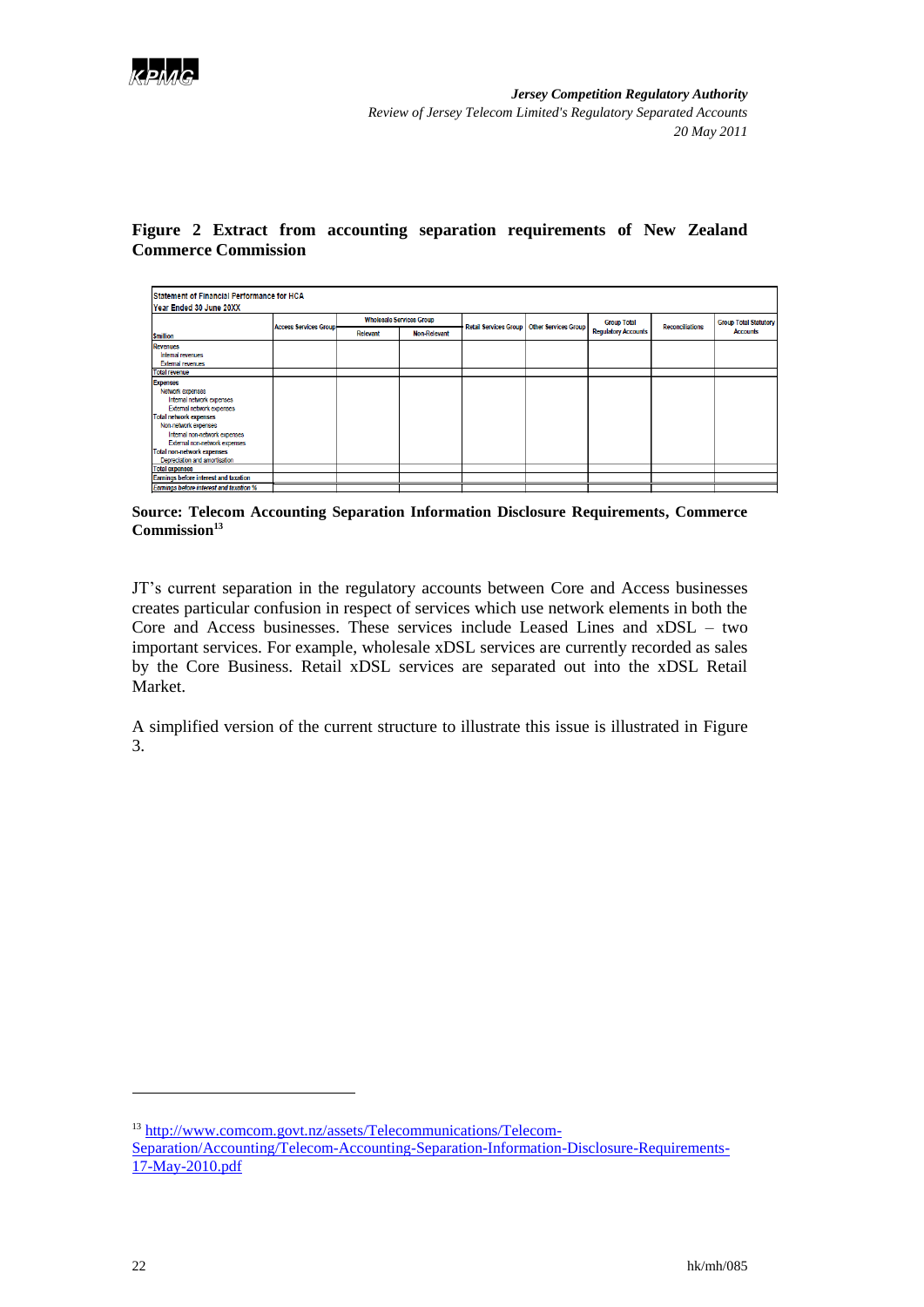



#### **Figure 3 Jersey Telecom's Current Structure of Regulatory Accounts**

#### **Source: Jersey Telecom**

Figure 3 illustrates the complexity that is introduced by having transfer charges operating between the core and access parts of the business.

It is now considered international good practice to disaggregate the accounts more transparently into distinct wholesale and retail businesses with transfer charges between the two. By way of example, this is the approach followed in the UK, Ireland and New Zealand.

The European Commission has noted the objectives of accounting separation include:

"in making transparent the relationship between wholesale charges and costs, they might help identify potential anticompetitive behaviour of the access provider or deter such behaviour once relevant data are made available to interested parties"<sup>14</sup>

This approach of clearly separating wholesale and retail operations has a number of advantages:

- The profitability of wholesale and retail parts of the business is easier to monitor;
- The level of transfer charges applied to JT"s retail businesses are more transparent; and
- Further disaggregation into individual regulated services is more straightforward to incorporate

l

<sup>&</sup>lt;sup>14</sup> Explanatory Memorandum of the Commission Recommendation On Accounting Separation and Cost Accounting Systems Under the Regulatory Framework for Electronic Communications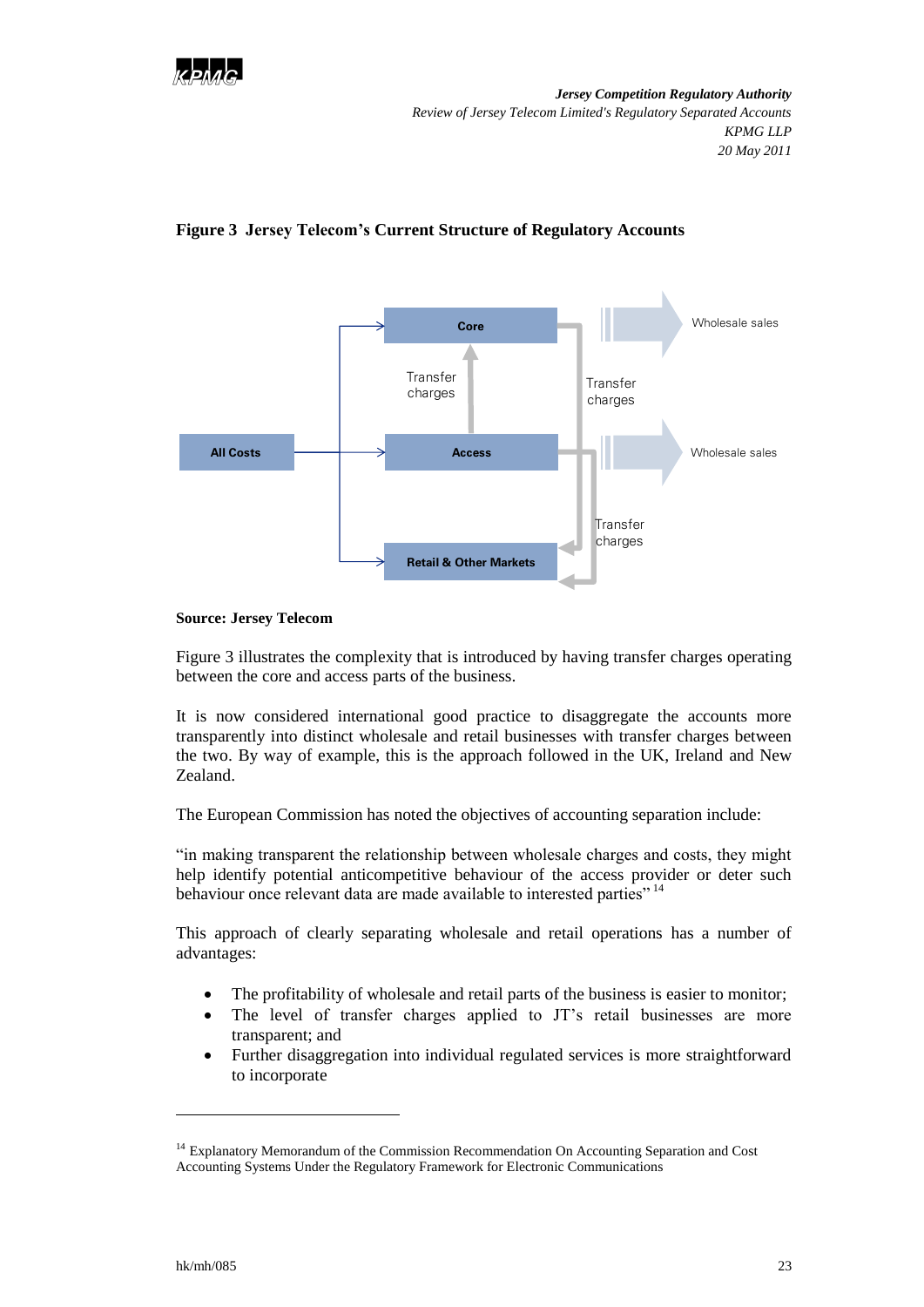

Applying these principles would result in the structure shown in [Figure 4.](#page-25-0)

<span id="page-25-0"></span>**Figure 4: Recommended Structure for Jersey Telecom's Regulatory Accounts**



#### **Source: KPMG**

The proposed structure in [Figure 4](#page-25-0) provides for a clean transfer of all network related costs into a wholesale business which then sells services to wholesale customers or to its own retail business.

In addition a clearer distinction is provided between those sales, general and administrative (SG&A) expenses related to the retail and wholesale businesses. This distinction will make it easier for JCRA to check that no costs associated with JT"s retailing activities are allocated to its wholesale business.

### 5.3.2 **Improved transparency on transfer charges**

JT"s RSA currently show the network costs of the Retail Fixed, Mobile and Other Activities businesses by means of transfer charges from the Core and Local Access businesses.

JT currently applies three types of transfer charges based on:

- Costs (including a return on capital employed);
- A retail minus calculation in which the transfer charge is set to equal the retail price less a specific discount (eg 9% for leased lines); and
- Interconnect prices as per the published price list

As discussed in Section 3.3, one of the key objectives of accounting separation is to assess whether or not the incumbent"s competitors are treated on an equal basis to its own retail business. One aspect of non-discrimination is that the prices paid by external customers are the same as the transfer charge paid by the incumbent"s retail business.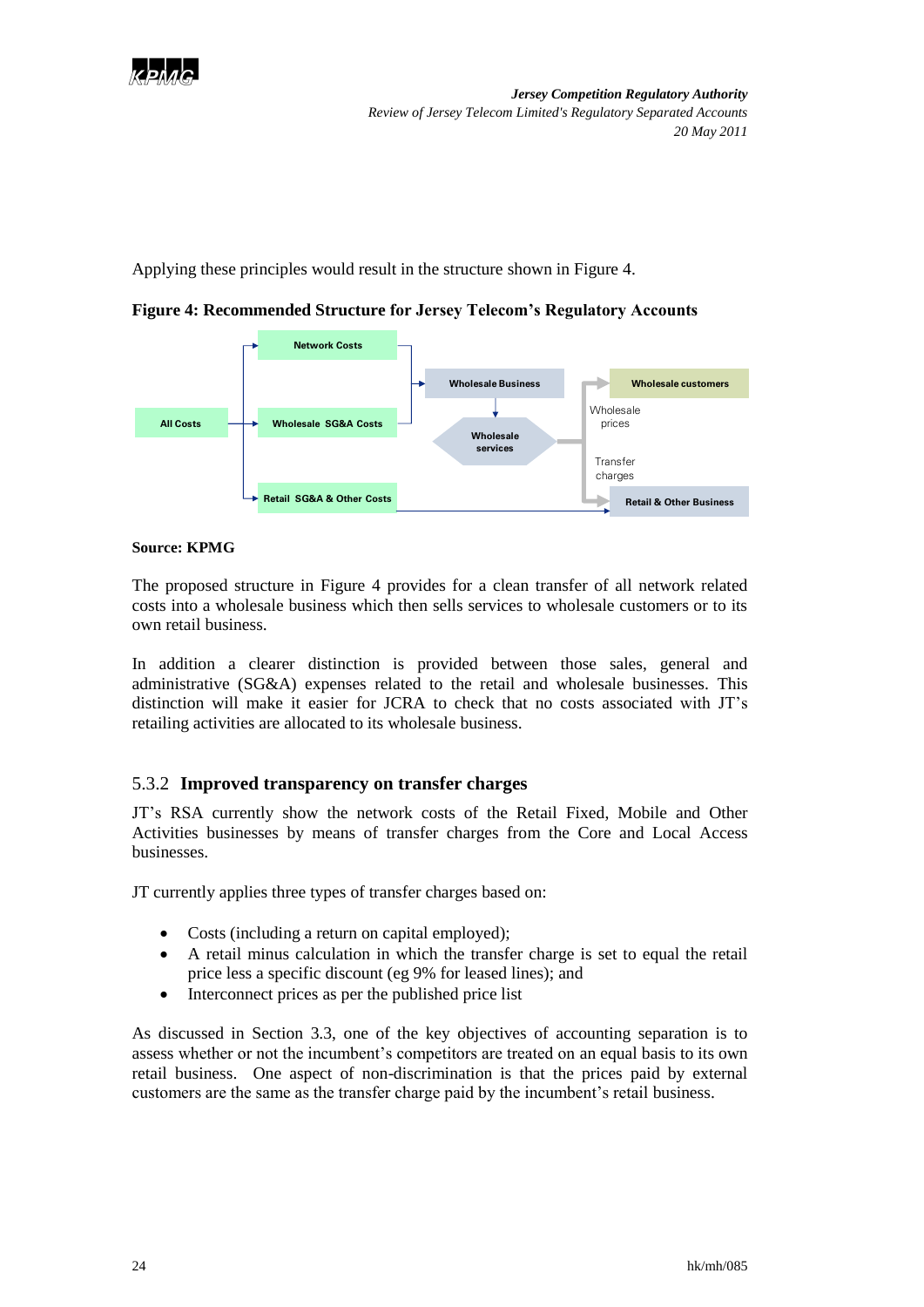

JT"s is required to prepare its RSA in accordance with this principle, however the format of the regulatory accounts does not transparently demonstrate whether or not JT is compliant with this important requirement.<sup>15</sup>

There are two reasons for this. Firstly because the accounts are not prepared at a fully disaggregated service level, it is not possible to compare actual wholesale prices paid by external customers against the unit transfer cost applied to internal transfers. Secondly, the current format of the regulatory accounts does not separate out transfer charges paid from the retail business to the core and access networks into transfer charges paid for the comparable wholesale services sold to external customers.

So, for example, wholesale prices for xDSL services are set on retail minus basis, with wholesale charges to equal 60% of the retail price. However, the transfer charges paid by the xDSL business total a different amount because, in addition to the relevant wholesale services, they include the costs of network elements not included in the wholesale xDSL services (but which are needed to deliver the retail service). As a result, it is not possible to assess from the accounts whether or not the appropriate transfer charges have been applied to the retail business.

In the absence of disaggregated accounts for individual services, we recommend that the published separated regulatory accounts include a breakdown of transfer charges showing the transfer charge for the relevant wholesale services used by competitors as well as transfer charges for other network elements priced at cost.

### 5.3.3 **Service cost accounting**

In order for the JCRA to access the necessary data to set cost-based charges for individual wholesale services, and to impose retail price regulation where required, JT needs to generate service level (and not just market level) costing data.

It is also important for the regulated firm to understand what it costs for it to provide services in markets in which it has been found to have market power in order that it can demonstrate its compliance with general competition law restrictions on anti-competitive pricing practices.

We therefore recommend that the published RSA are supplemented by the provision to the JCRA, on a confidential basis, of additional schedules of the costs of individual services ('Additional Financial Schedules - Service Costs'). In particular, where regulated prices for particular services are, or are planned to be based on cost, we would recommend that the JCRA requires the regulatory accounts to include cost calculations for those specific services in the "Additional Financial Schedules - Service Costs"

At present JT"s regulatory costing system does not allocate costs down to all individual services. The cost allocation system allocates costs to the services shown in [Table 2.](#page-27-0)

l

<sup>&</sup>lt;sup>15</sup> JCRA Direction 12 May 2005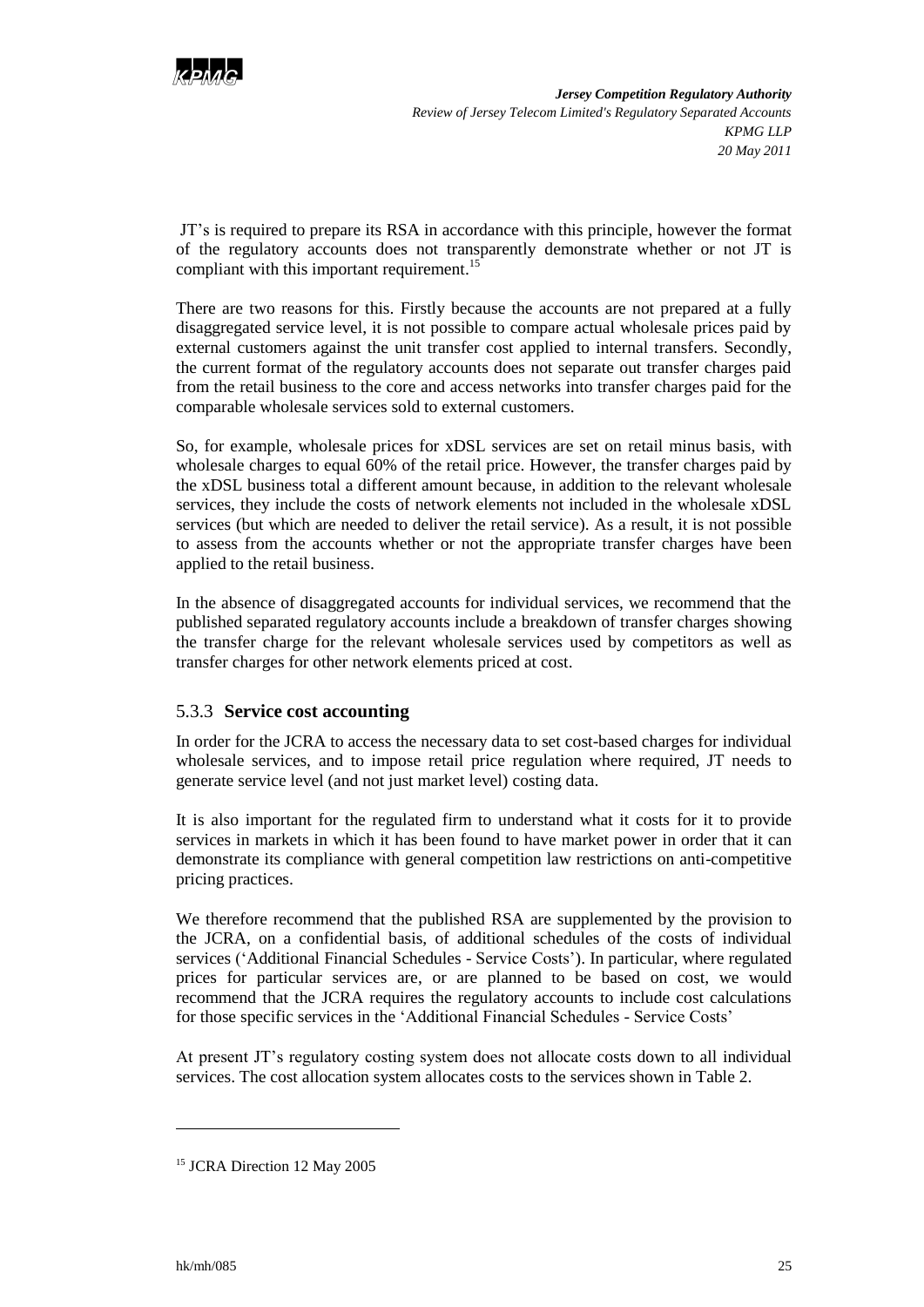

| <b>On-Island Transit Service</b>                 | Fixed Incoming (International)      | Fixed Line - International Calls   |  |  |
|--------------------------------------------------|-------------------------------------|------------------------------------|--|--|
| Off-Island Transit Service                       | Fixed Line – Incoming (National)    | Fixed Line - Internet/JustConnect  |  |  |
| Incoming Off Island Transit Service              | <b>Broadband Rental</b>             | Fixed Line - Local Call Fee Access |  |  |
| On-island circuits (wholesale)                   | <b>Broadband Connections</b>        | Fixed Line - Directory Enquiries   |  |  |
| Off-island circuits (wholesale)                  | On-island circuits (retail)         | Fixed Line - National Rate Calls   |  |  |
| Wholesale-xDSL-Connections                       | Off-island circuits (retail)        | Fixed Line - Voicemail Calls       |  |  |
| Wholesale-xDSL-Rentals                           | <b>IBS Circuits</b>                 | Payphones & Cardphones             |  |  |
| Non<br>Diverse<br>Full<br>Inspan<br>Interconnect | <b>PSTN Connections</b>             | <b>PLMN Termination</b>            |  |  |
| <b>Carrier Selection</b>                         | <b>PSTN Rentals</b>                 | <b>Mobile Other</b>                |  |  |
| <b>Emergency Access Service</b>                  | Fixed Line - Calls to Local Fixed   | Other                              |  |  |
| Operator<br>Assistance<br>Access<br>Service      | Fixed Line – Calls to JT Mobiles    | Other Wave                         |  |  |
| <b>PSTN Termination</b>                          | Fixed Line - Calls to Other Mobiles |                                    |  |  |
| <b>Fixed Operator Assistance</b>                 | Fixed Line - National Calls         |                                    |  |  |
| <b>Fixed Emergency Services</b>                  | Fixed Line - Calls to Guernsey      |                                    |  |  |

#### <span id="page-27-0"></span>**Table 2 Product groups in JT's regulatory costing system**

**Source: Jersey Telecom**

Given that JT"s regulatory accounting system does not currently produce any further disaggregation of cost data, any requirement to prepare more disaggregated costs would require the collection of additional non-financial data to support the cost allocation calculations (for example the surveys of engineering time spent on different network elements/activities/services would need to be amended to capture the additional data needed to further disaggregate engineering costs).

In order that the 2010RSA can be prepared in a reasonable timescale, we recommend that the 'Additional Financial Schedules - Service Costs' for 2010 comprise detailed cost calculations only for each of the service groups shown in [Table 2](#page-27-0) above.

For future years, we recommend that, as a minimum, the JCRA requires JT to include in the "Additional Financial Schedules - Service Costs" those services for which the JCRA sets, or is planning to set, cost based prices.

In particular, we recommend that JT provides cost statements in the "Additional Financial Schedules - Service Costs' for the 2011 RSA for those services included in JT's current Reference Interconnection Offer (RIO):

- 1 JT PSTN Terminating Access Service
- 2 JT PLMN Terminating Access Service
- 3 Carrier Selection Access Service
- 4 Emergency Services Access Service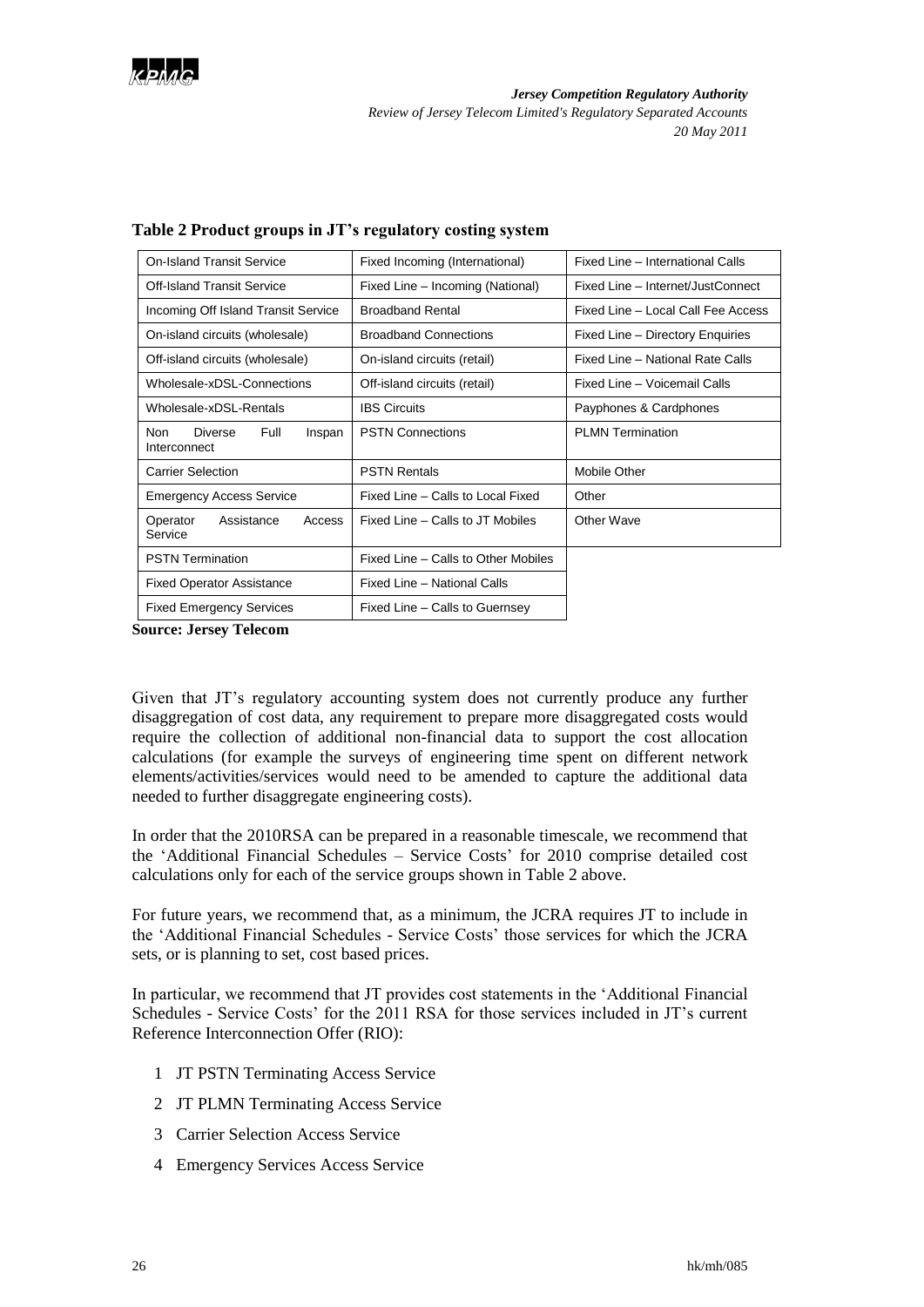

- 5 Operator Assistance Access Service
- 6 Directory Number Inclusion
- 7 Local Call Fee Terminating Access Services
- 8 Freephone Terminating Access Services
- 9 On-Island Transit Service
- 10 Outgoing Off-Island Transit Service
- 11 Incoming Off-Island Transit Service
- 12 In Span Interconnection Service
- 13 Full Span Interconnection Service
- 14 Non Diverse Full Span Interconnection Service
- 15 Data Management Amendment Service

In addition, the JCRA should consider the benefits of requiring JT to prepare cost calculations for all material services in regulated markets to facilitate the monitoring of JT"s pricing and facilitate investigations.

## <span id="page-28-0"></span>5.4 **Current Cost Accounting**

JT currently prepares its regulatory accounts on an historical cost basis. In short, this means that the costs of assets recorded on the balance sheet and used to calculate depreciation charges and also the return on capital employed are the actual costs of the assets at the time they were bought or built. The relationship between historical and current costs is discussed in Annex A.

The annual survey of telecom regulatory accounts prepared by the European Regulators Group (now BEREC) shows that current cost accounting data is used to set prices in the majority of EU mandated markets, as shown in [Figure 5](#page-29-0) (it is important to note that this does not necessarily imply that regulatory accounts are prepared on a current cost basis in all countries where current costs are used to set prices – in some countries the current costs are calculated in "bottom-up" models prepared for the purpose of setting prices.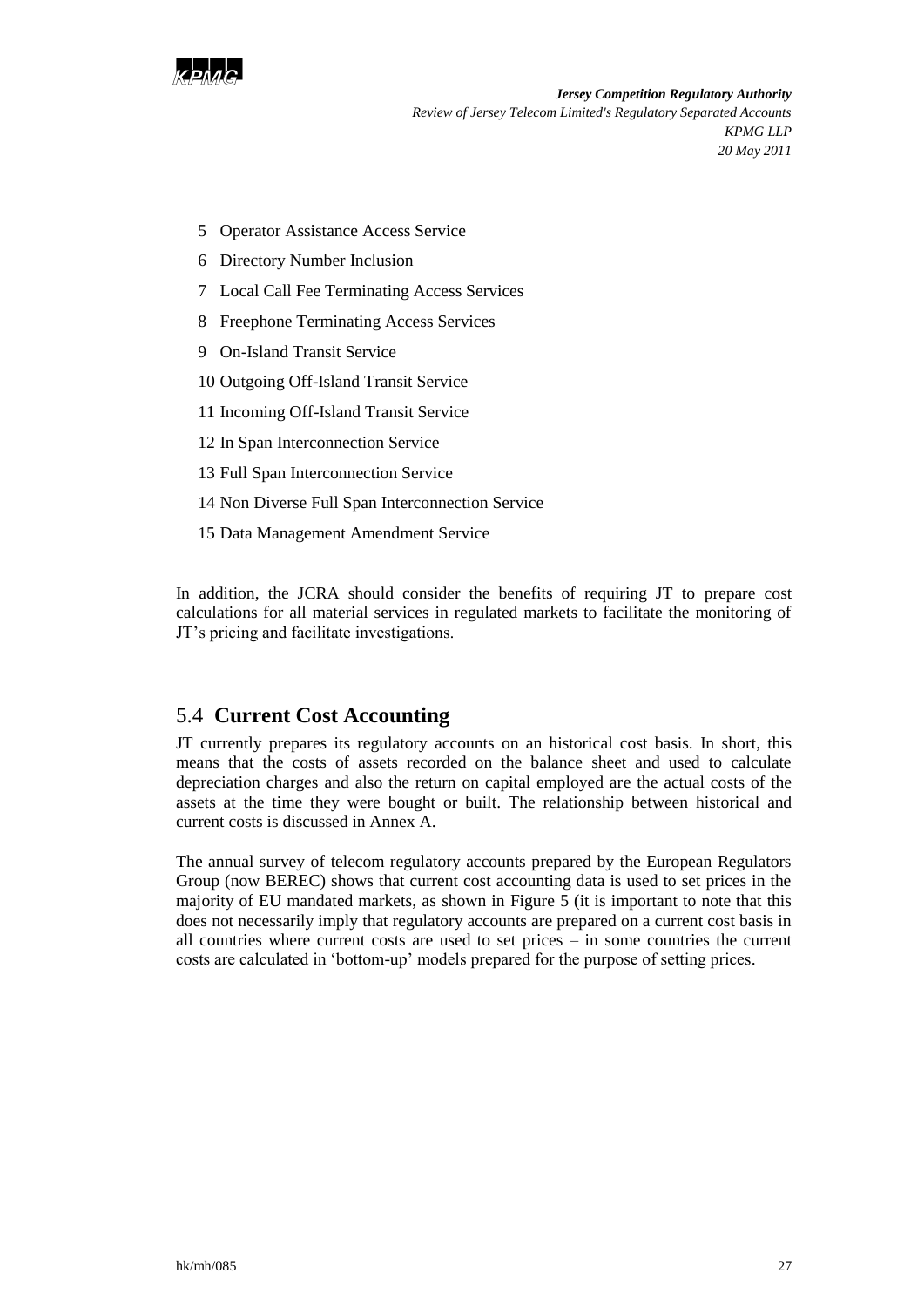



<span id="page-29-0"></span>**Figure 5 Proportion of EU countries using Current Costs to set prices in specific markets - 2009**

#### **Source: ERG***<sup>16</sup>*

Whilst current cost data does have merits for price setting purposes in certain circumstances, it is not necessary to demonstrate non discrimination, and is arguably less useful in assessing cross subsidies.

The preparation of current cost accounts in the first year inevitably requires a significant amount of additional work, although in subsequent years this can be much reduced if simple approaches to revaluation of assets such as indexing are used.

We recommend that JCRA does not require JT to prepare current cost accounts for 2010 for a number of reasons:

- Firstly, it could significantly delay the preparation of the accounts; and
- Secondly, the interconnect and retail minus pricing arrangements currently used by JT do not require current cost data.

1

<sup>16</sup> ERG Report, Regulatory Accounting in Practice 2009, October 2009 [http://www.erg.eu.int/doc/publications/2009/erg\\_09\\_41\\_regulatory\\_accounting\\_report\\_in\\_practice\\_](http://www.erg.eu.int/doc/publications/2009/erg_09_41_regulatory_accounting_report_in_practice_2009_final.pdf) [2009\\_final.pdf](http://www.erg.eu.int/doc/publications/2009/erg_09_41_regulatory_accounting_report_in_practice_2009_final.pdf)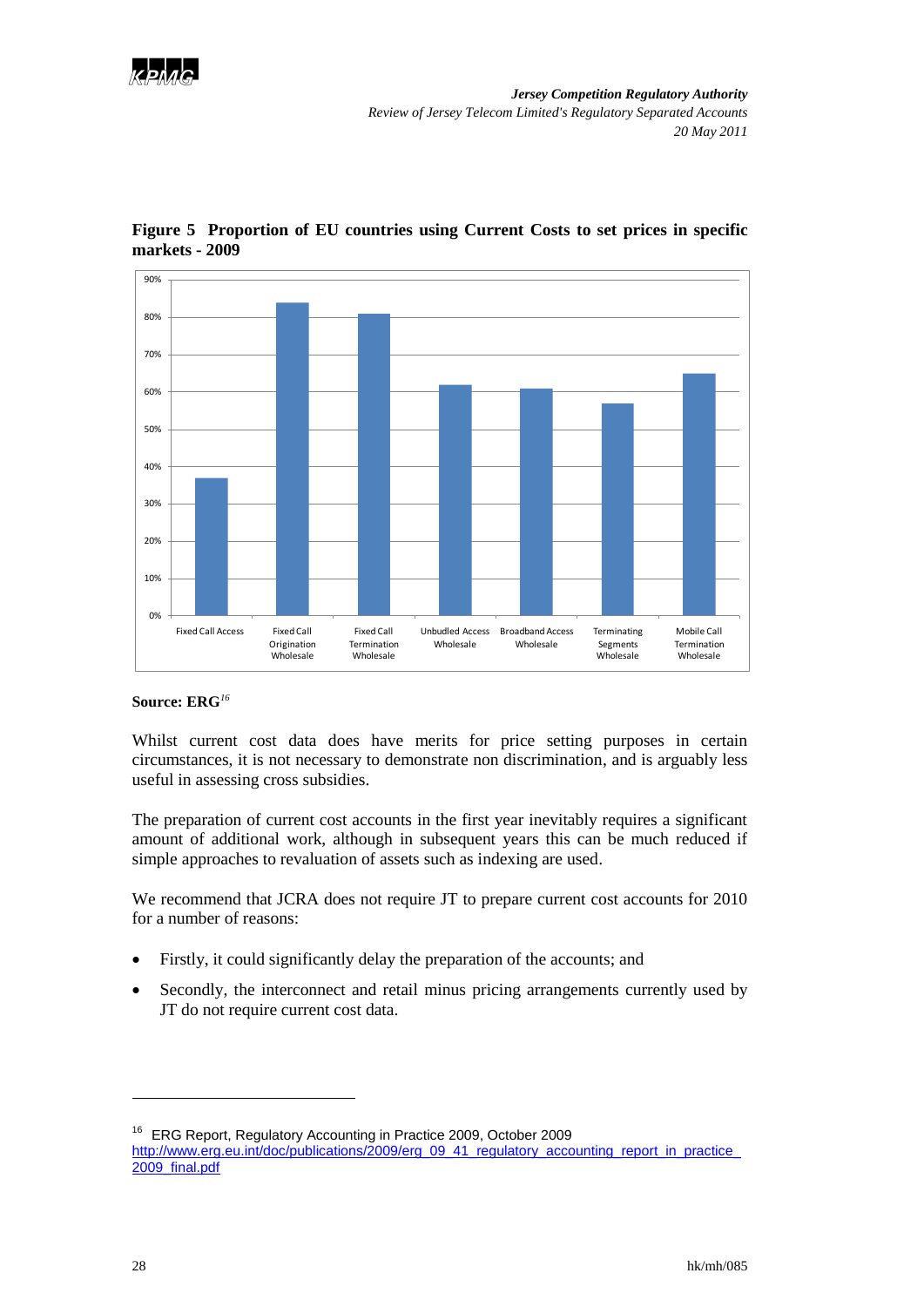

However, in the future, as the JCRA considers its approach to regulating specific services, we recommend that it considers whether or not it would be appropriate to use current costs rather than historical costs for the purpose of setting prices in that market and, if so, whether or not it would be appropriate to require the regulatory accounts to be prepared on a current cost basis.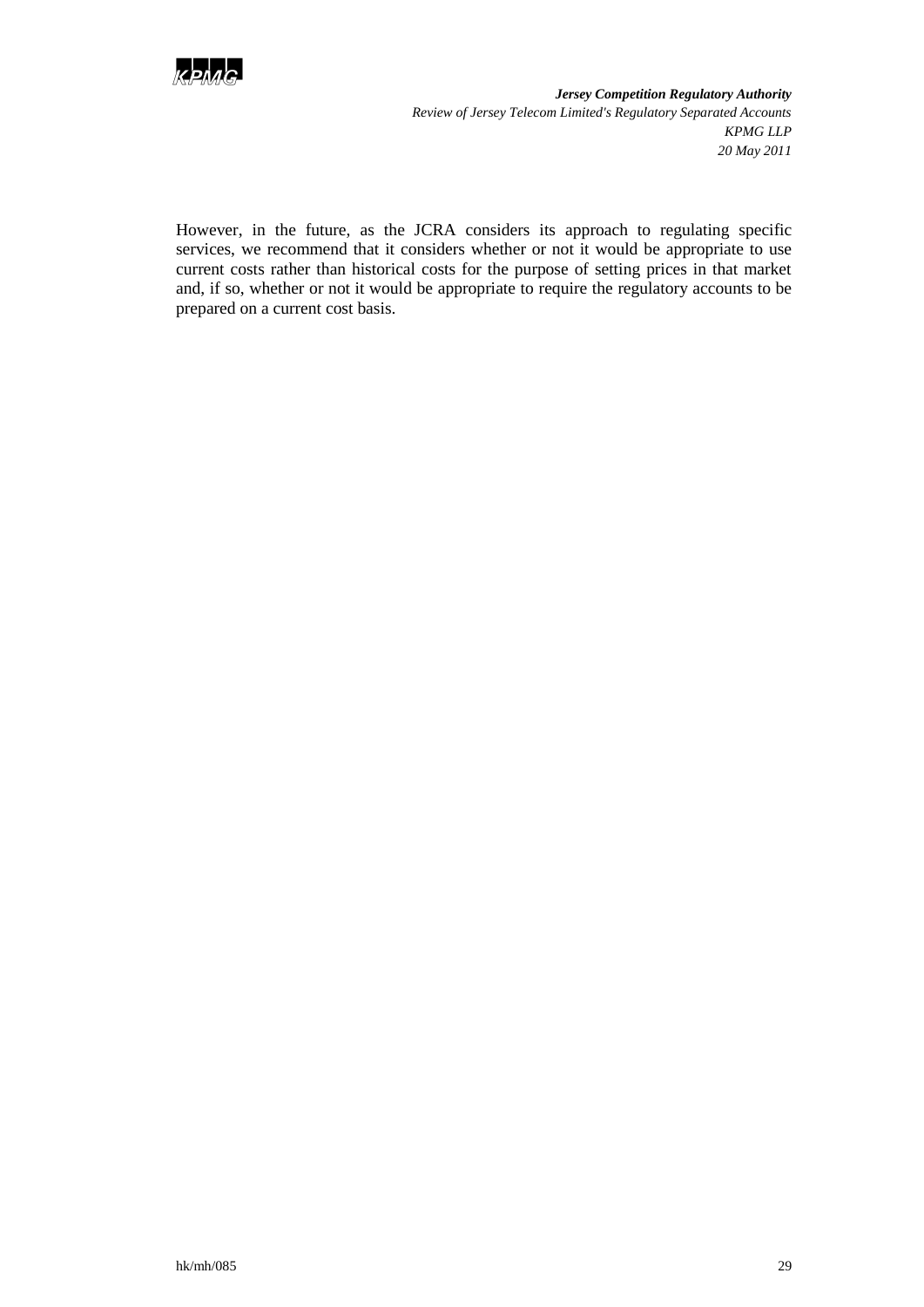

# <span id="page-31-0"></span>6 **Audit Opinion on JT's Separated Regulatory Accounts**

## <span id="page-31-1"></span>6.1 **Overview of Audit Opinion**

It is generally accepted good practice for separated accounts to be audited. For example, the EC has stated that

*"For consistency and data integrity, it is recommended that the financial reports of the regulatory accounts be consolidated into a profit and loss statement and a statement of capital employed for the undertaking as a whole. A reconciliation of the separate regulatory accounts to the statutory accounts of the operator is also required. These statements should be subject to an independent audit opinion or a national regulatory authority compliance audit (subject to the availability of suitably qualified staff)."*<sup>17</sup>[Emphasis added]

Similarly, the Independent Regulator's Group (IRG) commented that:

*"The audit opinion and accompanying report has potentially high value in enhancing the quality, objectivity and credibility of the information presented. Users confidence and understanding of the financial statements is significantly enhanced by the presence of an independent audit."*

*"NRAs shall ensure regulatory accounts are subject to an independent audit opinion to a high standard. Where the NRA does not carry out this audit then the NRA should also ensure that he has access to the auditor so that additional information can be sought in respect of the auditor's report. Where the operator appoints the auditor, the NRA may also ensure that they are consulted and agree the appointment" <sup>18</sup>*

The provision of a "clean" audit opinion on the regulatory accounts will provide assurance to the regulator and other users of the accounts that they have been prepared in a reliable manner, and depending on the type of opinion, that the methodologies used to allocate costs are reasonable.

## <span id="page-31-2"></span>6.2 **Types of Audit Opinion**

Three levels of audit opinion can usefully be considered. "Fairly presents", "Prepared in Accordance With' and 'Agreed upon Procedures' as illustrated in Figure 5.

<u>.</u>

<sup>&</sup>lt;sup>17</sup> Commission Recommendation of 19 September 2005 on accounting separation and cost accounting systems under the regulatory framework for electronic communications.<br><sup>18</sup> Independent Regulators Principles of implementation and best practice regarding accounting separation

and cost accounting Group November 2002

<http://www.irg.eu/template20.jsp?categoryId=260350&contentId=544695>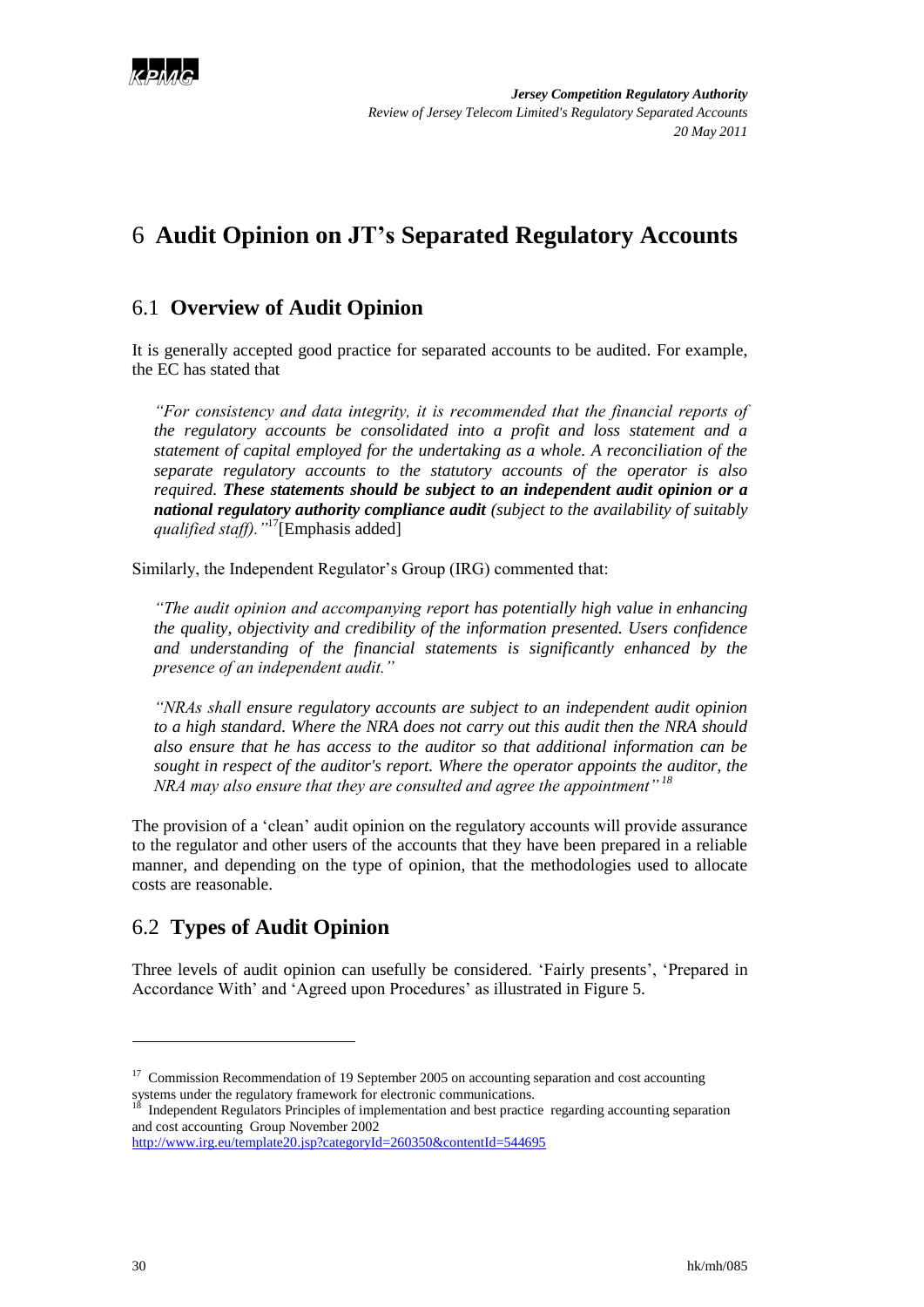



### **Figure 6 Types of Audit Opinion**

#### **Source: KPMG**

An "Agreed Upon Procedures" opinion requires the auditor to perform specific calculations and tests that have been agreed with the company and/or the Regulator on the accounting system as a whole or only on certain market/services.

A "Properly Prepared In Accordance with" (or PPIA) opinion requires the auditor to perform sufficient tests to enable the auditor to be satisfied that financial statements have been prepared in accordance with a specified document, in the case of regulatory accounts, for example this would include the relevant Cost Allocation Methodology document. No opinion is provided on whether or not the requirements of the document in question are themselves reasonable or appropriate.

A "Fairly Presents" or a "Fairly Presents in Accordance With" opinion requires the auditor to assess whether or not the accounts are prepared in line with generally accepted practice. For example, this would include a review of the actual cost allocation methodologies and an opinion on whether or not they were reasonable.

Different opinions can be provided on different levels/parts of the Separated Accounts. For example a "Properly Prepared In Accordance With" opinion can be prepared on the Statements as a whole and a "Fairly Presents" opinion could be provided on certain Markets and/or Services at the same time.

For example, in the past, BT has provided a PPIA opinion on certain (low value) markets and a "Fairly Presents" opinion on other (larger) markets.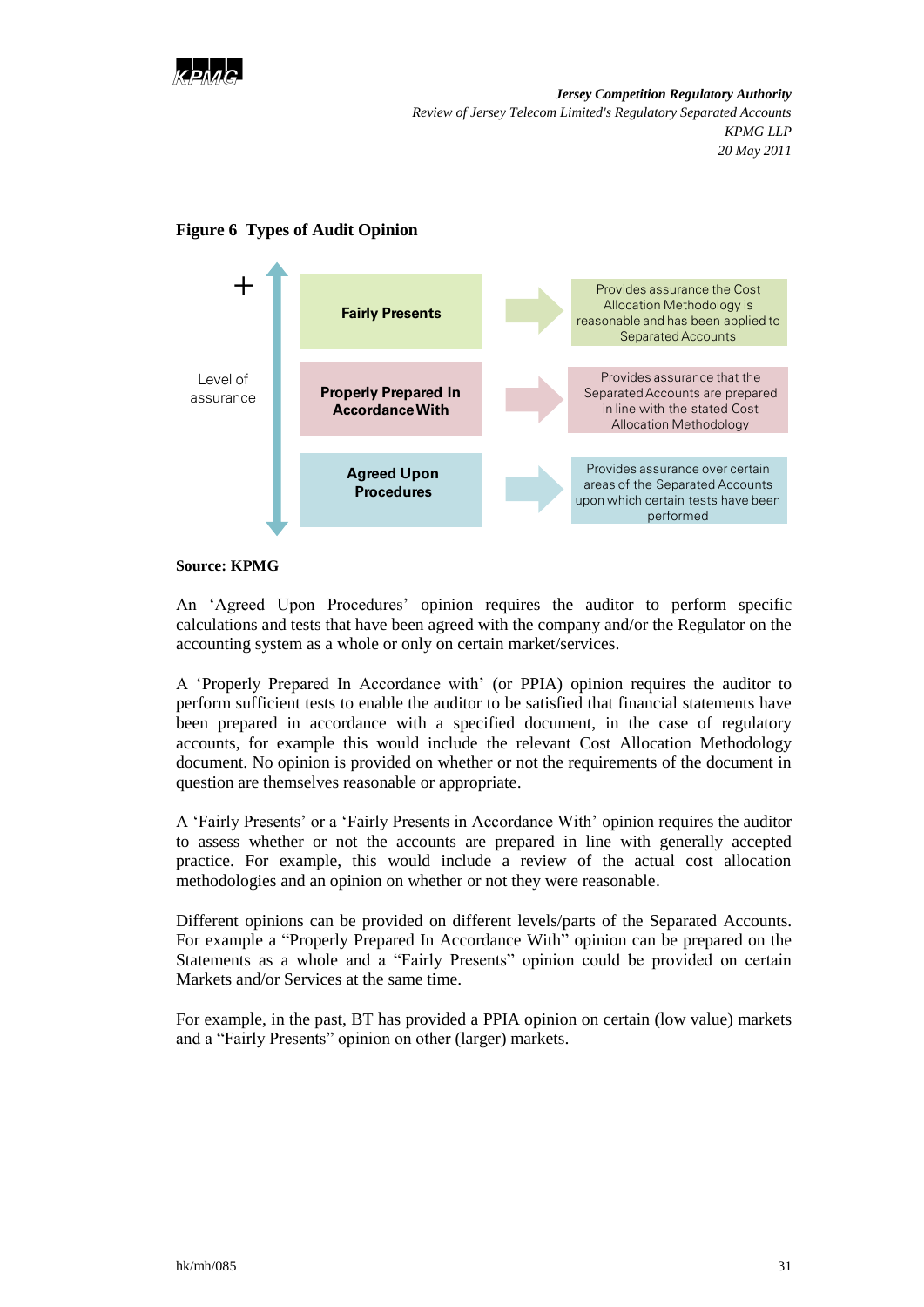

| Country                      | Operator                              | <b>Type of Audit Opinion</b>                                                                                                                                                             |
|------------------------------|---------------------------------------|------------------------------------------------------------------------------------------------------------------------------------------------------------------------------------------|
| <b>Ireland</b>               | Eircom                                | "fairly presents in accordance with" <sup>19</sup>                                                                                                                                       |
| Guernsey                     | Cable & Wireless Guernsey             | "properly prepared in accordance with" <sup>20</sup><br>but has in previous years been a "fairly"<br>presents" opinion                                                                   |
| United<br>Kingdom            | <b>KCOM</b> Group plc                 | "fairly present, in accordance with" <sup>21</sup>                                                                                                                                       |
| <b>New</b><br><b>Zealand</b> | Telecom Corporation of New<br>Zealand | "prepared, in all material aspects, in<br>accordance with <sup>"22</sup> (separate opinion<br>required on supporting accounting<br>documents in first year)                              |
| Belgium                      | Belgacom                              | "Agreed upon procedures"                                                                                                                                                                 |
| Malta                        | GO plc                                | Malta Communications<br>Authority<br>directed that all audit reports attached to<br>Separated Accounts are to provide a<br>"fairly presents in accordance with"<br>opinion <sup>23</sup> |
| Gibraltar                    | Gibtelecom                            | <b>Regulatory Accounts Not Published</b>                                                                                                                                                 |

### 6.2.1 **Examples of Audit Opinions on Separated Accounts**

#### **Source: KPMG**

In this context, it is worth noting that many other countries (including a number in the EC) do not publish regulatory accounts at all.

-

<sup>&</sup>lt;sup>19</sup> Eircom's Historical Cost Separated Accounts for year ended 30 June 2010. Available at: <http://home.eircom.net/Images/eircomie/2010HCAFinancialStatement.pdf>

<sup>&</sup>lt;sup>20</sup> C&W Guernsey's Published Separated Regulatory Accounts for year ended 31 March 2010. Available at: <http://www.surecw.com/guernsey/PDF/CWG%20Regulatory%20Accounts%202009-10.pdf>

 $21$  KCOM's Regulatory Financial Statements for the year ended 31 March 2010. Available at: http://www.kcomple.com/docs/regulatory-pdf/final\_statements.pdf<br>
<sup>22</sup> Telecom Comoration 15 M = 7

<sup>22</sup> Telecom Corporation of New Zealand Limited"s Regulatory Financial Report for year ended 30 June 2010. Available at: [http://www.telecom.co.nz/binarys/2010\\_regulatory\\_accountsv2.pdf](http://www.telecom.co.nz/binarys/2010_regulatory_accountsv2.pdf)

<sup>&</sup>lt;sup>23</sup> Malta Communications Authority Report on Accounting Separation and Publication of Financial Information by Undertakings having Significant Market Power in the Electronic Communications Sector, July 2009. Available at<http://www.mca.org.mt/infocentre/openarticle.asp?id=1336&pref=13>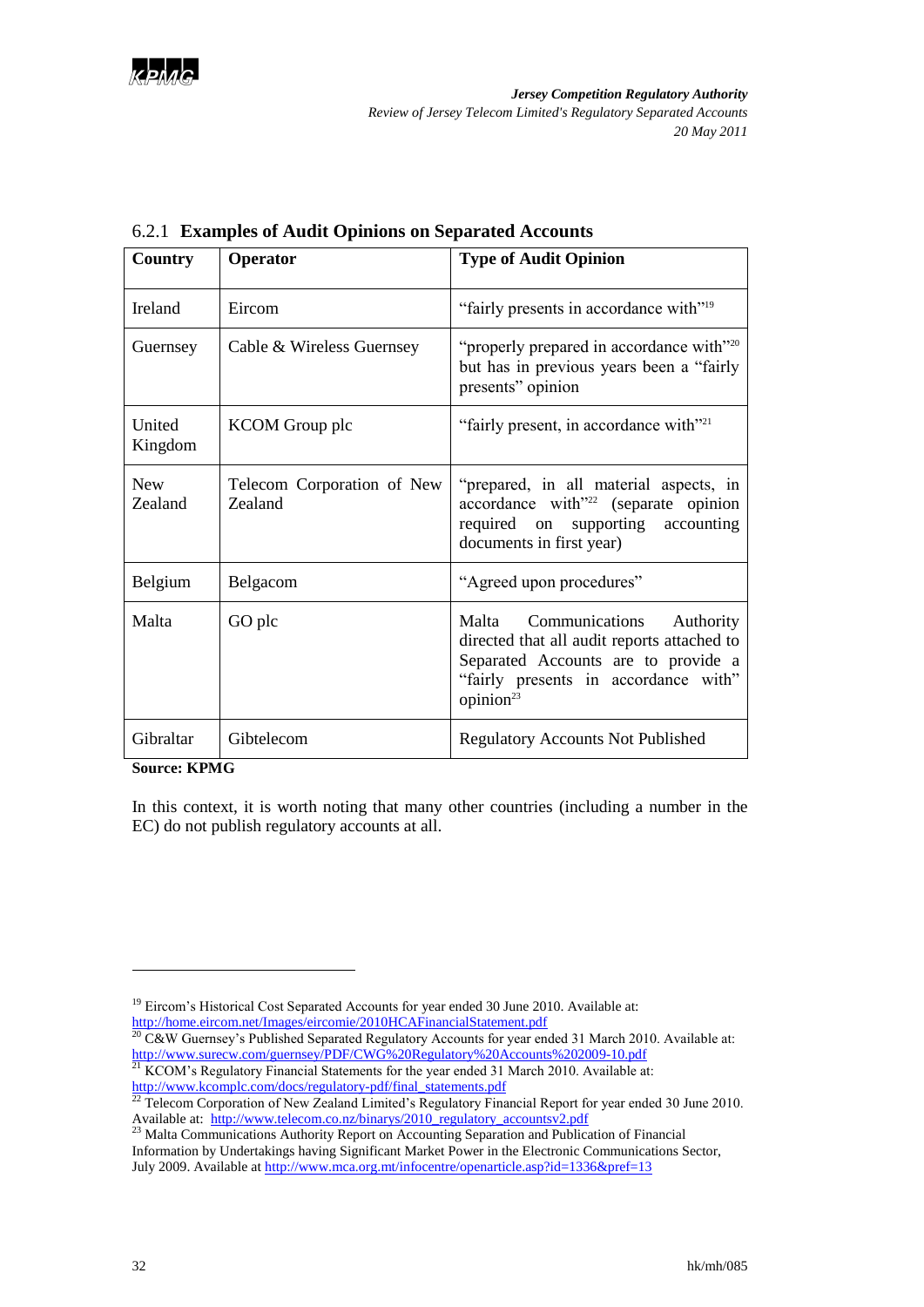

## <span id="page-34-0"></span>6.3 **Recommendation on required audit opinion for to JT's Separated Regulatory Accounts**

In our view, there are very significant benefits in requiring an audit opinion on regulatory financial statements. The rigour of the audit process will increase the accuracy and reliability of the accounting processes and therefore the audited statements themselves. Further, an audit opinion should increase the confidence of users of the accounts.

There are significant benefits to both the JCRA and other users of the regulatory accounts in having a 'fairly presents' opinion on JT's RSA, compared to a Properly Prepared' opinion. It is important that the underlying accounting methodologies are reasonable and checked to be properly applied each year. Whilst it would be possible for this necessary checking to be done by the regulator or another, independent, party this would still involve a cost, and the process for ensuring the accounts were adjusted to correct for any inconsistencies or errors is not obvious. For example, there is a risk that JT could publish audited accounts before any alternative checks on methodology were being applied and if changes were subsequently required, this could potentially imply a need to restate the accounts.

Audit opinions provided on statutory accounts are provided on the financial statements as a whole, and the materiality of individual items in the statements is considered in the context of, *inter alia*, the overall level of revenues, costs and balance sheet items in the statements. Regulatory accounts comprise a series of individual profit and loss statements and balance sheets for groups of services, and audit opinions are stated in relation to those separate profit and loss accounts and balance sheets.

The amount of audit work required for the auditors to give an opinion will depend on the level of materiality in each statement to be audited - very low levels of materiality will require the testing of very small cost allocations. Materiality is normally expressed as a percentage of total costs or revenues (for example, the New Zealand regulator set materiality levels of 1% of assets and 2% of revenues) and so statements with only low levels for revenues or costs, will have very low levels of materiality in terms of absolute amounts which will require the testing of very small cost allocations – which could increase the audit costs significantly.

In order to achieve a reasonable level of confidence in the information published by JT, we propose that the JCRA should consider requiring that JT obtain "fairly presents" opinions on its Separated Regulatory Accounts at the levels of the Summary Wholesale Market and Summary Retail Market statements. This approach will ensure that the auditor considers the reasonableness of all material cost allocation methodologies; that the cost allocation calculations are computationally correct and have been correctly applied in the accounts. This will require testing of cost allocations to each separate market in the context of the summary statements rather than each individual market statement. In this context we note that it may in fact be impractical to secure an audit opinion on very small markets because the amounts allocated to them may be very small and would require a disproportionate amount of audit work in order for the auditor to provide individual opinions on the costs allocated to each and every service.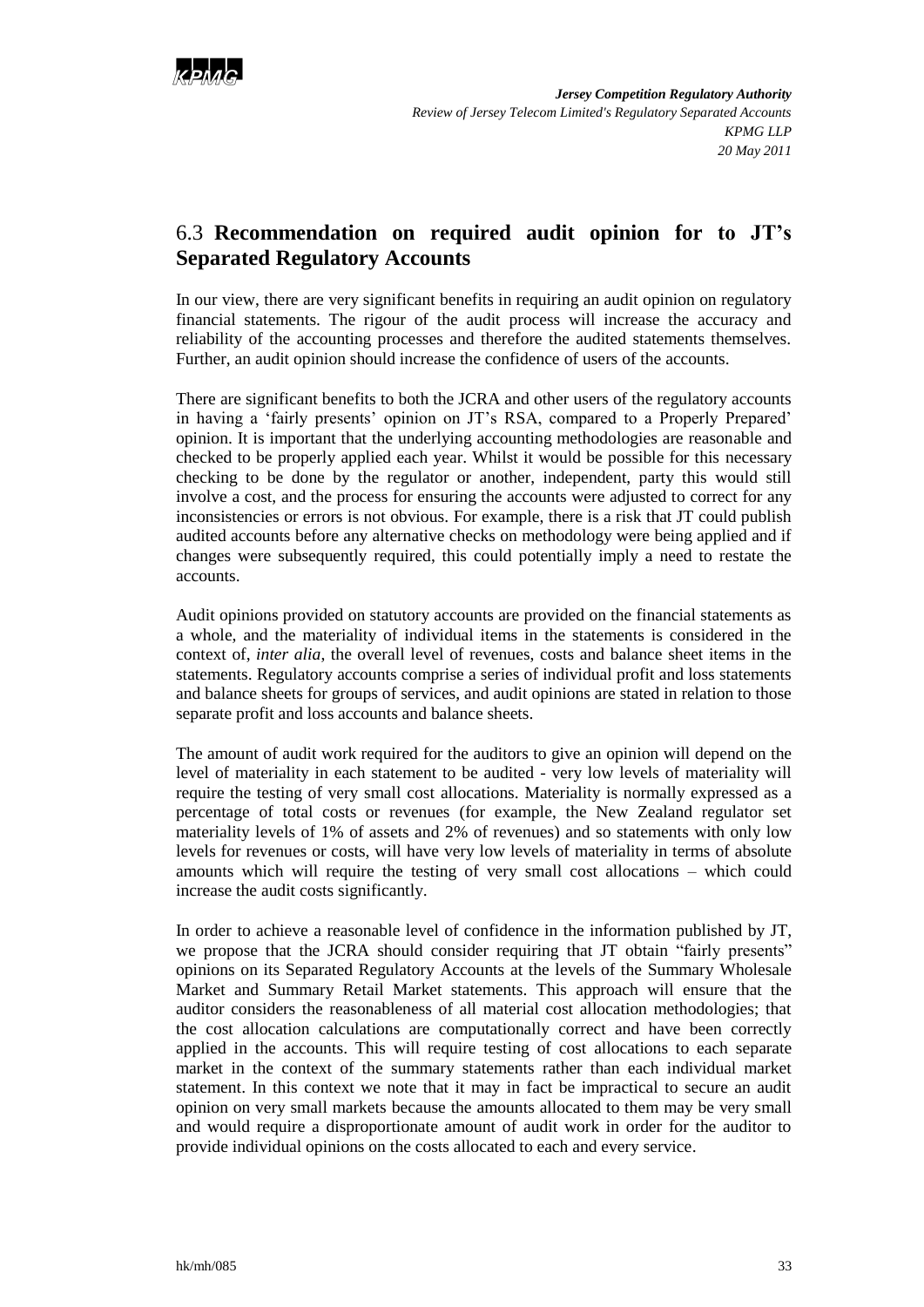

In the event that following the preparation of audited accounts as proposed, subsequent investigations by the JCRA into JT"s cost calculations for particular services suggest that the cost allocations for those services are not appropriate, the JCRA should consider the need for requiring individual audit opinions on those particular services.

## <span id="page-35-0"></span>6.4 **Audit Costs and benefits**

In discussions, JT has indicated that the cost of obtaining an audit fee in the first year could be in the region of £150,000- £250,000. Whatever the costs of securing an audit in the first year, it would be reasonable for JT to expect these costs to fall significantly in subsequent years as the systems and the auditors understanding of them improves. Based on audit costs for smaller incumbents in other European countries, we would expect that JT could expect an audit fee for subsequent years to decline, possibly to £100,000.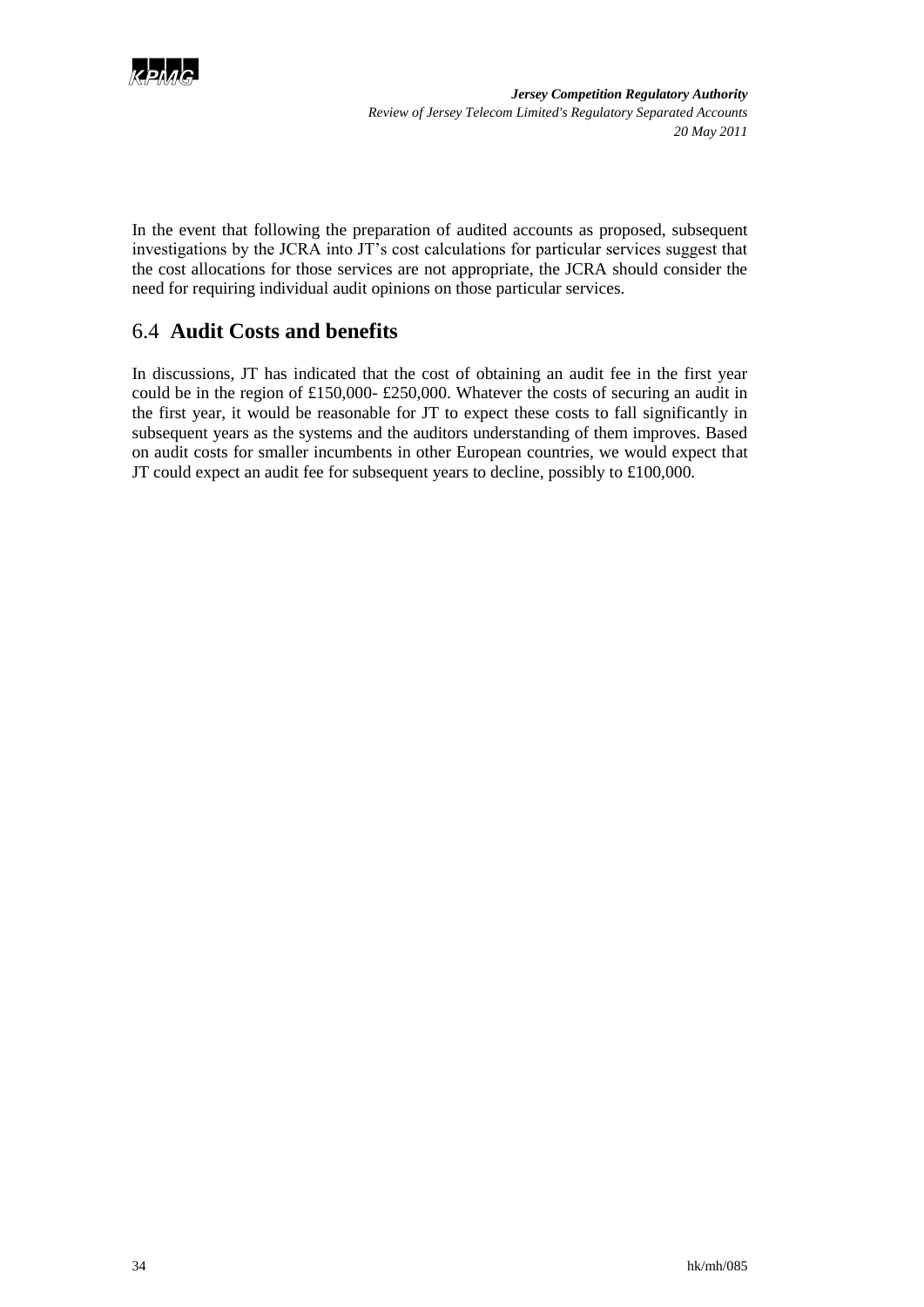

# <span id="page-36-0"></span>7 **Development of Jersey Telecom's Separated Regulatory Accounts**

## <span id="page-36-1"></span>7.1 **JT's plans for a new Activity-based Costing System**

JT plans to implement a new activity-based costing system to replace its current Metify system. We understand from JT that whilst it expects to be in a position to have draft RSA for the year ending 31 December 2010 ready by June 2011, final accounts will not be ready until 30 September 2011. In addition, JT has indicated that it would expect an audit requirement to add between 3 to 6 weeks to this schedule.

## <span id="page-36-2"></span>7.2 **Proposed Changes to JT's RSA for 2010**

We have discussed our proposed changes to the format with JT who indicated that the proposed changes should be possible to achieve within the current timescale for the preparation of RSA for year ending 31 December 2010 (i.e. 30 September to prepare accounts plus 3-6 weeks to allow for an audit).

## <span id="page-36-3"></span>7.3 **Proposed Changes to JT's RSA for 2011**

For the year ending 31 December 2011 we propose that JCRA considers requiring JT to submit further 'Additional Financial Schedules – Service Costs' for all individual services included in JT"s RIOs. In addition we recommend that the JCRA considers requiring JT to include in the "Additional Financial Schedules – Service Costs", costs for any other significant services in regulated markets.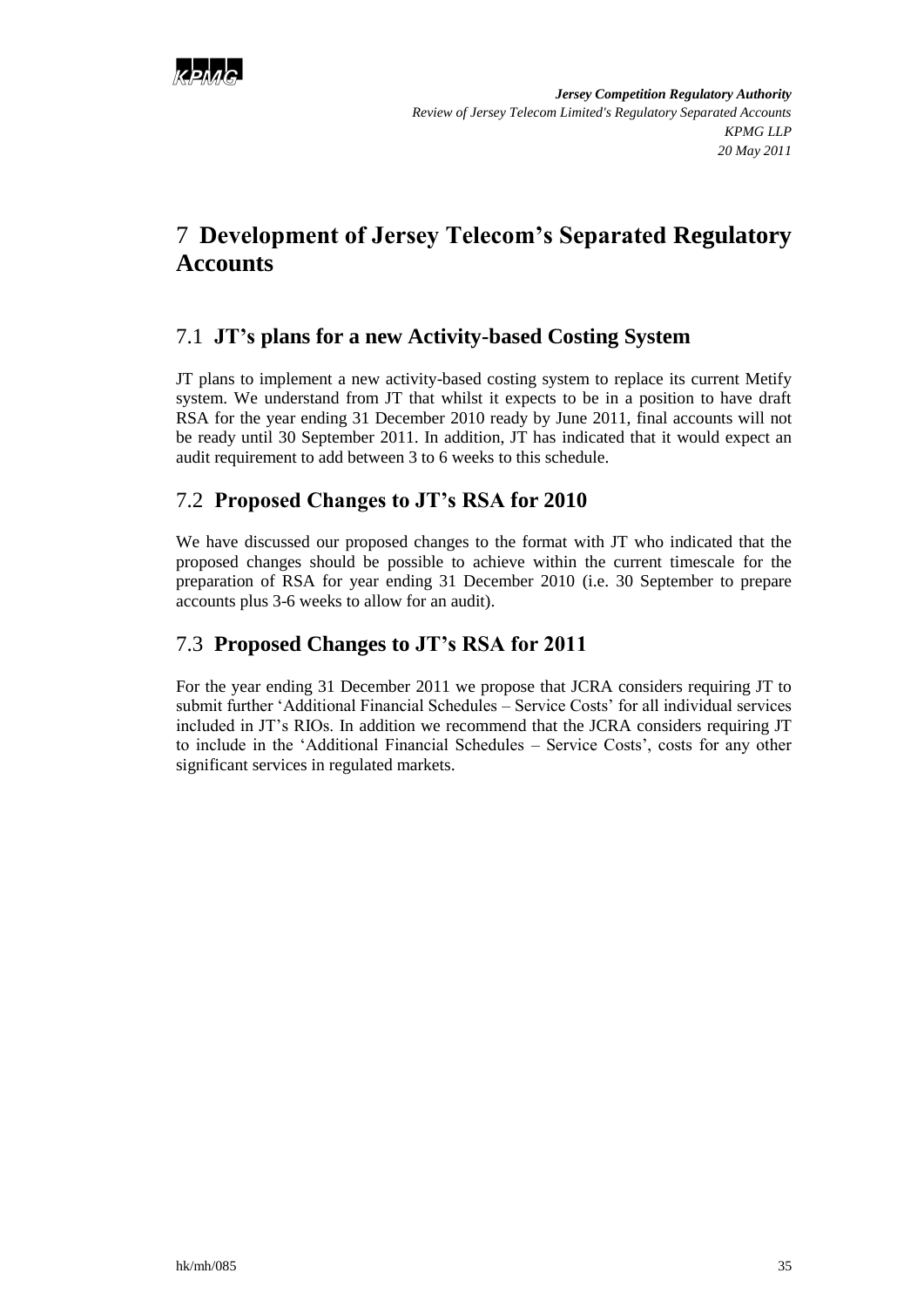

### **ANNEX A**

#### **COST BASES AND COST STANDARDS**

1.1 In discussing regulated prices and regulatory accounting it is useful to distinguish between cost bases and cost standards.

#### *Cost Base*

- 1.2 Cost base refers to the source of cost information presented in the accounts. Three relevant cost bases are generally referred to in price setting and regulatory accounting: historical costs, current costs and forward-looking costs.
- 1.3 In simple terms, historical costs reflect the actual costs incurred in delivering a service. In particular, the depreciation charge and cost of capital are based on the original purchase or construction cost of assets. Where assets were constructed many years ago (as is likely to be the case for the incumbent operators for much of the trenches, ducts and copper wires in the local loop network) the historical cost of the asset is likely to be much lower than the cost of constructing a similar network today, primarily because of the impact of inflation on the key input costs of labour, construction and copper wire.
- 1.4 On the other hand, the cost of certain types of equipment has fallen in recent years as a result of improving technology and falling equipment prices. The costs associated with this equipment may, consequently, be lower in current cost accounts than in historical cost accounts.
- 1.5 The primary adjustments in preparing current costs are:
	- On the balance sheet, the revaluation of assets from the historical cost base to the current cost base.
	- In the profit and loss account, a depreciation adjustment equivalent to the difference between the depreciation charge on the asset calculated on a historical cost and on a current cost basis, and a holding gain or loss reflecting the change in value of assets between the historical and the current cost bases.
- 1.6 An important consideration in setting prices is to ensure that they encourage efficient investment in new infrastructure by both the incumbent firm and new entrants. Generally, this implies that prices should be based on the costs today of buying or constructing the assets used in the delivery of the service in question.
- 1.7 In principle, the relevant costs are those for investment decisions during the period that the prices will apply, and therefore the regulator tends to refer to "forwardlooking costs'.
- 1.8 However, forward looking costs inevitably involve an element of subjectivity they are dependent on forecasts of key assumptions such as asset prices, input costs (e.g. price of copper), technological changes and demand volumes.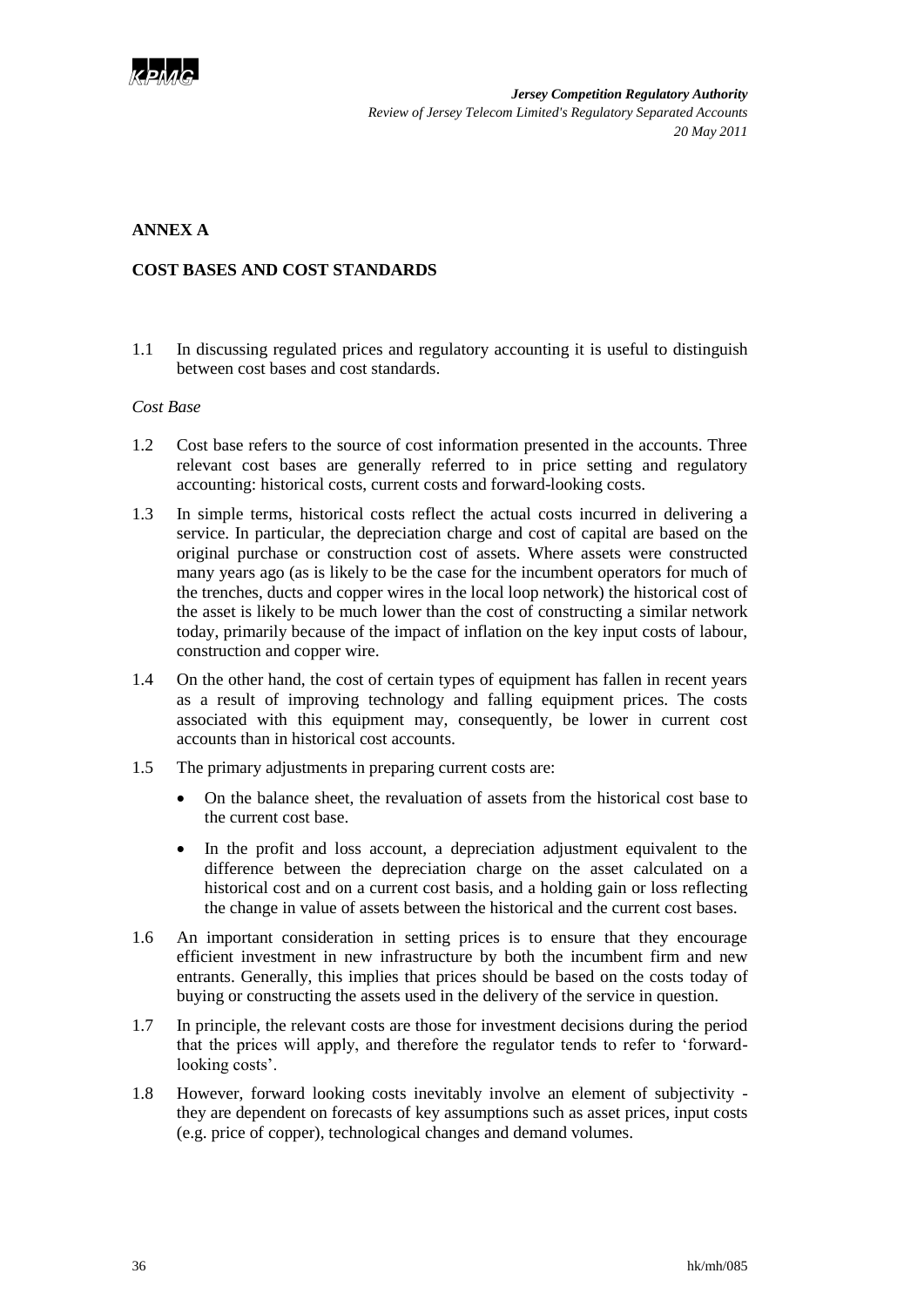

1.9 For practical purposes, and to reduce the reliance on forecasts, actual current costs are often used as a proxy for forward-looking costs. However, when considering the use of current costs in price setting, it may be appropriate to adjust the current costs for any individually significant costs where those future costs can reasonably be expected to differ from current costs.

#### *Cost Standard*

- 1.10 Cost standard refers to the type of costs that are included in a particular cost calculation. Cost standards that are considered in utility regulation include Fully Allocated Costs  $(FAC)^{24}$ , Stand Alone Costs (SAC), Marginal Costs (MC) and Forward-looking Long Run Incremental Cost ('F-L LRIC' or 'LRIC')<sup>2526</sup>. Also it is worth noting that in practice, LRIC costs include some allocation of costs common to a group of services, which in the case of BT"s LRIC model is referred to as a "Distributed LRIC" or DLRIC cost.
- 1.11 In telecoms regulation, true marginal costs are rarely used as the additional costs of producing one additional service can be very low indeed, and some form of incremental costing is typically used to assess prices (see OFT: Competition Act 1998, The application in the telecommunications sector).
- 1.12 The relationship between different cost standards is illustrated i[n Figure 7.](#page-39-0)

 $\overline{a}$ 

<sup>&</sup>lt;sup>24</sup> Sometimes referred to as Fully Distributed Costs ('FDC')

<sup>&</sup>lt;sup>25</sup> Long Run Incremental Cost (LRIC) is also often referred to as Long Run Average Incremental Cost ("LRAIC"). The two can, for all practical intents and purposes, be used interchangeably.

<sup>&</sup>lt;sup>26</sup> F-L LRIC is often used interchangeably with the term LRIC, although it is useful for the purposes of this discussion to distinguish between costs calculated using current accounts (LRIC) and those where adjustments to the current accounts have been made to ensure that forward looking costs have been taken into account (FL-LRIC)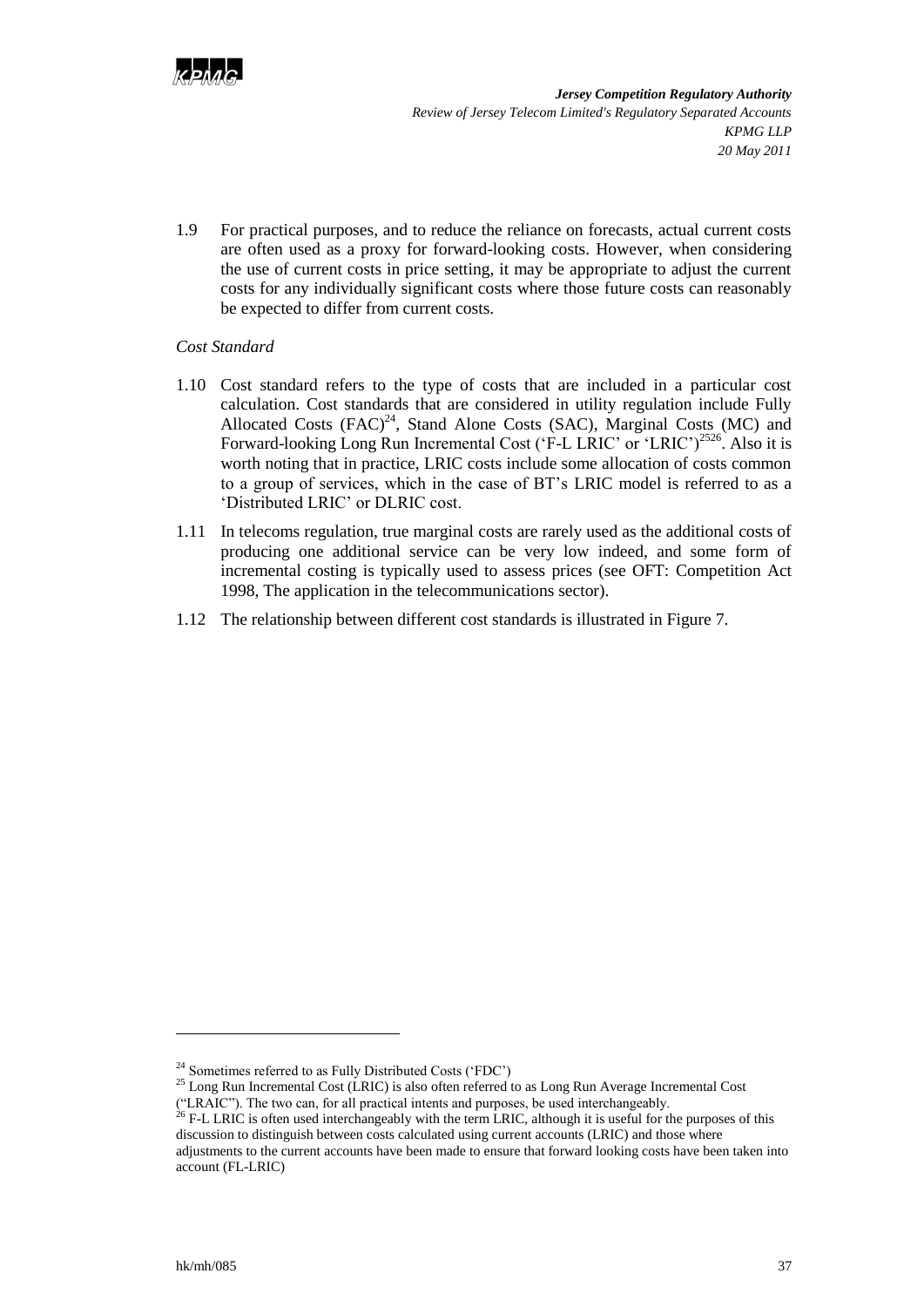



### <span id="page-39-0"></span>**Figure 7 Cost Standards**

#### **Source: KPMG**

1.13 In theory, each cost standard can be calculated using any of the three cost bases, although in practice only certain combinations tend to be used. In this context it is important that the cost standards and bases used in the regulatory accounts are those which the regulator will apply in its regulatory activities.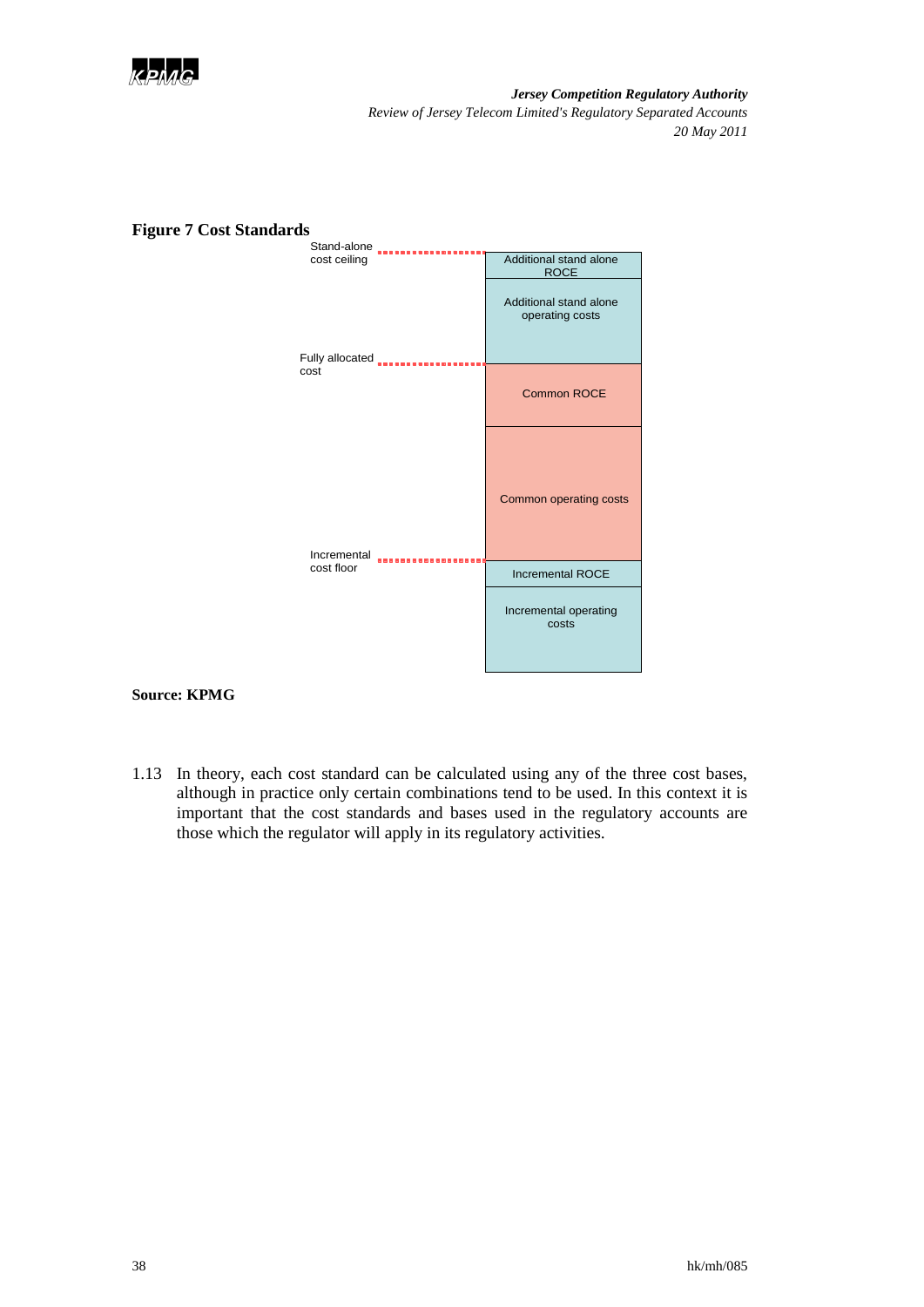

*Review of Jersey Telecom Limited's Regulatory Separated Accounts*

*KPMG LLP*

*20 May 2011*

### **ANNEX B**

### **DRAFT REGULATORY SEPARATED ACCOUNTS SCHEDULES FOR JERSEY TELECOM**

| JT Wholesale Market Summary                   |                                       |                                              |                                       |                                       |                                       |                                               |                                 |
|-----------------------------------------------|---------------------------------------|----------------------------------------------|---------------------------------------|---------------------------------------|---------------------------------------|-----------------------------------------------|---------------------------------|
|                                               |                                       |                                              |                                       |                                       |                                       |                                               |                                 |
|                                               |                                       |                                              |                                       |                                       |                                       |                                               |                                 |
| <b>Profit and Loss Account</b>                |                                       |                                              |                                       |                                       |                                       |                                               |                                 |
|                                               |                                       |                                              |                                       |                                       |                                       |                                               |                                 |
| For the year ended 31 December XXXX           |                                       |                                              |                                       |                                       |                                       |                                               |                                 |
| <b>HCA</b>                                    |                                       |                                              |                                       |                                       |                                       |                                               |                                 |
|                                               |                                       |                                              |                                       |                                       |                                       |                                               |                                 |
| <b>Turnover</b>                               |                                       |                                              |                                       |                                       |                                       |                                               |                                 |
|                                               | JT Wholesale<br>Regulated<br>Market 1 | JT Wholesale<br>Regulated<br><b>Market 2</b> | JT Wholesale<br>Regulated<br>Market 3 | JT Wholesale<br>Regulated<br>Market 4 | JT Wholesale<br>Regulated<br>Market 5 | Unregulated<br>Wholesale<br><b>Activities</b> | JT Wholesale<br><b>Business</b> |
| <b>Internal Sales</b>                         | $\mathsf{R}$                          | R                                            | $\mathsf{R}$                          | R                                     | R                                     | R                                             | R                               |
| External sales                                | $\overline{\mathsf{R}}$               | $\overline{R}$                               | $\overline{R}$                        | $\overline{R}$                        | $\overline{R}$                        | $\overline{R}$                                | $\overline{R}$                  |
| <b>Total Revenue</b>                          | $\mathsf{R}$                          | $\mathsf{R}$                                 | $\mathsf{R}$                          | R                                     | R                                     | R                                             | R                               |
| Network Costs                                 | $\overline{c}$                        | $\overline{c}$                               | $\overline{c}$                        | $\overline{c}$                        | $\overline{c}$                        | $\overline{c}$                                | $\overline{c}$                  |
| <b>Wholesale Operating Costs</b>              | $\overline{c}$                        | C.                                           | C                                     | $\overline{c}$                        | $\overline{c}$                        | $\mathsf{C}$                                  | c                               |
| <b>Total Costs</b>                            | C                                     | C                                            | C                                     | C                                     | C                                     | $\mathsf{C}$                                  | C                               |
|                                               |                                       |                                              |                                       |                                       |                                       |                                               |                                 |
| Return                                        | R                                     | $\mathsf{R}$                                 | $\overline{R}$                        | R                                     | $\overline{R}$                        | R                                             | R                               |
| Return on Mean Capital Employed               | $X\%$                                 | $X\%$                                        | $X\%$                                 | $X\%$                                 | $X\%$                                 | $X\%$                                         | X%                              |
|                                               |                                       |                                              |                                       |                                       |                                       |                                               |                                 |
| <b>Statement of Mean Capital Employed</b>     |                                       |                                              |                                       |                                       |                                       |                                               |                                 |
| For the year ended December XXXX              |                                       |                                              |                                       |                                       |                                       |                                               |                                 |
| <b>Fixed Assets</b>                           |                                       |                                              |                                       |                                       |                                       |                                               |                                 |
| <b>Tangible Fixed Assets</b>                  |                                       |                                              |                                       |                                       |                                       |                                               |                                 |
| Network Assets                                | F                                     | F                                            | F                                     | F                                     | F                                     | F                                             | F                               |
| Other Fixed Assets                            | F                                     | F                                            | F                                     | F                                     | F                                     | F                                             | F                               |
| <b>Total Fixed Assets</b>                     | F                                     | F                                            | F                                     | F                                     | F                                     | F                                             | F                               |
|                                               |                                       |                                              |                                       |                                       |                                       |                                               |                                 |
| <b>Current Assets</b>                         |                                       |                                              |                                       |                                       |                                       |                                               |                                 |
| <b>Stocks</b>                                 | C                                     | C                                            | C                                     | C                                     | C                                     | $\mathsf{C}$                                  | c                               |
| <b>Debtors</b>                                |                                       |                                              |                                       |                                       |                                       |                                               |                                 |
| Internal                                      | С                                     | C                                            | C                                     | с                                     | C                                     | C                                             | С                               |
| External                                      | C                                     | C                                            | C                                     | C                                     | C                                     | $\mathsf{C}$                                  | c                               |
| <b>Total Debtors</b>                          | C                                     | C                                            | c                                     | C                                     | C                                     | c                                             | C                               |
| Cash at bank and in hand                      | $\overline{c}$                        | $\overline{c}$                               | $\overline{c}$                        | $\overline{c}$                        | $\overline{c}$                        | $\overline{c}$                                | c                               |
| <b>Total Current Assets</b>                   | C                                     | C                                            | c                                     | C                                     | C                                     | c                                             | C                               |
| <b>Creditors</b>                              | $\overline{c}$                        | $\overline{c}$                               | $\overline{c}$                        | $\overline{c}$                        | $\overline{c}$                        | $\overline{c}$                                | c                               |
| <b>Provisions for Liabilities and Charges</b> | $\mathsf{C}$                          | C                                            | C                                     | C                                     | C                                     | $\mathsf{C}$                                  | c                               |
|                                               |                                       |                                              |                                       |                                       |                                       |                                               |                                 |
| <b>Mean Capital Employed</b>                  | M                                     | M                                            | M                                     | M                                     | M                                     | M                                             | М                               |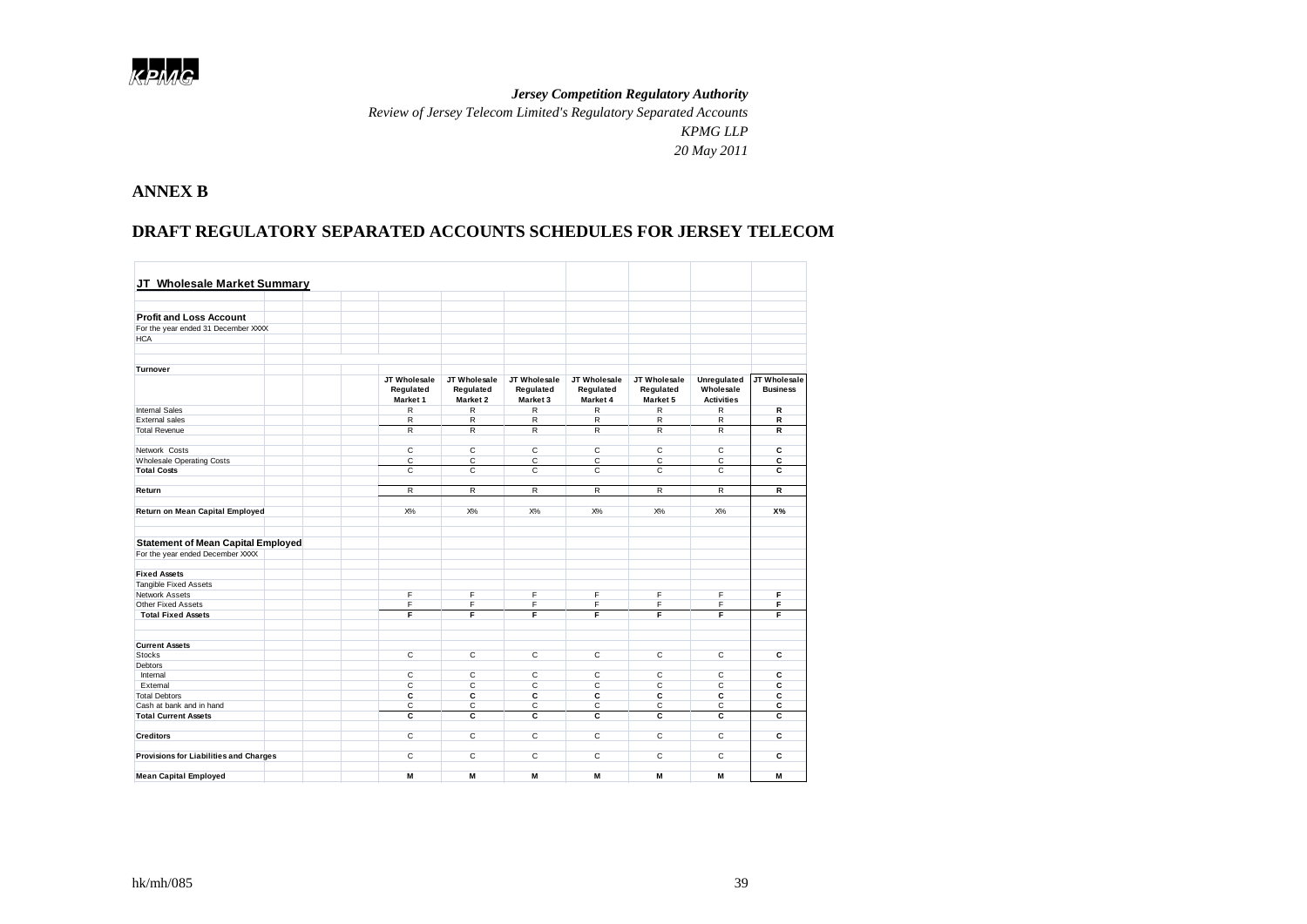

*Review of Jersey Telecom Limited's Regulatory Separated Accounts*

| JT Regulated Retail Market Summary                                                                 |                                        |                                        |                                        |                                 |                                 |                             |                 |
|----------------------------------------------------------------------------------------------------|----------------------------------------|----------------------------------------|----------------------------------------|---------------------------------|---------------------------------|-----------------------------|-----------------|
|                                                                                                    |                                        |                                        |                                        |                                 |                                 |                             |                 |
| <b>Profit and Loss Account</b>                                                                     |                                        |                                        |                                        |                                 |                                 |                             |                 |
| For the year ended 31 December XXXX                                                                |                                        |                                        |                                        |                                 |                                 |                             |                 |
| £                                                                                                  |                                        |                                        |                                        |                                 |                                 |                             |                 |
|                                                                                                    |                                        |                                        |                                        |                                 |                                 |                             |                 |
|                                                                                                    | JТ                                     | JТ                                     | JT                                     | JT                              | JТ                              | <b>Unregulated</b>          | JT Retail       |
|                                                                                                    | Regulated<br>Retail<br><b>Market 1</b> | Regulated<br>Retail<br><b>Market 2</b> | Regulated<br>Retail<br><b>Market 3</b> | Regulated<br>Retail<br>Market 4 | Regulated<br>Retail<br>Market 5 | Retail<br><b>Activities</b> | <b>Business</b> |
| Revenues (all extemal)                                                                             | R                                      | R                                      | R                                      | R                               | R                               | R                           | R               |
|                                                                                                    |                                        |                                        |                                        |                                 |                                 |                             |                 |
| <b>Operating Costs</b>                                                                             |                                        |                                        |                                        |                                 |                                 |                             |                 |
| Charges from JT Wholesale - unregulated services<br>Charges from JT Wholesale - regulated services | C                                      | C                                      | C                                      | C                               | C                               | C                           | C               |
| Other Costs                                                                                        | С                                      | С                                      | С                                      | C                               | с                               | С                           | С               |
|                                                                                                    | C                                      | $\mathsf{C}$                           | $\mathsf{C}$                           | $\mathsf{C}$                    | C                               | $\mathsf{C}$                | C               |
| Depreciation                                                                                       |                                        |                                        |                                        |                                 |                                 |                             |                 |
|                                                                                                    |                                        |                                        |                                        |                                 |                                 |                             |                 |
| <b>Total Costs</b>                                                                                 | $\overline{c}$                         | $\overline{c}$                         | $\overline{c}$                         | $\overline{c}$                  | $\overline{c}$                  | $\overline{c}$              | C               |
|                                                                                                    |                                        |                                        |                                        |                                 |                                 |                             |                 |
| Return                                                                                             | R                                      | R                                      | R                                      | R                               | R                               | R                           | R               |
| <b>Return on Turnover</b>                                                                          | $Y\%$                                  | $Y\%$                                  | $Y\%$                                  | $Y\%$                           | $Y\%$                           | $Y\%$                       | Y%              |
| Return on Mean Capital Employed                                                                    | $X\%$                                  | $X\%$                                  | $X\%$                                  | $X\%$                           | $X\%$                           | $X\%$                       | <b>X%</b>       |
| <b>Statement of Mean Capital Employed</b>                                                          |                                        |                                        |                                        |                                 |                                 |                             |                 |
|                                                                                                    |                                        |                                        |                                        |                                 |                                 |                             |                 |
| For the year ended December:                                                                       | 2010                                   | 2010                                   | 2010                                   | 2010                            | 2010                            | 2010                        | 2010            |
| <b>Fixed Assets</b>                                                                                |                                        |                                        |                                        |                                 |                                 |                             |                 |
| Tangible Fixed Assets                                                                              | F                                      | F                                      | F                                      | F                               | F                               | F                           | F               |
| Other                                                                                              | F                                      | E                                      | F                                      | F                               | F                               | F                           | F               |
| <b>Total Fixed Assets</b>                                                                          | F                                      | F                                      | F                                      | F                               | F                               | F                           | F               |
| <b>Current Assets</b>                                                                              |                                        |                                        |                                        |                                 |                                 |                             |                 |
| <b>Stocks</b>                                                                                      | $\overline{c}$                         | $\overline{c}$                         | $\overline{c}$                         | $\overline{c}$                  | $\overline{c}$                  | $\overline{c}$              | $\overline{c}$  |
| <b>Debtors</b>                                                                                     | $\mathbf{C}$                           | C                                      | C                                      | $\mathsf{C}$                    | C                               | $\mathsf{C}$                | C               |
| Cash at bank and in hand                                                                           | С                                      | С                                      | С                                      | C                               | С                               | С                           | С               |
| <b>Total Current Assets</b>                                                                        | c                                      | c                                      | c                                      | c                               | c                               | c                           | C               |
|                                                                                                    |                                        |                                        |                                        |                                 |                                 |                             |                 |
| <b>Creditors</b>                                                                                   | C                                      | C                                      | C                                      | $\mathsf{C}$                    | C                               | C                           | C               |
| <b>Provisions for Liabilities and Charges</b>                                                      | $\overline{c}$                         | $\overline{c}$                         | C                                      | $\overline{c}$                  | C                               | C                           | C               |
| <b>Mean Capital Employed</b>                                                                       | M                                      | M                                      | M                                      | M                               | M                               | M                           | M               |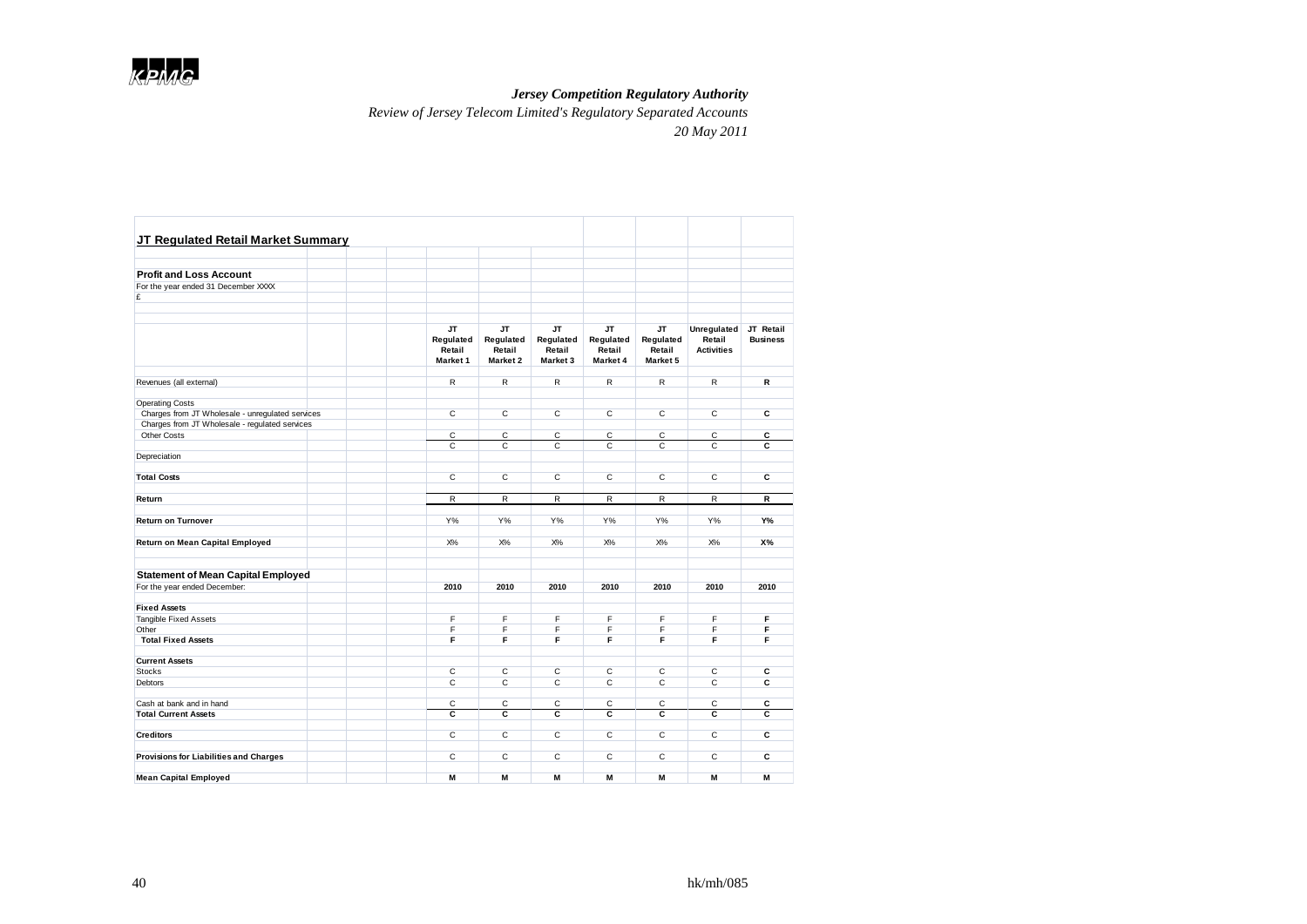*Review of Jersey Telecom Limited's Regulatory Separated Accounts*

*KPMG LLP*

| <b>Network Cost Statement</b> |                          |   |                                                                      |                                 |                                         |                   |            |             |            |
|-------------------------------|--------------------------|---|----------------------------------------------------------------------|---------------------------------|-----------------------------------------|-------------------|------------|-------------|------------|
| <b>Fully Allocated Costs</b>  |                          |   |                                                                      |                                 |                                         |                   |            |             |            |
| £'000                         |                          |   |                                                                      |                                 |                                         |                   |            |             |            |
|                               | <b>Operating</b><br>Cost |   | <b>Total Op</b><br>Costs &<br>Depreciation Depreciation Depreciation | <b>Additional</b><br><b>CCA</b> | <b>CC Holding</b><br>Gains/losses Costs | <b>TOTAL CCA</b>  | <b>MCE</b> | <b>ROCE</b> | <b>FAC</b> |
| Component 1                   | х                        | x | X                                                                    | X                               | X                                       | v<br>⋏            | x          | x           | x          |
| Component 2                   | X                        | x | X                                                                    | X                               | X                                       | $\checkmark$<br>∧ | X          | X           | X          |
| $\cdots$<br>$\cdots$          |                          |   |                                                                      |                                 |                                         |                   |            |             |            |
| Component n                   | X                        | x | X                                                                    | X                               | X                                       | X                 | X          | X           | X          |
| <b>Total Network Cost</b>     | χ                        | ν | v<br>Λ                                                               | v                               | v<br>Λ                                  | ν                 | x          | ν           | χ          |

|             | <b>Transfer Charge Statement</b>    |                        |                        |                        |   |                       |                      |
|-------------|-------------------------------------|------------------------|------------------------|------------------------|---|-----------------------|----------------------|
|             |                                     |                        |                        |                        |   |                       |                      |
|             | For the year ended 31 December XXXX |                        |                        |                        |   |                       |                      |
| £'000       |                                     |                        |                        |                        |   |                       |                      |
|             |                                     |                        |                        |                        |   |                       |                      |
|             |                                     |                        |                        | TO                     |   |                       |                      |
|             |                                     | <b>JT Regulated</b>    | JT Regulated           | JT Regulated           |   | JT Unregulated        |                      |
|             |                                     | <b>Retail Market 1</b> | <b>Retail Market 2</b> | <b>Retail Market 3</b> |   | <b>Retail Markets</b> | <b>TOTAL</b>         |
|             | JT Regulated Wholesale Market 1     | x                      | x                      | x                      |   | х                     | X                    |
|             | JT Regulated Wholesale Market 2     | x                      | x                      | x                      |   | x                     | $\ddot{\phantom{1}}$ |
|             | JT Regulated Wholesale Market 3     | x                      | x                      | x                      |   | X                     | v<br>ᄉ               |
| <b>FROM</b> |                                     |                        |                        |                        |   |                       |                      |
|             |                                     |                        |                        |                        |   |                       |                      |
|             |                                     |                        |                        |                        |   |                       |                      |
|             | Unregulated JT Wholesale Business   | x                      | x                      | x                      |   | x                     |                      |
|             |                                     |                        |                        |                        |   |                       |                      |
|             | <b>TOTAL</b>                        | χ                      | x                      | x                      | x | X                     |                      |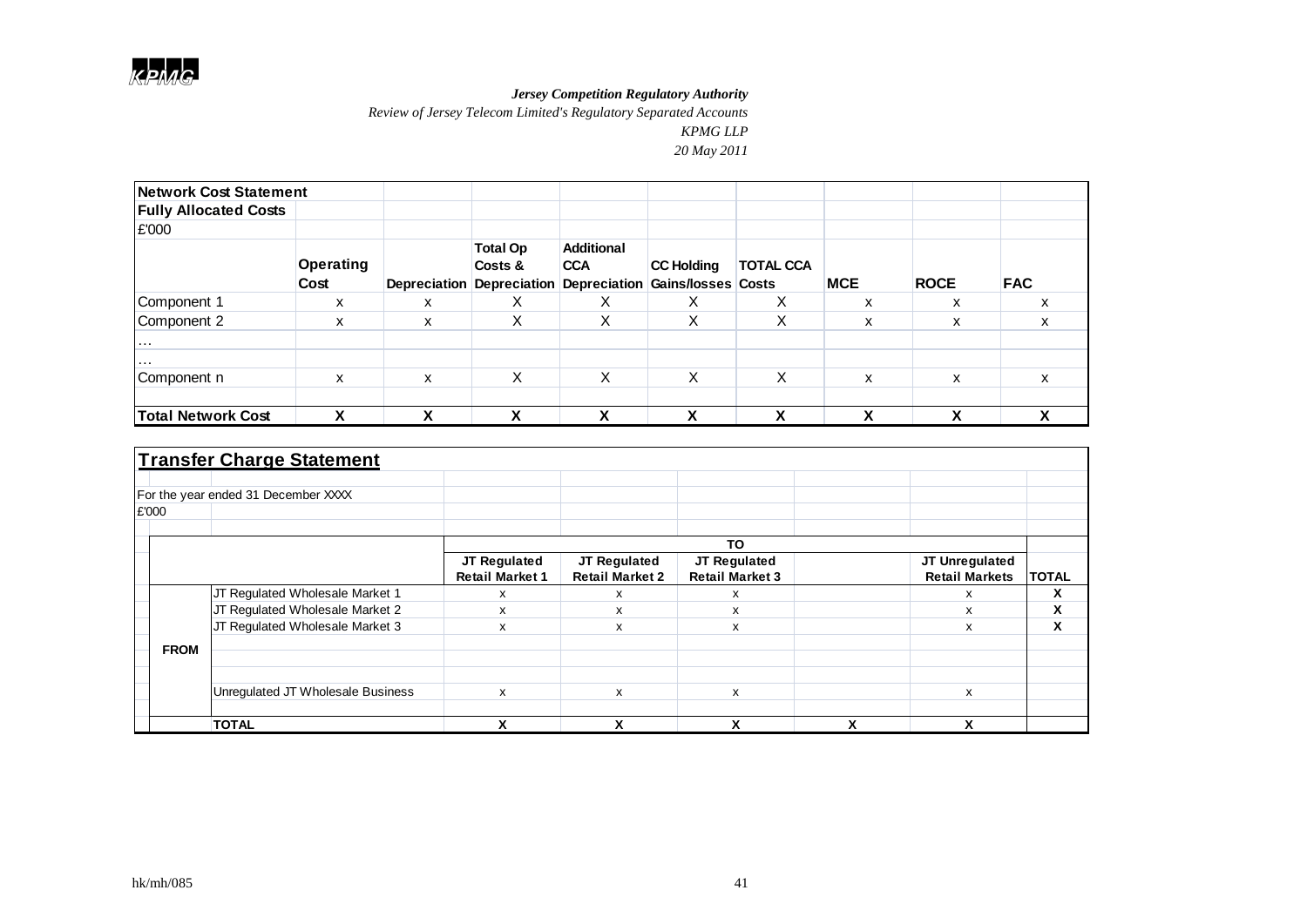

*Review of Jersey Telecom Limited's Regulatory Separated Accounts*

|                         |                                              |  | <b>Reconciliation Statement for the Balance Sheet</b>      |              |                    |                |              |              |                             |                |
|-------------------------|----------------------------------------------|--|------------------------------------------------------------|--------------|--------------------|----------------|--------------|--------------|-----------------------------|----------------|
|                         |                                              |  |                                                            |              |                    |                |              |              |                             |                |
|                         | For the year ended 31 December 2010          |  |                                                            |              |                    |                |              |              |                             |                |
|                         |                                              |  |                                                            |              |                    | <b>ASSETS</b>  |              |              | <b>LIABILITIES</b>          | <b>MEAN</b>    |
|                         |                                              |  |                                                            | <b>Fixed</b> | <b>Stock</b>       | <b>Debtors</b> | Cash         |              | <b>Creditors Provisions</b> | <b>CAPITAL</b> |
| <b>Market</b>           |                                              |  |                                                            |              |                    |                |              |              |                             |                |
|                         | Regulated Wholesale Market 1                 |  |                                                            | x            | x                  | x              | x            | x            | x                           | x              |
|                         | Regulated Wholesale Market 2                 |  |                                                            | x            | x                  | x              | x            | x            | x                           | x              |
| .                       |                                              |  |                                                            | x            | X                  | x              | $\mathsf{x}$ | X            | X                           | x              |
|                         | Regulated Retail Market 1                    |  |                                                            | x            | x                  | x              | x            | $\mathsf{x}$ | x                           | x              |
|                         | Regulated Retail Market 1                    |  |                                                            | x            | x                  | x              | x            | x            | x                           | x              |
| .                       |                                              |  |                                                            | x            | x                  | x              | x            | x            | x                           | x              |
|                         | <b>Unregulated Markets</b>                   |  |                                                            | x            | x                  | x              | x            | X            | x                           | x              |
|                         |                                              |  |                                                            |              |                    |                |              |              |                             |                |
| Total                   |                                              |  |                                                            | x            | x                  | x              | x            | x            | x                           | x              |
| Adjustments             |                                              |  |                                                            |              |                    |                |              |              |                             |                |
| Cash Adjustments        |                                              |  |                                                            | x            | x                  | x              | x            | x            | x                           | x              |
| <b>XXXX</b>             |                                              |  |                                                            | x            | x                  | x              | x            | $\mathsf{x}$ | x                           | x              |
| <b>XXXX</b>             |                                              |  |                                                            | x            | x                  | x              | x            | x            | x                           | x              |
| <b>CCA Adjustments</b>  |                                              |  |                                                            | x            | x                  | x              | x            | x            | x                           | x              |
| <b>Other Activities</b> |                                              |  |                                                            | x            | x                  | x              | x            | x            | x                           | x              |
|                         | <b>Total of Adjustments</b>                  |  |                                                            | x            | x                  | x              | x            | x            | x                           | x              |
|                         |                                              |  |                                                            |              |                    |                |              |              |                             |                |
|                         |                                              |  | <b>Total Mean Capital Employed from Statutory Accounts</b> | X            | X                  | x              | x            | x            | x                           | x              |
|                         |                                              |  |                                                            |              |                    |                |              |              |                             |                |
|                         |                                              |  |                                                            |              |                    |                |              |              |                             |                |
|                         |                                              |  |                                                            |              |                    |                |              |              |                             |                |
|                         | <b>Statutory Account</b>                     |  |                                                            |              |                    |                |              |              |                             |                |
|                         | For the year ended 31 December 2010          |  |                                                            |              |                    | <b>ASSETS</b>  |              |              | <b>LIABILITIES</b>          | <b>MEAN</b>    |
|                         |                                              |  |                                                            | <b>Fixed</b> | <b>Stock</b>       | <b>Debtors</b> | Cash         |              | <b>Creditors Provisions</b> | <b>CAPITAL</b> |
|                         | Opening Capital Employed at 1 January 2009   |  |                                                            | х            | x                  | x              | x            | x            | x                           | x              |
|                         | Closing Capital Employed at 31 December 2009 |  |                                                            | x            | X                  | x              | $\mathsf{x}$ | X            | x                           | x              |
|                         |                                              |  |                                                            |              |                    |                |              |              |                             |                |
|                         |                                              |  | <b>Total Mean Capital Employed from Statutory Accounts</b> | X            | $\pmb{\mathsf{x}}$ | X              | x            | x            | x                           | x              |